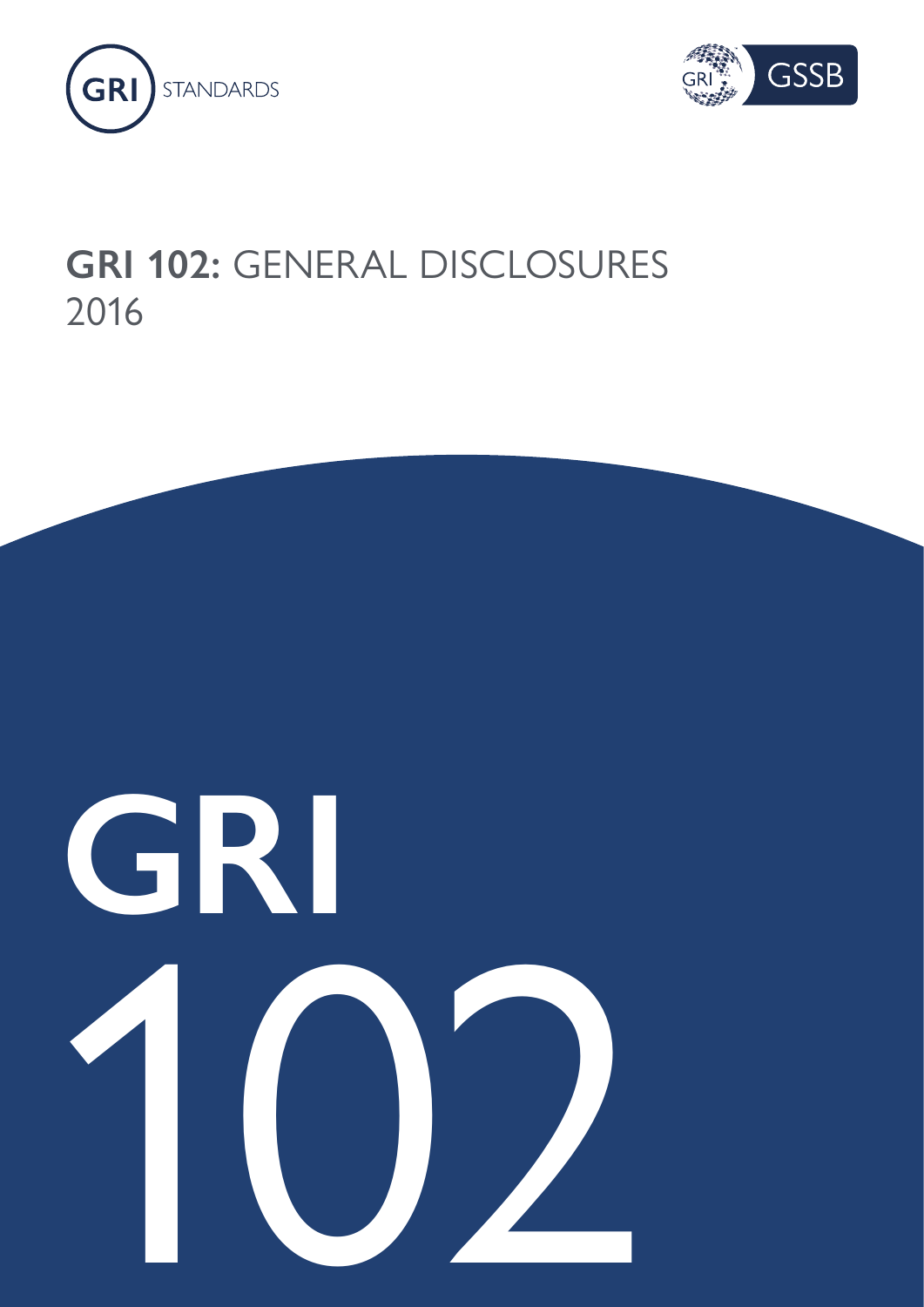## **Contents**

| <b>Introduction</b>                                                                                                                                                                                                                                                                                                                                                                                                                                                                                                                                                                                                                                                                              | 5                                                                        |
|--------------------------------------------------------------------------------------------------------------------------------------------------------------------------------------------------------------------------------------------------------------------------------------------------------------------------------------------------------------------------------------------------------------------------------------------------------------------------------------------------------------------------------------------------------------------------------------------------------------------------------------------------------------------------------------------------|--------------------------------------------------------------------------|
| <b>GRI 102: General Disclosures</b>                                                                                                                                                                                                                                                                                                                                                                                                                                                                                                                                                                                                                                                              | 7                                                                        |
| 1. Organizational profile<br>Disclosure 102-1 Name of the organization<br>Disclosure 102-2 Activities, brands, products, and services<br>Disclosure 102-3 Location of headquarters<br>Disclosure 102-4 Location of operations<br>Disclosure 102-5 Ownership and legal form<br>Disclosure 102-6 Markets served<br>Disclosure 102-7 Scale of the organization<br>Disclosure 102-8 Information on employees and other workers<br>Disclosure 102-9 Supply chain<br>Disclosure 102-10 Significant changes to the organization and its supply chain<br>Disclosure 102-11 Precautionary Principle or approach<br>Disclosure 102-12 External initiatives<br>Disclosure 102-13 Membership of associations | 7<br>7<br>7<br>8<br>8<br>8<br>8<br>9<br>10<br>11<br>12<br>12<br>13<br>13 |
| 2. Strategy<br>Disclosure 102-14 Statement from senior decision-maker<br>Disclosure 102-15 Key impacts, risks, and opportunities                                                                                                                                                                                                                                                                                                                                                                                                                                                                                                                                                                 | 14<br>14<br>15                                                           |
| 3. Ethics and integrity<br>Disclosure 102-16 Values, principles, standards, and norms of behavior<br>Disclosure 102-17 Mechanisms for advice and concerns about ethics                                                                                                                                                                                                                                                                                                                                                                                                                                                                                                                           | 16<br>16<br>17                                                           |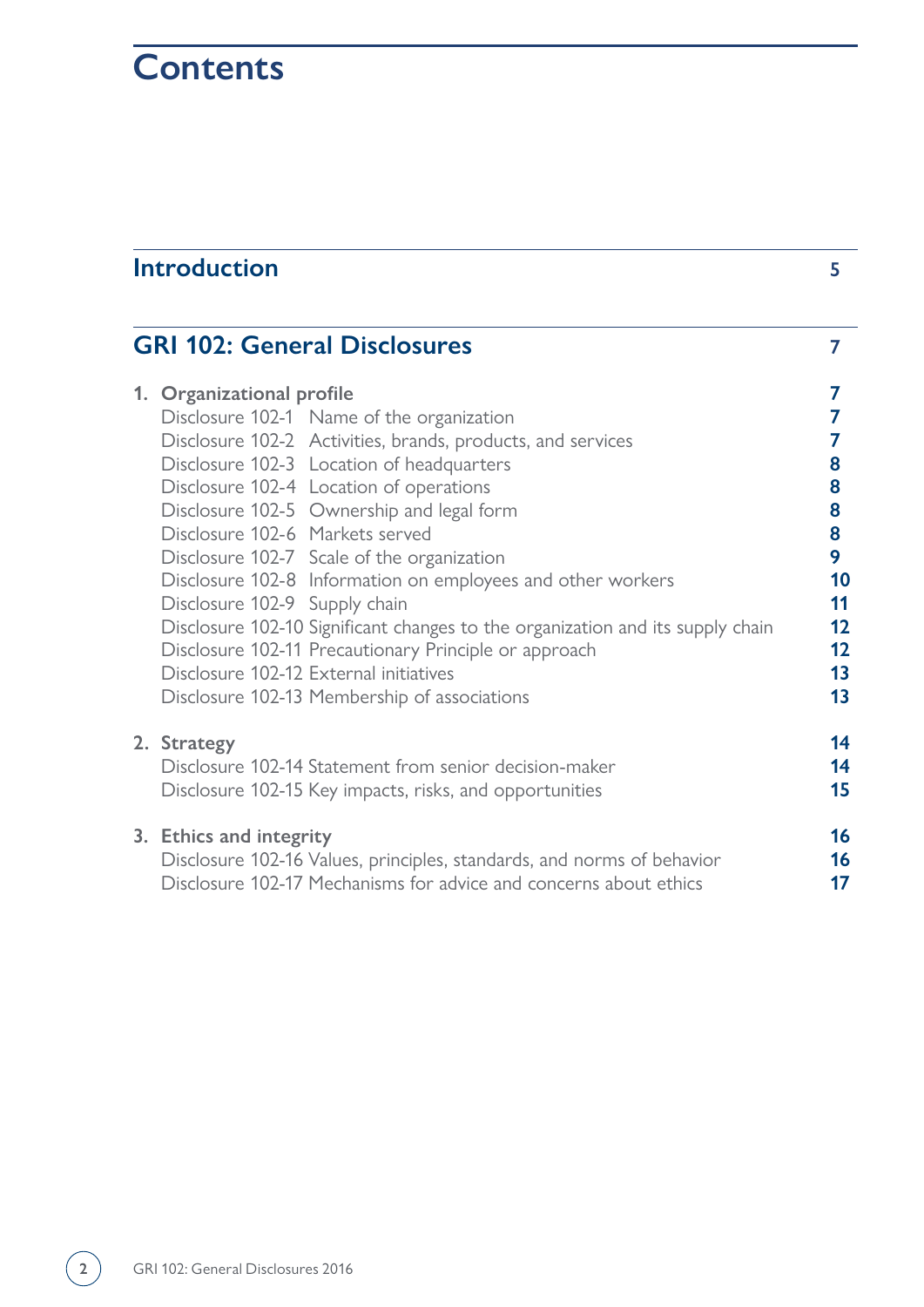| 4. Governance             |                                                                                                    | 18 |
|---------------------------|----------------------------------------------------------------------------------------------------|----|
|                           | Disclosure 102-18 Governance structure                                                             | 18 |
|                           | Disclosure 102-19 Delegating authority                                                             | 18 |
|                           | Disclosure 102-20 Executive-level responsibility for economic, environmental,<br>and social topics | 19 |
|                           | Disclosure 102-21 Consulting stakeholders on economic, environmental,<br>and social topics         | 19 |
|                           | Disclosure 102-22 Composition of the highest governance body and its<br>committees                 | 19 |
|                           | Disclosure 102-23 Chair of the highest governance body                                             | 20 |
|                           | Disclosure 102-24 Nominating and selecting the highest governance body                             | 20 |
|                           | Disclosure 102-25 Conflicts of interest                                                            | 21 |
|                           | Disclosure 102-26 Role of highest governance body in setting purpose, values,<br>and strategy      | 21 |
|                           | Disclosure 102-27 Collective knowledge of highest governance body                                  | 21 |
|                           | Disclosure 102-28 Evaluating the highest governance body's performance                             | 22 |
|                           | Disclosure 102-29 Identifying and managing economic, environmental,<br>and social impacts          | 22 |
|                           | Disclosure 102-30 Effectiveness of risk management processes                                       | 22 |
|                           | Disclosure 102-31 Review of economic, environmental, and social topics                             | 23 |
|                           | Disclosure 102-32 Highest governance body's role in sustainability reporting                       | 23 |
|                           | Disclosure 102-33 Communicating critical concerns                                                  | 23 |
|                           | Disclosure 102-34 Nature and total number of critical concerns                                     | 24 |
|                           | Disclosure 102-35 Remuneration policies                                                            | 25 |
|                           | Disclosure 102-36 Process for determining remuneration                                             | 26 |
|                           | Disclosure 102-37 Stakeholders' involvement in remuneration                                        | 26 |
|                           | Disclosure 102-38 Annual total compensation ratio                                                  | 27 |
|                           | Disclosure 102-39 Percentage increase in annual total compensation ratio                           | 28 |
| 5. Stakeholder engagement |                                                                                                    | 29 |
|                           | Disclosure 102-40 List of stakeholder groups                                                       | 29 |
|                           | Disclosure 102-41 Collective bargaining agreements                                                 | 30 |
|                           | Disclosure 102-42 Identifying and selecting stakeholders                                           | 31 |
|                           | Disclosure 102-43 Approach to stakeholder engagement                                               | 31 |
|                           | Disclosure 102-44 Key topics and concerns raised                                                   | 32 |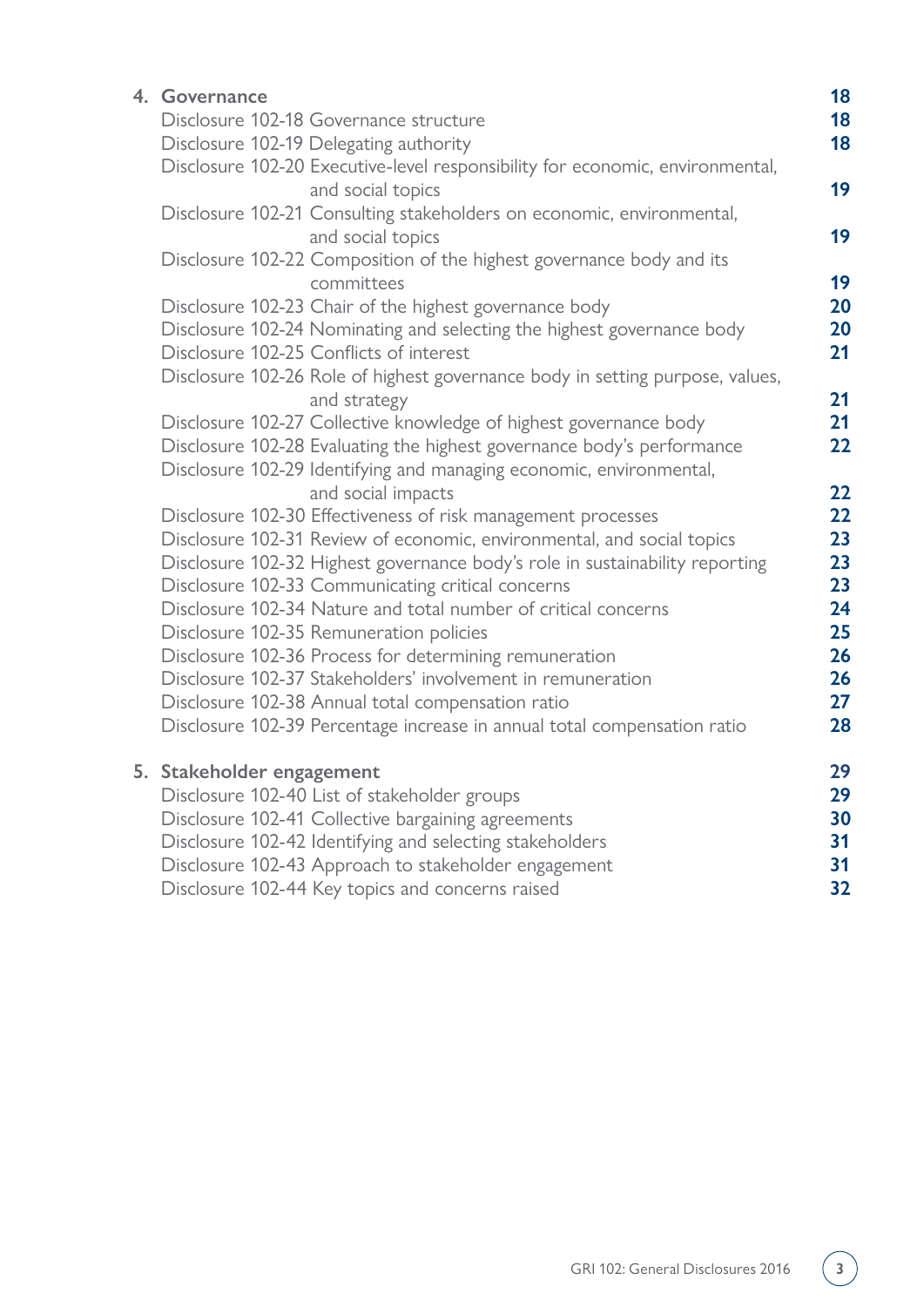| 6. Reporting practice                                                        | 33 |
|------------------------------------------------------------------------------|----|
| Disclosure 102-45 Entities included in the consolidated financial statements | 33 |
| Disclosure 102-46 Defining report content and topic Boundaries               | 34 |
| Disclosure 102-47 List of material topics                                    | 35 |
| Disclosure 102-48 Restatements of information                                | 35 |
| Disclosure 102-49 Changes in reporting                                       | 36 |
| Disclosure 102-50 Reporting period                                           | 36 |
| Disclosure 102-51 Date of most recent report                                 | 36 |
| Disclosure 102-52 Reporting cycle                                            | 37 |
| Disclosure 102-53 Contact point for questions regarding the report           | 37 |
| Disclosure 102-54 Claims of reporting in accordance with the GRI Standards   | 37 |
| Disclosure 102-55 GRI content index                                          | 38 |
| Disclosure 102-56 External assurance                                         |    |
|                                                                              |    |

### **[Glossary 43](#page-42-0)**

## **[References 48](#page-47-0)**

### **About this Standard**

| <b>Responsibility</b>          | This Standard is issued by the Global Sustainability Standards Board (GSSB).<br>Any feedback on the GRI Standards can be submitted to<br>standards@globalreporting.org for the consideration of the GSSB.                                                     |
|--------------------------------|---------------------------------------------------------------------------------------------------------------------------------------------------------------------------------------------------------------------------------------------------------------|
| <b>Scope</b>                   | GRI 102: General Disclosures sets out reporting requirements on contextual information<br>about an organization and its sustainability reporting practices. This Standard can be<br>used by an organization of any size, type, sector or geographic location. |
| <b>Normative</b><br>references | This Standard is to be used together with the most recent versions of the following<br>documents.<br><b>GRI 101: Foundation</b><br><b>GRI Standards Glossary</b><br>In the text of this Standard, terms defined in the Glossary are underlined.               |
| <b>Effective date</b>          | This Standard is effective for reports or other materials published on or after<br>1 July 2018. Earlier adoption is encouraged.                                                                                                                               |

**Note:** This document includes hyperlinks to other Standards. In most browsers, using **'ctrl' + click** will open external links in a new browser window. After clicking on a link, use **'alt' + left arrow** to return to the previous view.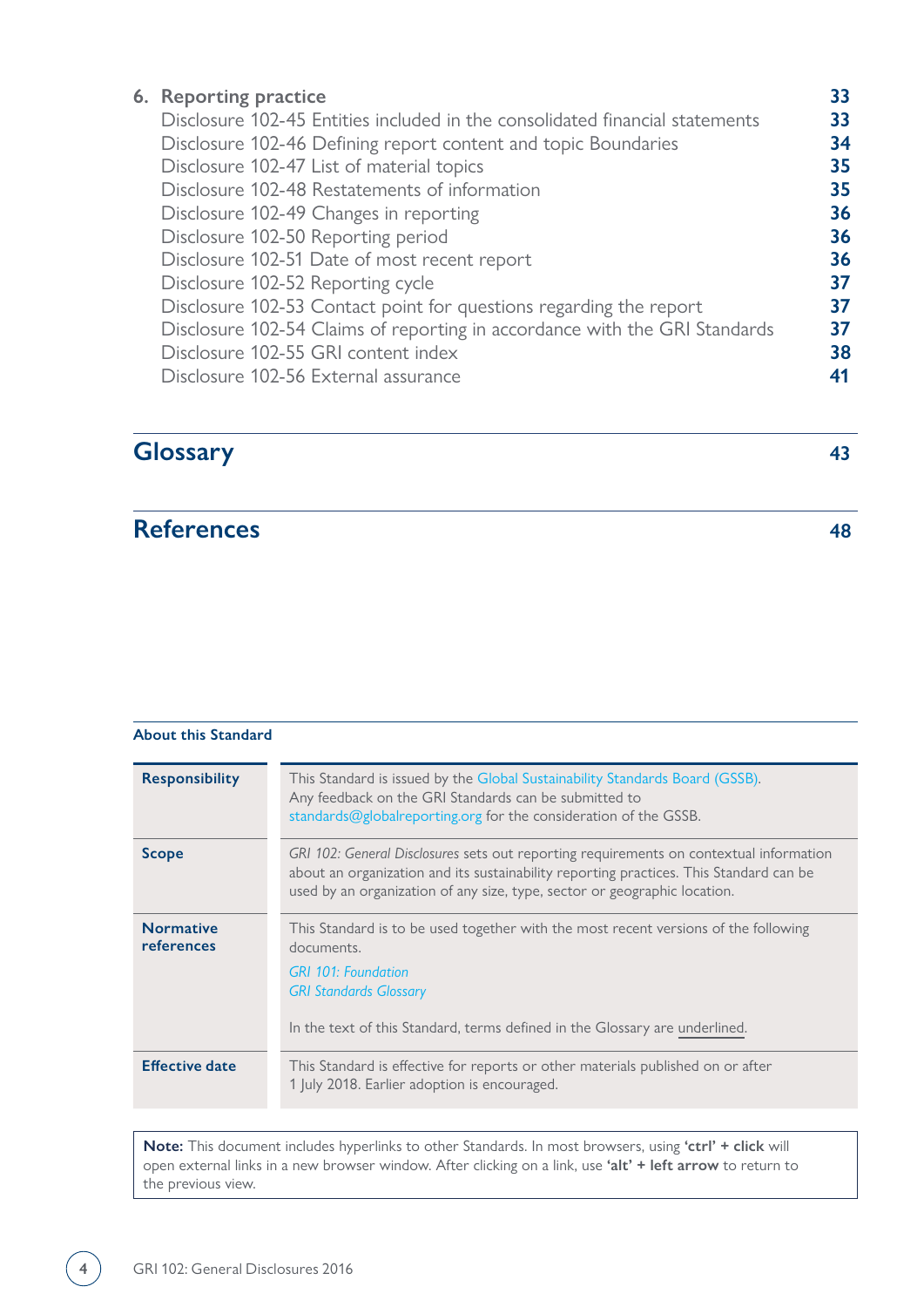## <span id="page-4-0"></span>**Introduction**

### **A. Overview**

This Standard is part of the set of GRI Sustainability Reporting Standards (GRI Standards). These Standards are designed to be used by organizations to report about their [impacts](#page-43-0) on the economy, the environment, and society.

The GRI Standards are structured as a set of interrelated, modular standards. The full set can be downloaded at [www.globalreporting.org/standards/](http://www.globalreporting.org/standards/).

There are three universal Standards that apply to every organization preparing a sustainability report:

*[GRI 101: Foundation](https://www.globalreporting.org/standards/media/1036/gri-101-foundation-2016.pdf) [GRI 102: General Disclosures](https://www.globalreporting.org/standards/media/1037/gri-102-general-disclosures-2016.pdf) [GRI 103: Management Approach](https://www.globalreporting.org/standards/media/1038/gri-103-management-approach-2016.pdf)*

*GRI 101: Foundation* **is the starting point for using the GRI Standards. It has essential information on how to use and reference the Standards.** 



An organization then selects from the set of topicspecific GRI Standards for reporting on its [material](#page-43-1) [topics.](#page-43-1) These Standards are organized into three series: 200 (Economic topics), 300 (Environmental topics) and 400 (Social topics).

Each topic Standard includes disclosures specific to that topic, and is designed to be used together with *GRI 103: Management Approach*, which is used to report the management approach for the topic.

### **B. Using the GRI Standards and making claims**

There are two basic approaches for using the GRI Standards. For each way of using the Standards there is a corresponding claim, or statement of use, which an organization is required to include in any published materials.

1. The GRI Standards can be used as a set to prepare a sustainability report that is in accordance with the Standards. There are two options for preparing a report in accordance (Core or Comprehensive), depending on the extent of disclosures included in the report.

An organization preparing a report in accordance with the GRI Standards uses this Standard, *GRI 102: General Disclosures*, to report on contextual information about itself and its sustainability reporting practices.

2. Selected GRI Standards, or parts of their content, can also be used to report specific information, without preparing a report in accordance with the Standards. Any published materials that use the GRI Standards in this way are to include a 'GRI-referenced' claim.

**See Section 3 of** *[GRI 101: Foundation](https://www.globalreporting.org/standards/media/1036/gri-101-foundation-2016.pdf#page=21)* **for more information on how to use the GRI Standards, and the specific claims that organizations are required to include in any published materials.**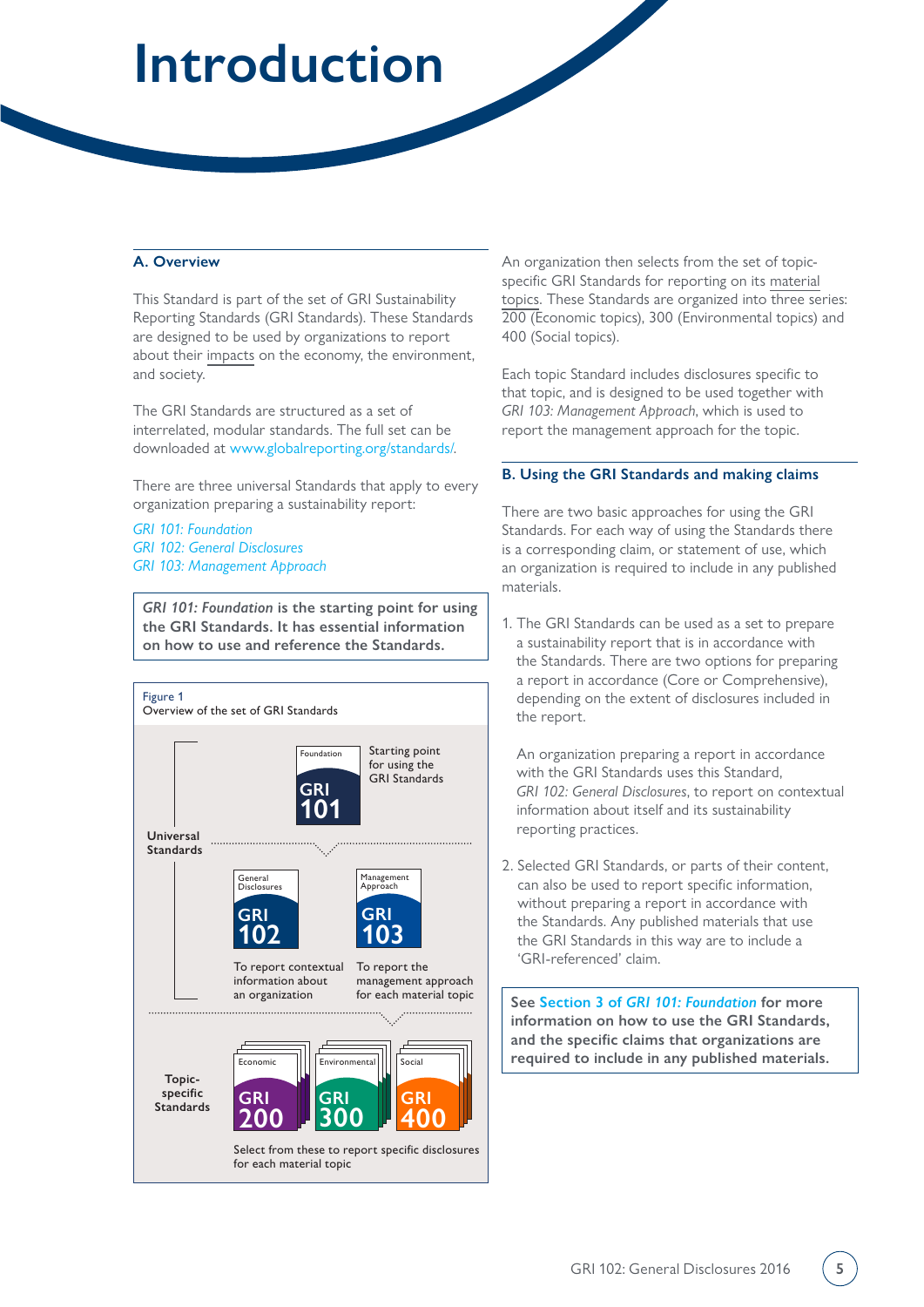#### **C. Requirements, recommendations and guidance**

The GRI Standards include:

**Requirements.** These are mandatory instructions. In the text, requirements are presented in **bold font** and indicated with the word 'shall'. Requirements are to be read in the context of recommendations and guidance; however, an organization is not required to comply with recommendations or guidance in order to claim that a report has been prepared in accordance with the Standards.

**Recommendations.** These are cases where a particular course of action is encouraged, but not required. In the text, the word 'should' indicates a recommendation.

**Guidance.** These sections include background information, explanations and examples to help organizations better understand the requirements.

An organization is required to comply with all applicable requirements in order to claim that its report has been prepared in accordance with the GRI Standards. See *[GRI 101: Foundation](https://www.globalreporting.org/standards/media/1036/gri-101-foundation-2016.pdf#page=21)* for more information.

**Note:** Throughout this Standard, a 'Core' icon is used to identify those disclosures that are required for preparing a report in accordance with the GRI Standards (Core option). Organizations preparing a report in accordance with the GRI Standards (Comprehensive option) are required to report all disclosures in this Standard, although reasons for omission are permitted for certain disclosures. See [Table 1](https://www.globalreporting.org/standards/media/1036/gri-101-foundation-2016.pdf#page=23) in *GRI 101: Foundation* for more detail.

 $\overline{\phantom{a}}$ 

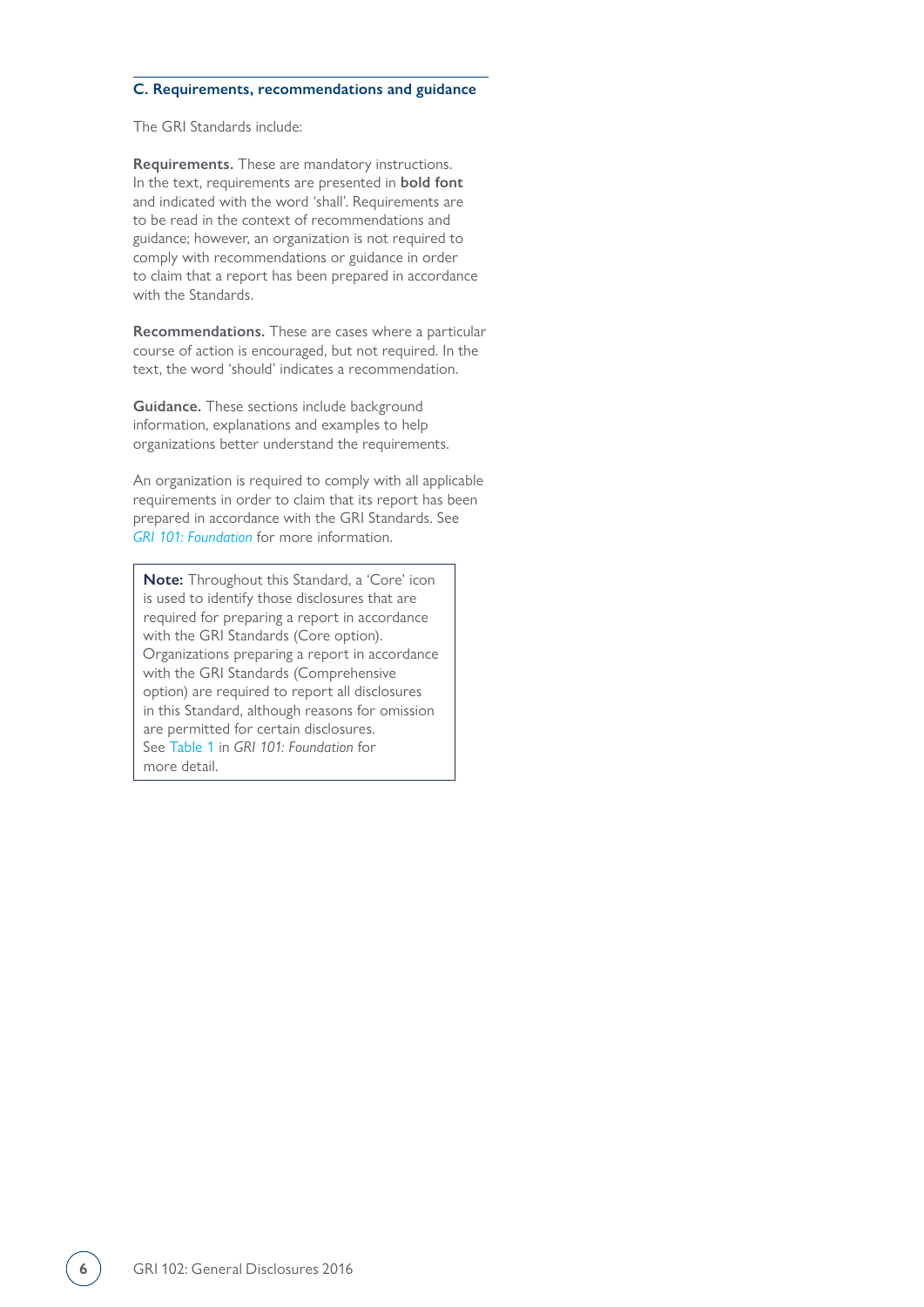# <span id="page-6-0"></span>**GRI 102: General Disclosures**

## **1. Organizational profile**

These disclosures provide an overview of an organization's size, geographic location, and activities. This contextual information is important to help [stakeholders](#page-44-0) understand the nature of the organization and its economic, environmental and social [impacts.](#page-43-0)



### **Disclosure 102-1** Name of the organization

### **Reporting requirements**



### **Disclosure 102-2** Activities, brands, products, and services

### **Reporting requirements**

| Disclosure |  |
|------------|--|
| $102 - 2$  |  |

**Core**

- **The reporting organization shall report the following information:**
- **a. A description of the organization's activities.**
- **b. Primary brands, [products](#page-44-1), and [services](#page-44-2), including an explanation of any products or services that are banned in certain markets.**

### **Reporting recommendations**

1.1When compiling the information specified in Disclosure 102-2-b, the reporting organization should also explain whether it sells products or services that are the subject of [stakeholder](#page-44-0) questions or public debate.

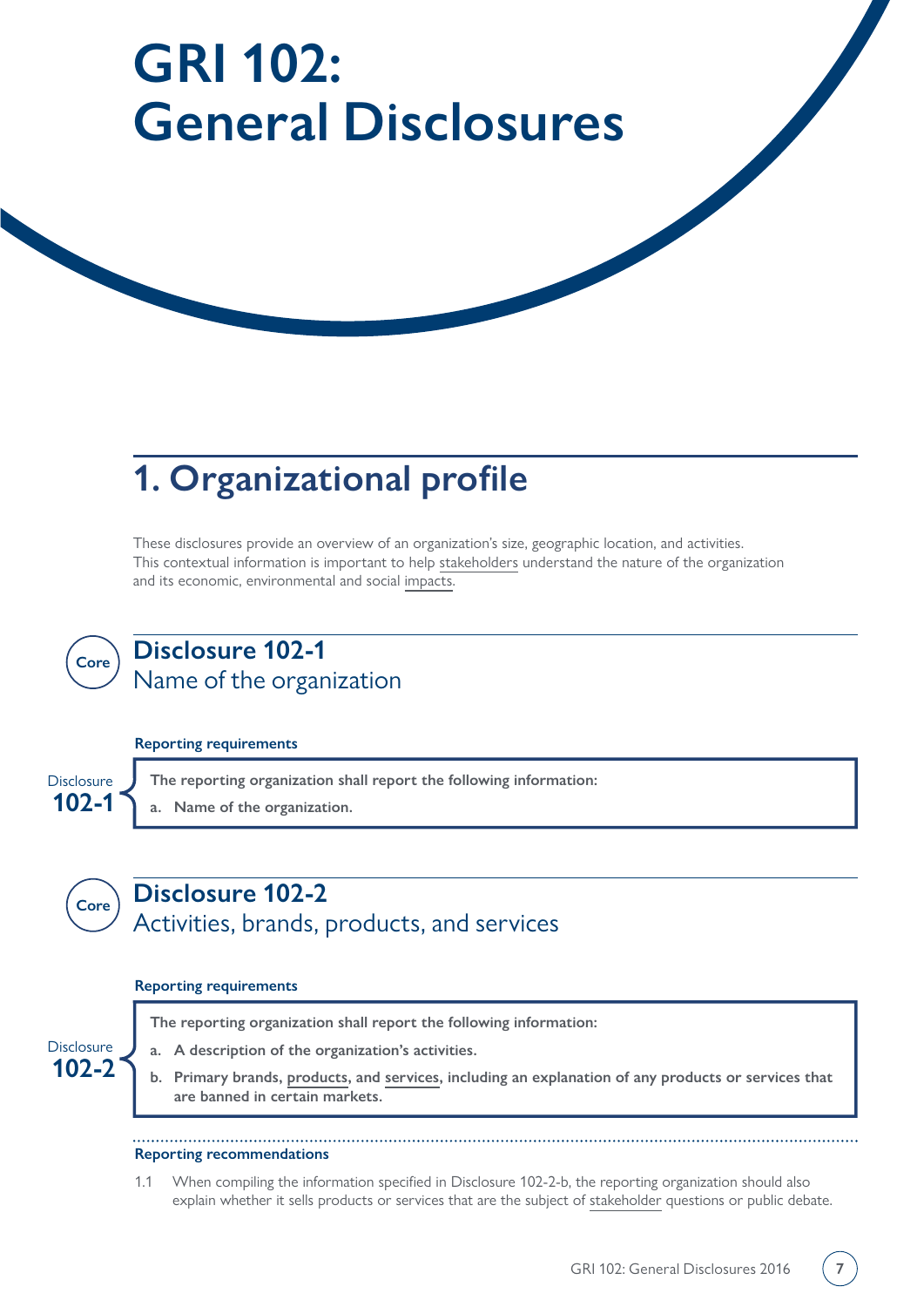<span id="page-7-0"></span>

### **Reporting requirements**

**102-3 Disclosure** 

**The reporting organization shall report the following information:**

**a. Location of the organization's headquarters.**

**Guidance**

Headquarters refers to an organization's administrative center, from which it is controlled or directed.



**Core**

### **Disclosure 102-4** Location of operations

### **Reporting requirements**

**102-4 Disclosure The reporting organization shall report the following information: a. Number of countries where the organization operates, and the names of countries where it has significant operations and/or that are relevant to the [topics](#page-46-0) covered in the report.** 

### **Disclosure 102-5** Ownership and legal form

### **Reporting requirements**

**The reporting organization shall report the following information: a. Nature of ownership and legal form. 102-5 Disclosure** 



### **Reporting requirements**

**The reporting organization shall report the following information:** 

**a. Markets served, including:**

- **i. geographic locations where [products](#page-44-1) and [services](#page-44-2) are offered;**
- **ii. [sectors](#page-44-3) served;**
- **iii. types of customers and beneficiaries.**



**102-6 Disclosure** 

**Core**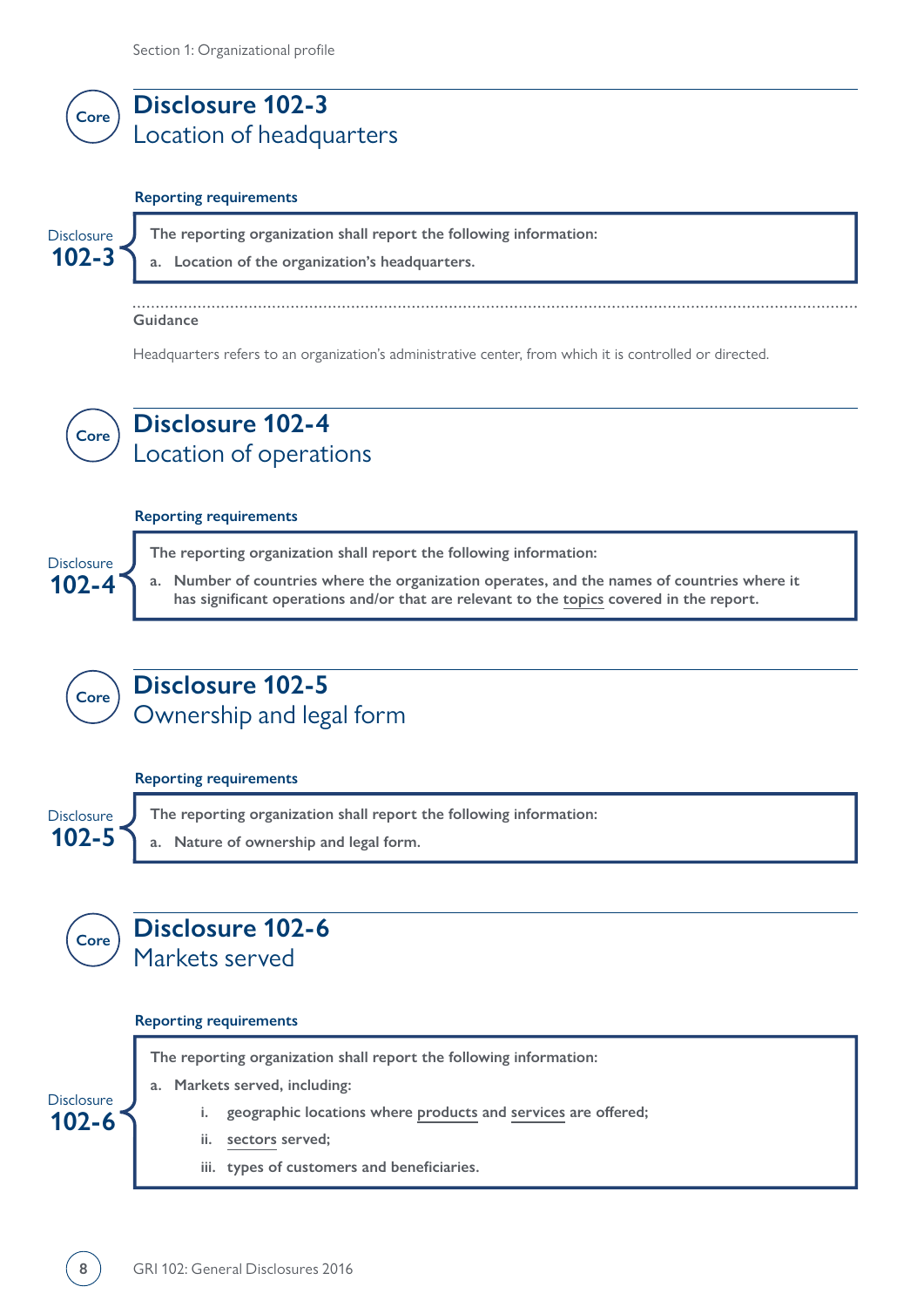### **Disclosure 102-7** Scale of the organization

### **Reporting requirements**

<span id="page-8-0"></span>**Core**

**102-7** Disclosure **The reporting organization shall report the following information:**

**a. Scale of the organization, including:**

- **i. total number of [employees](#page-43-2);**
- **ii. total number of operations;**
- **iii. net sales (for private sector organizations) or net revenues (for public sector organizations);**
- **iv. total capitalization (for private sector organizations) broken down in terms of debt and equity;**
- **v. quantity of [products](#page-44-1) or [services](#page-44-2) provided.**

### **Reporting recommendations**

- 1.2 When compiling the information specified in Disclosure 102-7, the reporting organization should provide the following additional information:
	- 1.2.1 Total assets;
	- 1.2.2 Beneficial ownership, including the identity and percentage of ownership of the largest shareholders;
	- 1.2.3 Breakdowns of:
		- 1.2.3.1 net sales or net revenues by countries or regions that make up five percent or more of total revenues;
		- 1.2.3.2 costs by countries or regions that make up five percent or more of total costs;
		- 1.2.3.3 total number of employees by country or region.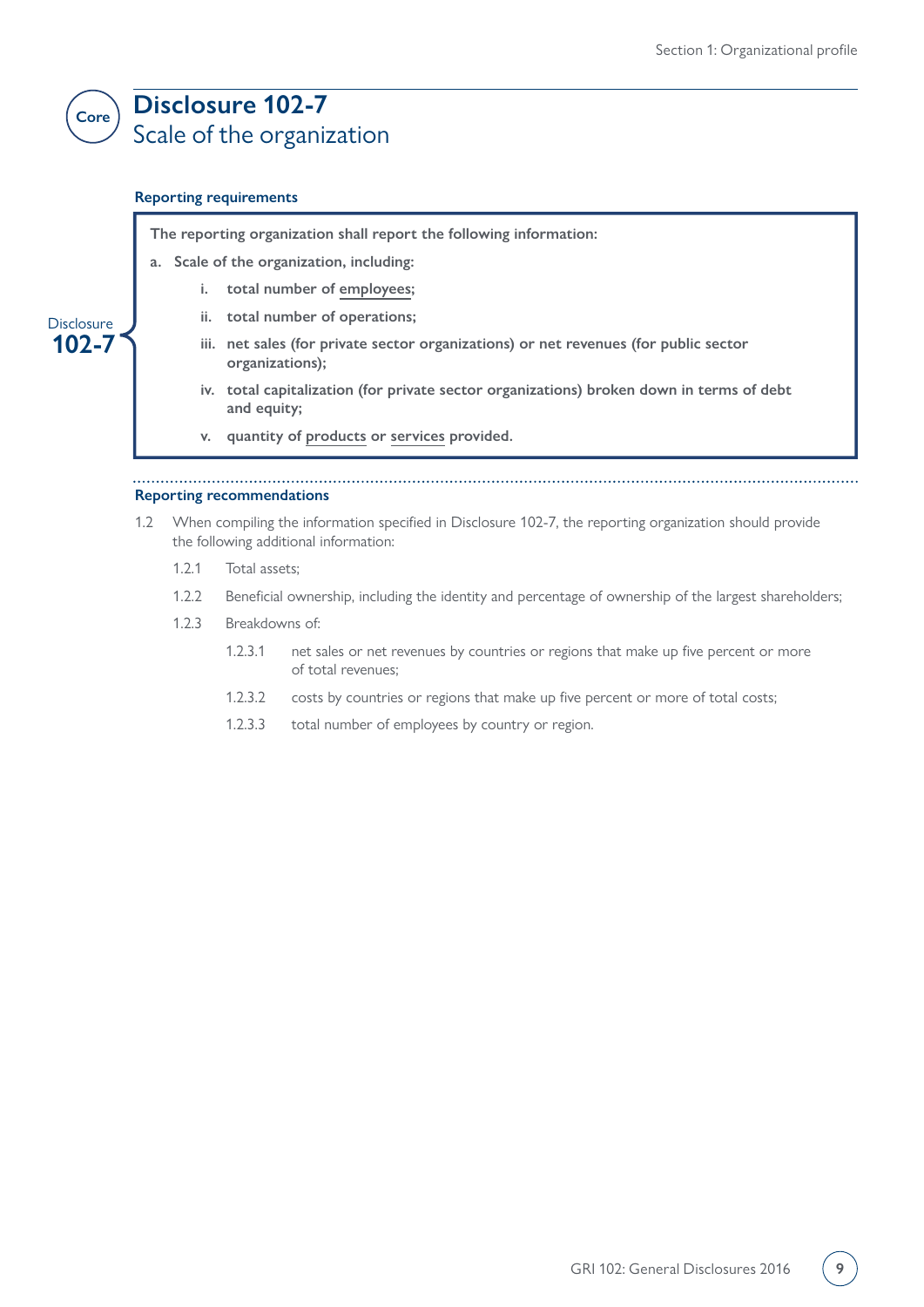### <span id="page-9-0"></span>**Disclosure 102-8** Information on employees and other workers **Core**

#### **Reporting requirements**

**The reporting organization shall report the following information:**

- **a. Total number of [employees](#page-43-2) by [employment contract](#page-43-3) (permanent and temporary), by gender.**
- **b. Total number of employees by employment contract (permanent and temporary), by region.**
- **c. Total number of employees by [employment type](#page-43-4) (full-time and part-time), by gender.**
- **d. Whether a significant portion of the organization's activities are performed by [workers](#page-46-1) who are not employees. If applicable, a description of the nature and scale of work performed by workers who are not employees.**
- **e. Any significant variations in the numbers reported in Disclosures 102-8-a, 102-8-b, and 102-8-c (such as seasonal variations in the tourism or agricultural industries).**

**f. An explanation of how the data have been compiled, including any assumptions made.**

#### **Reporting recommendations**

- 1.3 When compiling the information specified in Disclosure 102-8, the reporting organization should:
	- 1.3.1 express employee numbers as either head count or Full Time Equivalent (FTE), with the chosen approach stated and applied consistently;
	- 1.3.2 identify the contract type and full-time and part-time status of employees based on the definitions under the national laws of the country where they are based;
	- 1.3.3 use numbers as at the end of the [reporting period](#page-44-4), unless there has been a material change during the reporting period;
	- 1.3.4 combine country statistics to calculate global statistics, and disregard differences in legal definitions. Although what constitutes a type of contract and employment type varies between countries, the global figure should still reflect the relationships under law.

#### . . . . . . . . . . . . . . . . . **Guidance**

*Guidance for Disclosure 102-8-d*

The organization's activities are reported in [Disclosure](#page-6-0)  [102-2-a.](#page-6-0)

#### *Background*

The number of employees and workers involved in an organization's activities provides insight into the scale of [impacts](#page-43-0) created by labor issues.

Breaking down these data by gender enables an understanding of gender representation across an organization, and of the optimal use of available labor and talent.

See references 6, 7, 10 and 12 in the [References section.](#page-47-0)

**102-8** Disclosure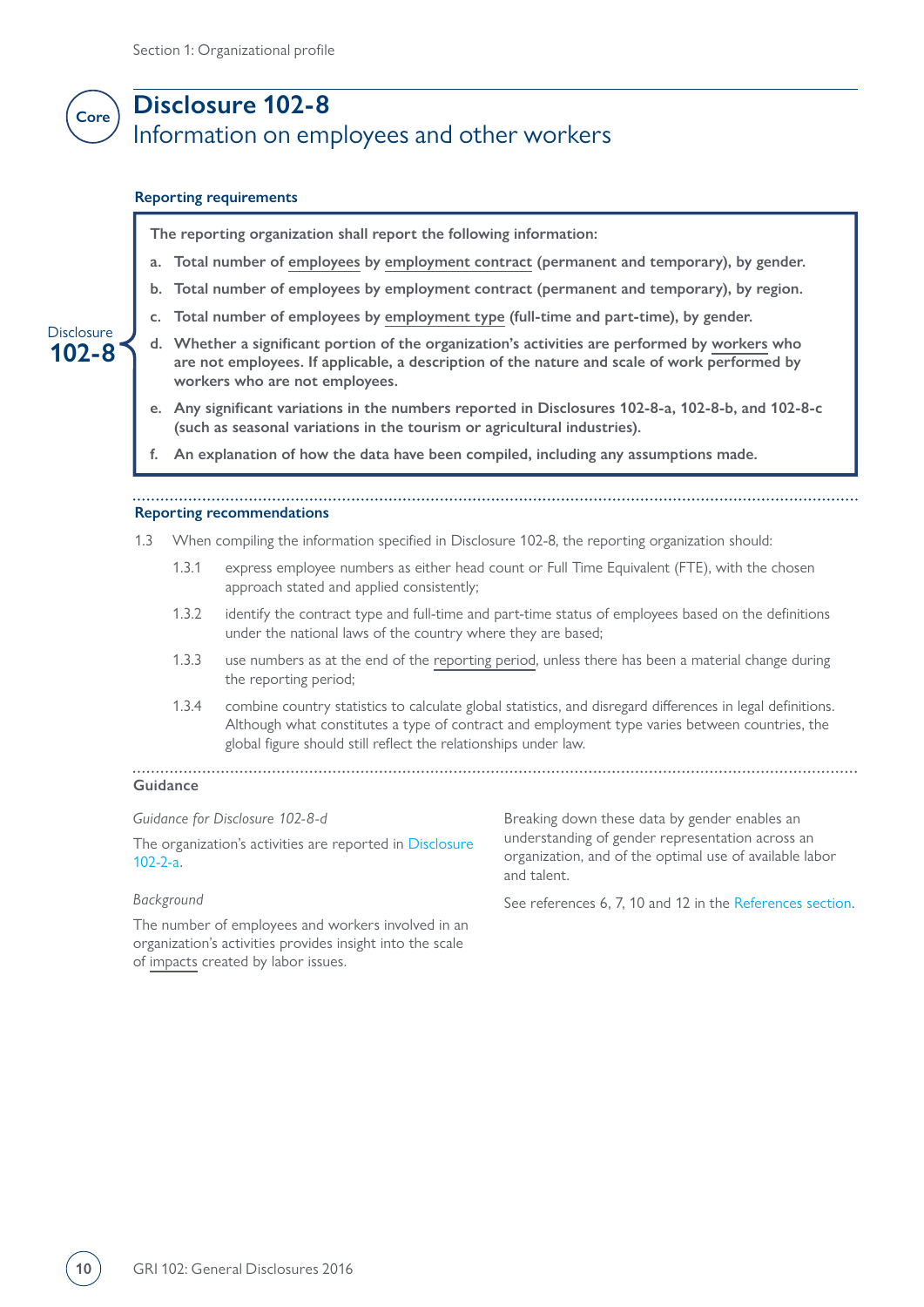### <span id="page-10-0"></span>**Disclosure 102-9** Supply chain **Core**

### **Reporting requirements**

## **102-9**

Disclosure **The reporting organization shall report the following information:**

**a. A description of the organization's [supply chain](#page-45-1), including its main elements as they relate to the organization's activities, primary brands, [products,](#page-44-1) and [services.](#page-44-2)**

### **Guidance**

Examples of elements that can be covered in the description include:

- the types of [suppliers](#page-45-0) engaged;
- the total number of suppliers engaged by an organization and the estimated number of suppliers throughout the supply chain;
- the geographic location of suppliers;
- the estimated monetary value of payments made to suppliers;
- the supply chain's sector-specific characteristics, such as how labor intensive it is.

*Background*

This disclosure sets the overall context for understanding an organization's supply chain.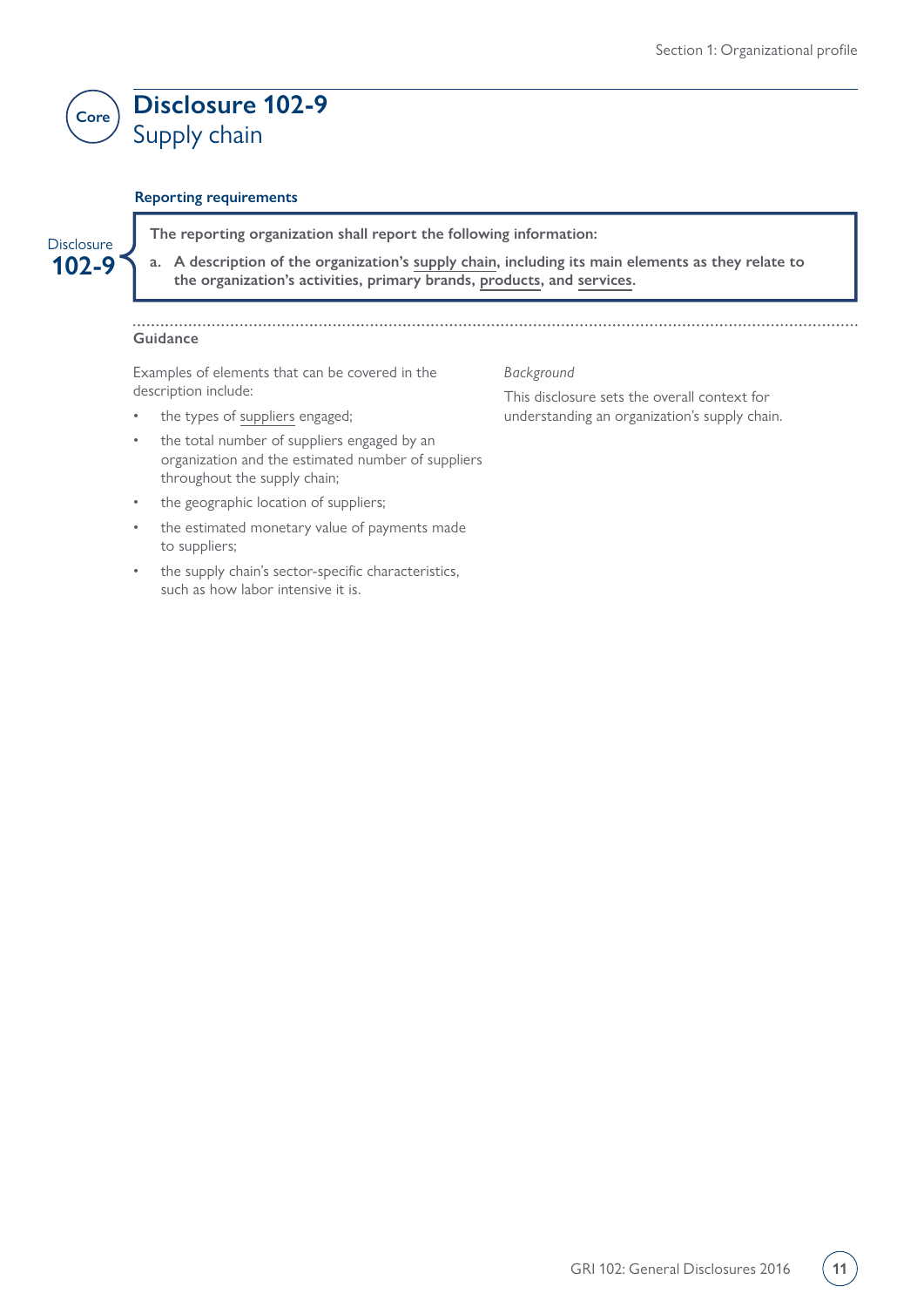### <span id="page-11-0"></span>**Disclosure 102-10** Significant changes to the organization and its supply chain **Core**

#### **Reporting requirements**

**The reporting organization shall report the following information:**

- **a. Significant changes to the organization's size, structure, ownership, or [supply chain](#page-45-1), including:**
	- **i. Changes in the location of, or changes in, operations, including facility openings, closings, and expansions;**
	- **ii. Changes in the share capital structure and other capital formation, maintenance, and alteration operations (for private sector organizations);**
	- **iii. Changes in the location of [suppliers,](#page-45-0) the structure of the supply chain, or relationships with suppliers, including selection and termination.**

#### **Guidance**

**102-10 Disclosure** 

> This disclosure covers significant changes during the [reporting period.](#page-44-4)

Significant changes to the supply chain are those that can cause or contribute to significant economic, environmental, and social [impacts.](#page-43-0)

- Examples of significant changes can include:
- moving parts of the supply chain from one country to another;
- changing the structure of the supply chain, such as the outsourcing of a significant part of an organization's activities.

### **Disclosure 102-11** Precautionary Principle or approach

#### **Reporting requirements**

## **102-11**

**Core**

Disclosure **The reporting organization shall report the following information:**

**a. Whether and how the organization applies the Precautionary Principle or approach.**

### **Guidance**

Disclosure 102-11 can include an organization's approach to risk management in operational planning, or when developing and introducing new [products.](#page-44-1)

#### *Background*

The precautionary approach was introduced by the United Nations in Principle 15 of 'The Rio Declaration on Environment and Development'. It states: 'In order to protect the environment, the precautionary

approach shall be widely applied by States according to their capabilities. Where there are threats of serious or irreversible damage, lack of full scientific certainty shall not be used as a reason for postponing cost-effective measures to prevent environmental degradation.' Applying the Precautionary Principle can help an organization to reduce or to avoid negative impacts on the environment. See reference 13 in the [References](#page-47-0) [section.](#page-47-0)

**12** GRI 102: General Disclosures 2016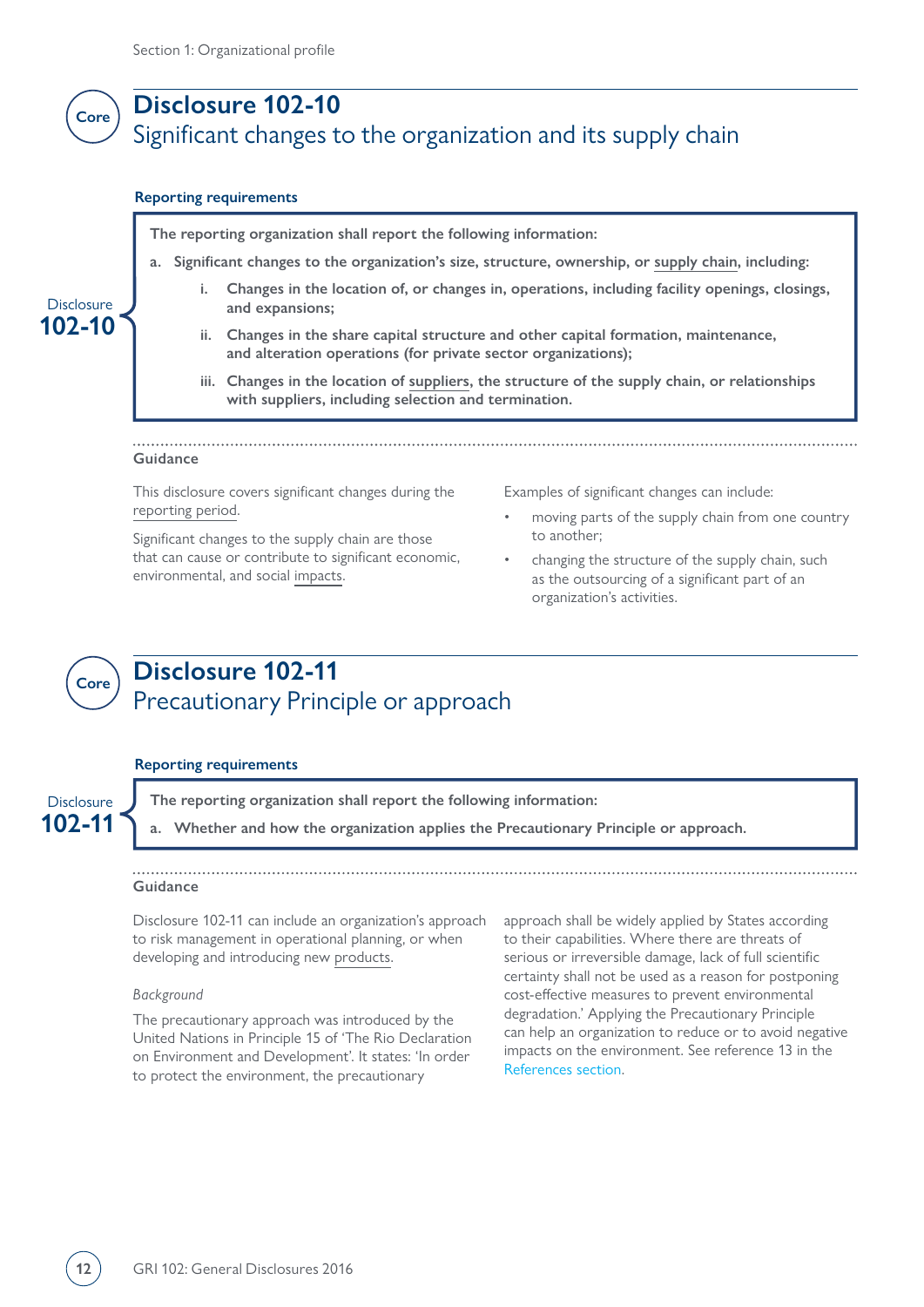### **Disclosure 102-12** External initiatives

### **Reporting requirements**

**The reporting organization shall report the following information:**

**a. A list of externally-developed economic, environmental and social charters, principles, or other initiatives to which the organization subscribes, or which it endorses.**

### **Reporting recommendations**

- 1.4 When compiling the information specified in Disclosure 102-12, the reporting organization should:
	- 1.4.1 include the date of adoption, the countries or operations where applied, and the range of [stakeholders](#page-44-0) involved in the development and governance of these initiatives;
	- 1.4.2 differentiate between non-binding, voluntary initiatives and those with which the organization has an obligation to comply.



**102-12 Disclosure** 

<span id="page-12-0"></span>**Core**

### **Disclosure 102-13** Membership of associations

### **Reporting requirements**

**102-13 Disclosure**  **The reporting organization shall report the following information:**

**a. A list of the main memberships of industry or other associations, and national or international advocacy organizations.**

### **Reporting recommendations**

1.5 When compiling the information specified in Disclosure 102-13, the reporting organization should include memberships maintained at the organizational level in associations or organizations in which it holds a position on the governance body, participates in projects or committees, provides substantive funding beyond routine membership dues, or views its membership as strategic.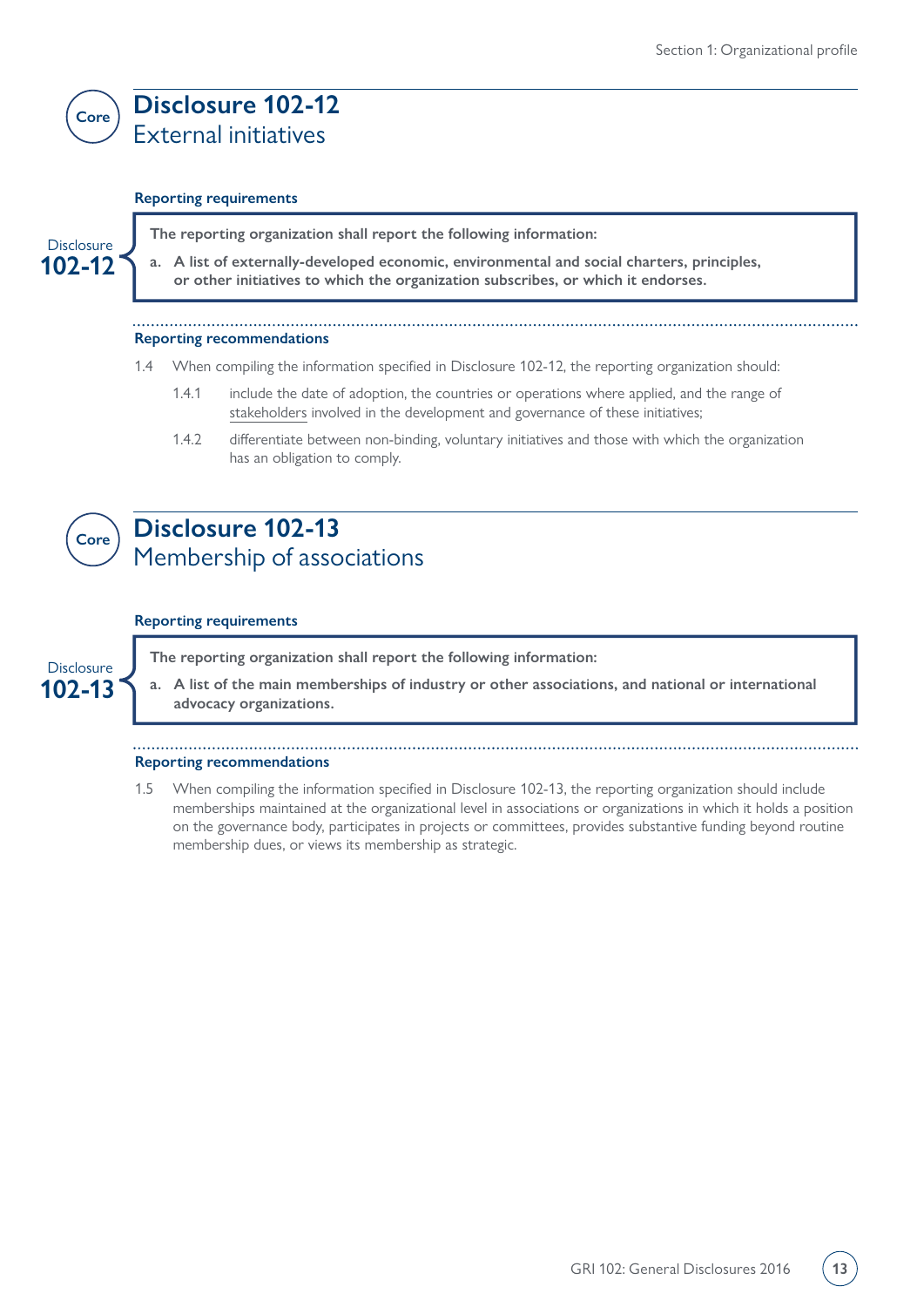## <span id="page-13-0"></span>**2. Strategy**

These disclosures provide an overview of an organization's strategy with respect to [sustainability](#page-45-2), in order to provide context for subsequent, more detailed reporting using other GRI Standards. The strategy section can draw on information provided in other parts of the report, but is intended to give insight on strategic issues rather than to summarize the content of the report.



### **Disclosure 102-14** Statement from senior decision-maker

### **Reporting requirements**

Disclosure **The reporting organization shall report the following information: a. A statement from the most senior decision-maker of the organization (such as CEO, chair, 102-14 or equivalent senior position) about the relevance of [sustainability](#page-45-2) to the organization and its strategy for addressing sustainability. Reporting recommendations** 2.1 When compiling the information specified in Disclosure 102-14, the reporting organization should include: 2.1.1 the overall vision and strategy for the short-term, medium-term, and long-term, with respect to managing the significant economic, environmental, and social [impacts](#page-43-0) that the organization causes, contributes to, or that are directly linked to its activities, [products](#page-44-1) or [services](#page-44-2) as a result of relationships with others (such as [suppliers](#page-45-0) and persons or organizations in [local communities](#page-43-5)); 2.1.2 strategic priorities and key topics for the short and medium-term with respect to sustainability, including observance of internationally-recognized standards and how such standards relate to long-term organizational strategy and success; 2.1.3 broader trends (such as macroeconomic or political) affecting the organization and influencing its sustainability priorities; 2.1.4 key events, achievements, and failures during the [reporting period](#page-44-4); 2.1.5 views on performance with respect to targets; 2.1.6 outlook on the organization's main challenges and targets for the next year and goals for the coming 3–5 years; 2.1.7 other items pertaining to the organization's strategic approach. **Guidance**

See references 14, 15 and 16 in the [References section.](#page-47-0)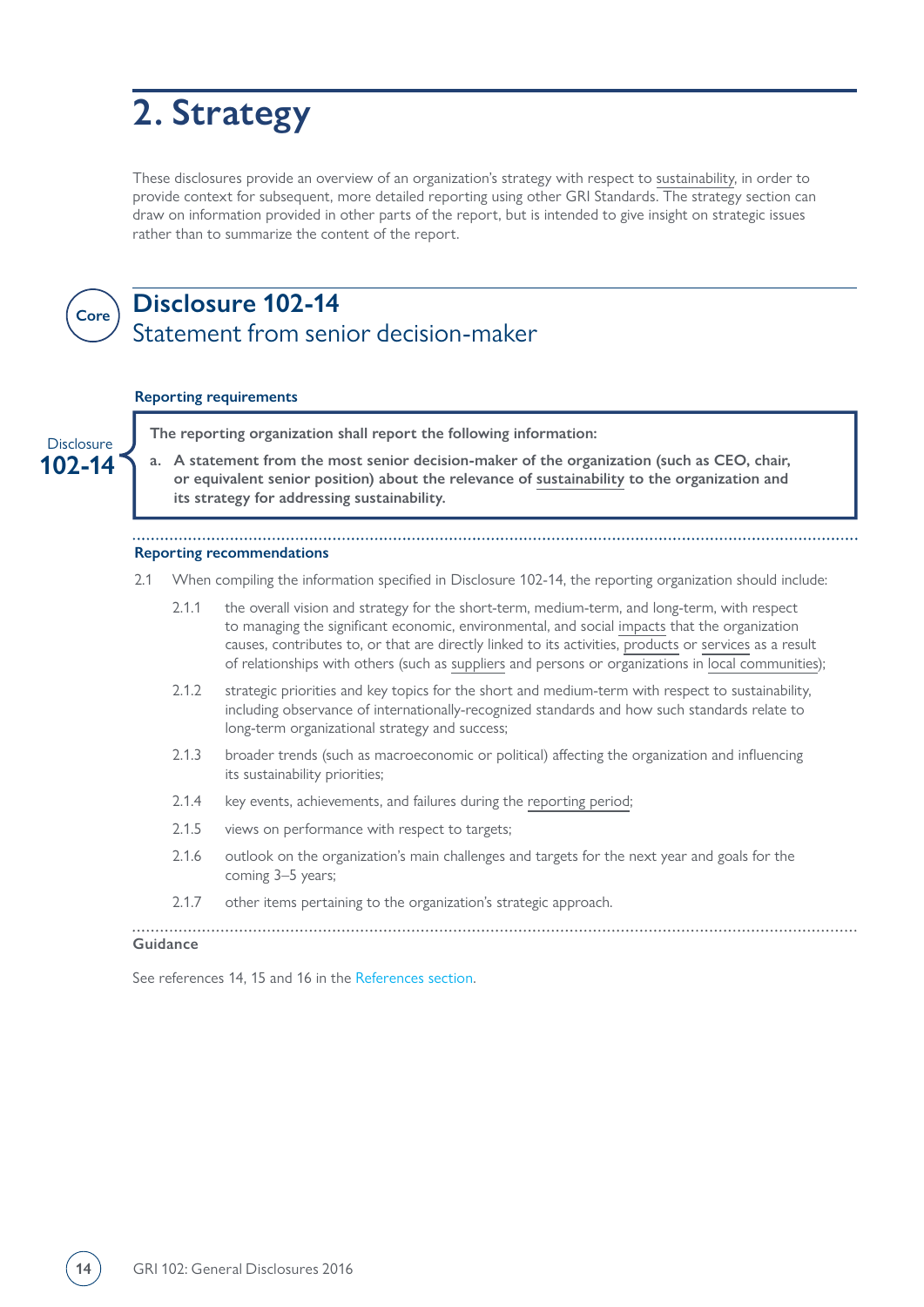### <span id="page-14-0"></span>**Disclosure 102-15** Key impacts, risks, and opportunities

### **Reporting requirements**

**102-15**

Disclosure **J** The reporting organization shall report the following information:

**a. A description of key [impacts,](#page-43-0) risks, and opportunities.**

### **Reporting recommendations**

- 2.2 When compiling the information specified in Disclosure 102-15, the reporting organization should include:
	- 2.2.1 a description of its significant economic, environmental and social impacts, and associated challenges and opportunities. This includes the effects on [stakeholders](#page-44-0) and their rights as defined by national laws and relevant internationally-recognized standards;
	- 2.2.2 the range of reasonable expectations and interests of the organization's stakeholders;
	- 2.2.3 an explanation of the approach to prioritizing these challenges and opportunities;
	- 2.2.4 key conclusions about progress in addressing these topics and related performance in the [reporting](#page-44-4) [period](#page-44-4), including an assessment of reasons for underperformance or overperformance;
	- 2.2.5 a description of the main processes in place to address performance, and relevant changes;
	- 2.2.6the impact of sustainability trends, risks, and opportunities on the long-term prospects and financial performance of the organization;
	- 2.2.7 information relevant to financial stakeholders or that could become so in the future;
	- 2.2.8 a description of the most important risks and opportunities for the organization arising from sustainability trends;
	- 2.2.9prioritization of key economic, environmental, and social topics as risks and opportunities according to their relevance for long-term organizational strategy, competitive position, qualitative, and, if possible, quantitative financial value drivers;
	- 2.2.10 table(s) summarizing targets, performance against targets, and lessons learned for the current reporting period;
	- 2.2.11 table(s) summarizing targets for the next reporting period and medium-term objectives and goals (i.e., 3–5 years) related to key risks and opportunities;
	- 2.2.12 a description of governance mechanisms in place specifically to manage these risks and opportunities, and identification of other related risks and opportunities.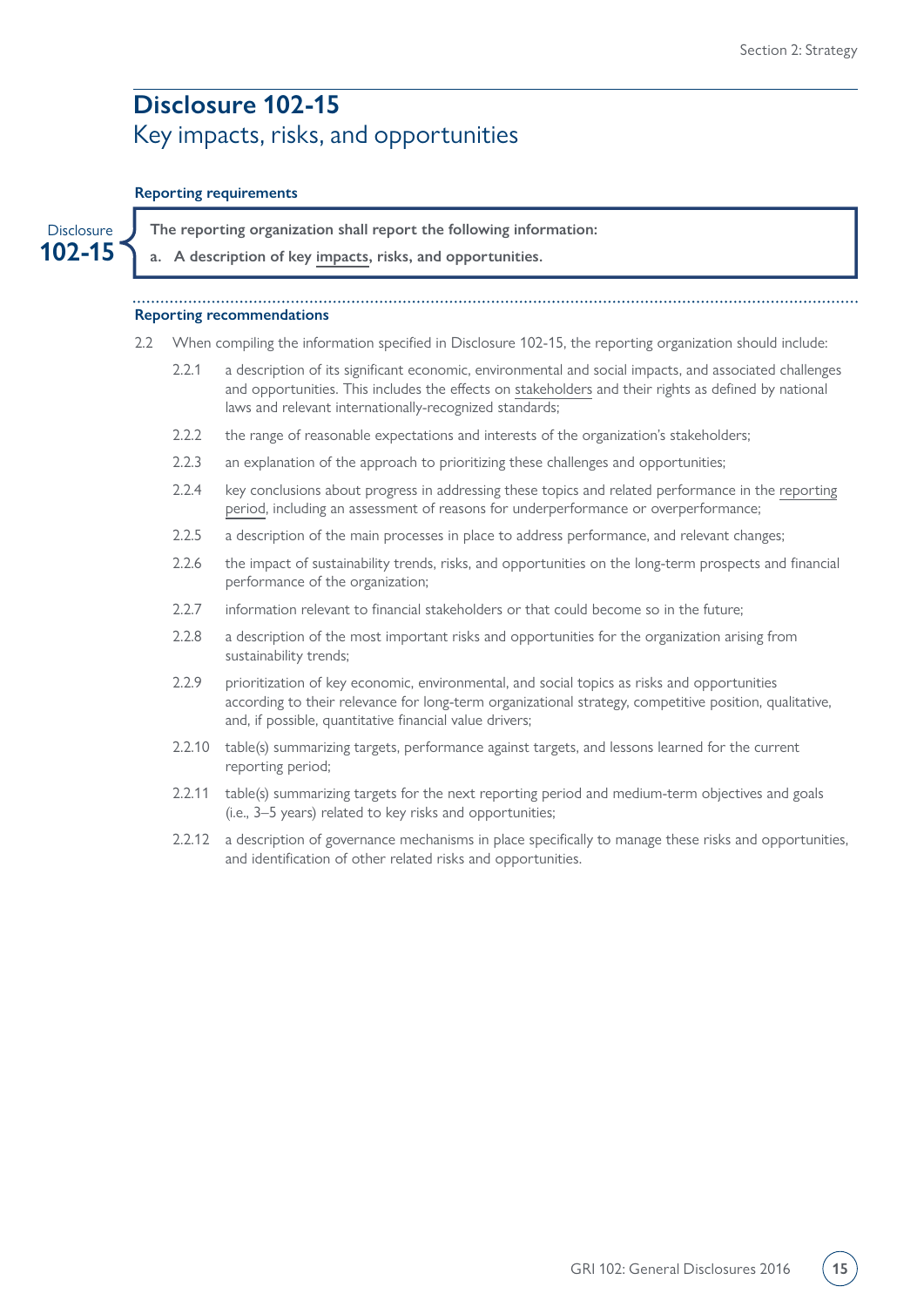## <span id="page-15-0"></span>**3. Ethics and integrity**

In this section, the term 'business partner' is used in relation to both disclosures. In the context of this GRI Standard, 'business partners' include, among others, [suppliers,](#page-45-0) agents, lobbyists and other intermediaries, joint venture and consortia partners, governments, customers, and clients.



## **Disclosure 102-16**

### Values, principles, standards, and norms of behavior

#### **Reporting requirements**

**102-16**

Disclosure **The reporting organization shall report the following information:**

**a. A description of the organization's values, principles, standards, and norms of behavior.**

### **Reporting recommendations**

- 3.1 When compiling the information specified in Disclosure 102-16, the reporting organization should provide additional information about its values, principles, standards, and norms of behavior, including:
	- 3.1.1 how they were developed and approved;
	- 3.1.2 whether training on them is given regularly to all and new governance body members, [workers](#page-46-1) performing the organization's activities, and business partners;
	- 3.1.3 whether they need to be read and signed regularly by all and new governance body members, workers performing the organization's activities, and business partners;
	- 3.1.4 whether any executive-level positions maintain responsibility for them;
	- 3.1.5 whether they are available in different languages to reach all governance body members, workers performing the organization's activities, business partners, and other [stakeholders](#page-44-0).

#### **Guidance**

Values, principles, standards and norms of behavior can include codes of conduct and ethics. The highest governance body's and senior executives' roles in the development, approval, and updating of value statements is reported under [Disclosure 102-26.](#page-20-0)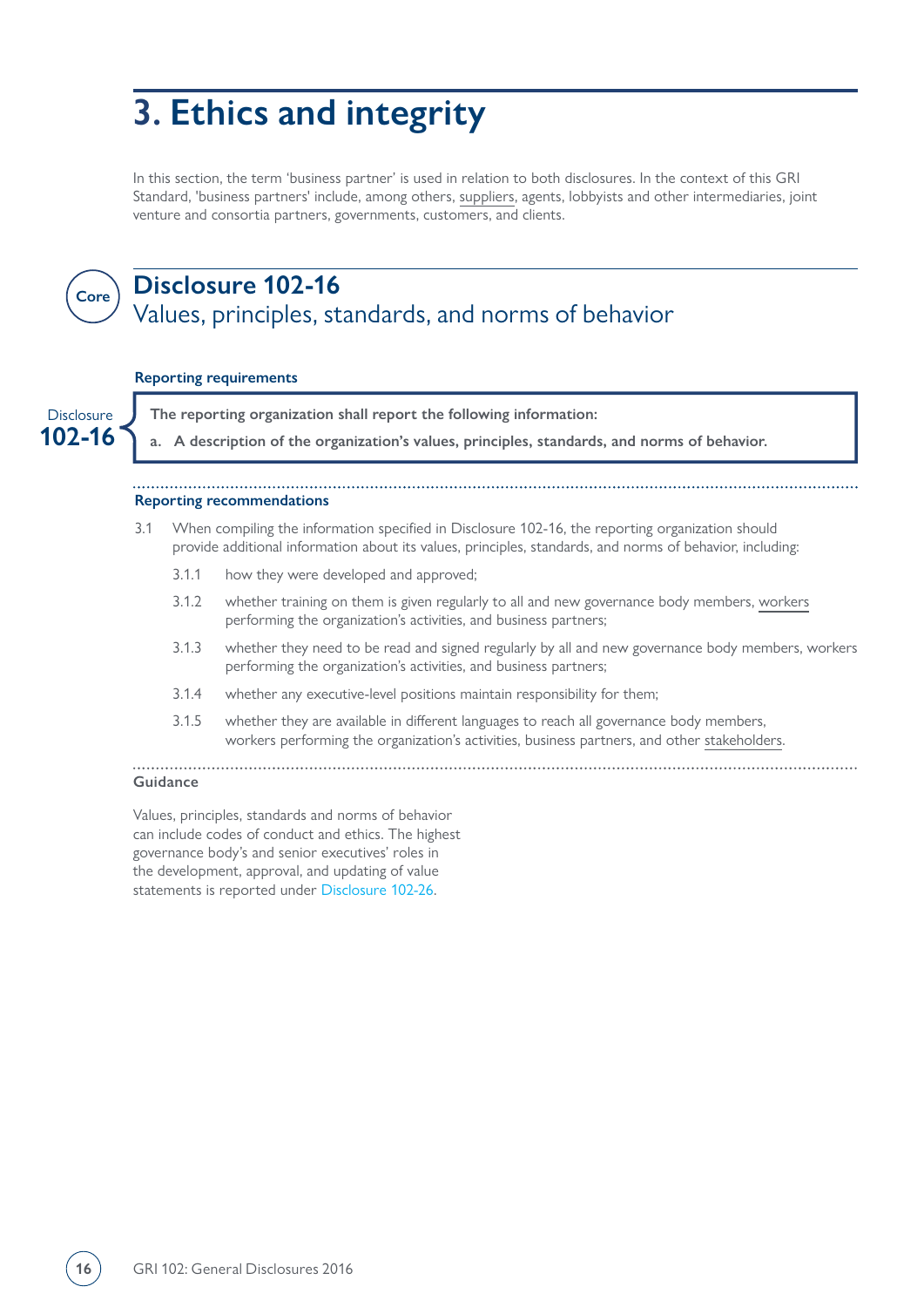### <span id="page-16-0"></span>**Disclosure 102-17** Mechanisms for advice and concerns about ethics

### **Reporting requirements**

**102-17 Disclosure** 

- **The reporting organization shall report the following information:**
- **a. A description of internal and external mechanisms for:** 
	- **i. seeking advice about ethical and lawful behavior, and organizational integrity;**
	- **ii. reporting concerns about unethical or unlawful behavior, and organizational integrity.**

### **Guidance**

Examples of elements that can be described include:

- Who is assigned the overall responsibility for the mechanisms to seek advice about and report on behavior;
- Whether any mechanisms are independent of the organization;
- Whether and how [workers](#page-46-1) performing the organization's activities, business partners, and other [stakeholders](#page-44-0) are informed of the mechanisms;
- Whether training on them is given to workers performing the organization's activities and business partners;
- The availability and accessibility of the mechanisms to workers performing the organization's activities and business partners, such as the total number of hours per day, days per week, and availability in different languages;
- Whether requests for advice and concerns are treated confidentially;
- Whether the mechanisms can be used anonymously;
- The total number of requests for advice received, their type, and the percentage that were answered during the [reporting period](#page-44-4);
- The total number of concerns reported, the type of misconduct reported, and the percentage of concerns that were addressed, resolved, or found to be unsubstantiated during the reporting period;
- Whether the organization has a non-retaliation policy;
- The process through which concerns are investigated;
- The level of satisfaction of those who used the mechanisms.

### *Background*

An organization can provide means for stakeholders to seek advice about ethical and lawful behavior, and organizational integrity, or to report concerns about these matters. These means can include escalating issues through line management, whistleblowing mechanisms, and hotlines.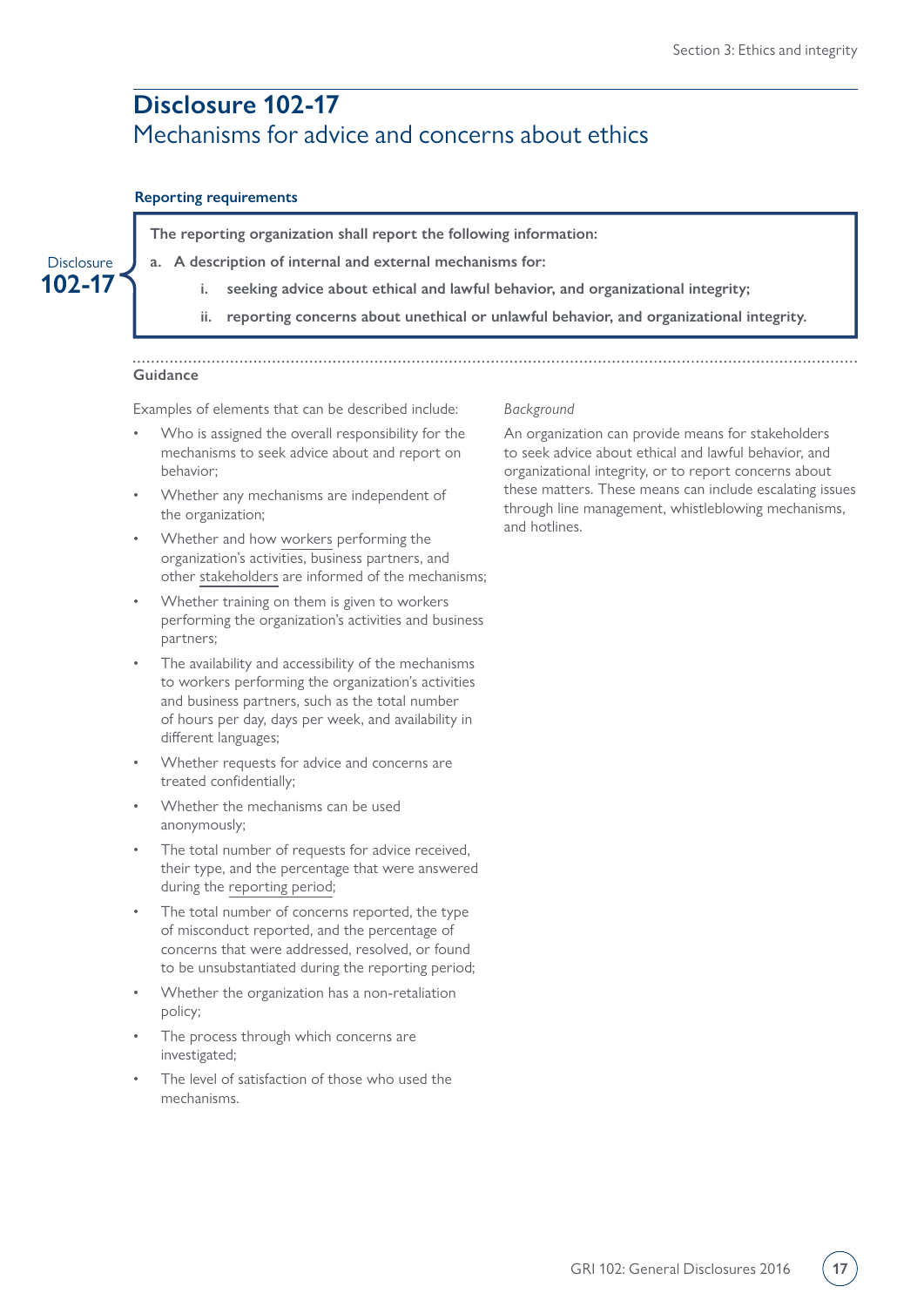## <span id="page-17-0"></span>**4. Governance**

The disclosures in this section give an overview of:

- the governance structure and its composition;
- the role of the highest governance body in setting the organization's purpose, values, and strategy;
- the competencies and performance evaluation of the highest governance body;
- the role of the highest governance body in risk management;
- the role of the highest governance body in sustainability reporting;
- the role of the highest governance body in evaluating economic, environmental and social performance;
- remuneration and incentives.

The following terms, which are defined in the [Glossary section,](#page-42-0) apply to the disclosures in this section:

- [highest governance body](#page-43-6)
- [senior executive](#page-44-5)
- [two-tier board system](#page-46-2)

## **Core**

**102-18** Disclosure

### **Disclosure 102-18** Governance structure

### **Reporting requirements**

**The reporting organization shall report the following information:** 

- **a. Governance structure of the organization, including committees of the highest governance body.**
- **b. Committees responsible for decision-making on economic, environmental, and social topics.**

### **Disclosure 102-19** Delegating authority

#### **Reporting requirements**

**102-19** Disclosure **The reporting organization shall report the following information:**

**a. Process for delegating authority for economic, environmental, and social topics from the highest governance body to senior executives and other [employees.](#page-43-2)**

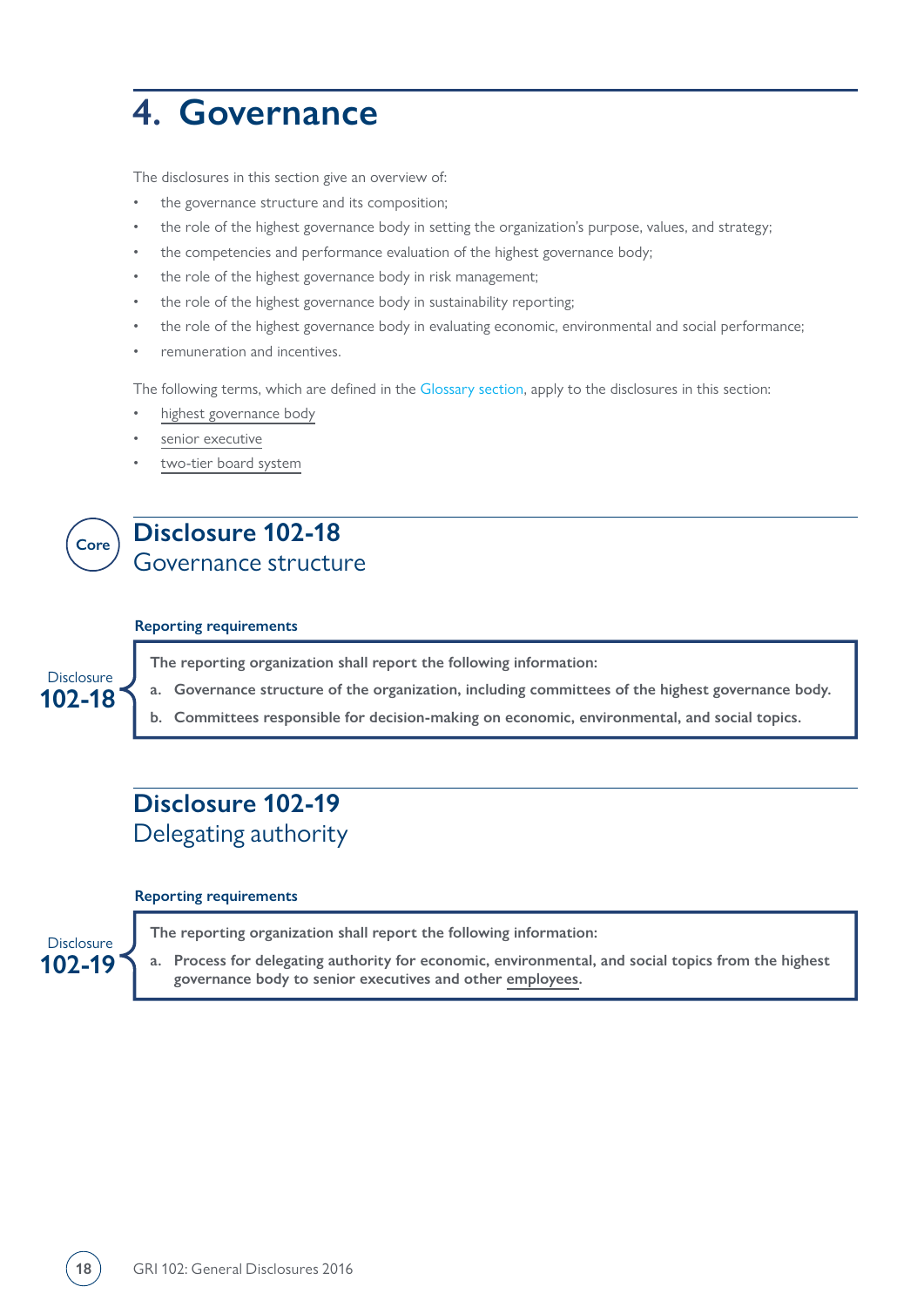### <span id="page-18-0"></span>**Disclosure 102-20** Executive-level responsibility for economic, environmental, and social topics

#### **Reporting requirements**

**The reporting organization shall report the following information:**

- **a. Whether the organization has appointed an executive-level position or positions with responsibility for economic, environmental, and social topics.**
- **b. Whether post holders report directly to the highest governance body.**

### **Disclosure 102-21** Consulting stakeholders on economic, environmental, and social topics

### **Reporting requirements**

**102-21** Disclosure

**102-22 Disclosure** 

**102-20** Disclosure

**The reporting organization shall report the following information:**

- **a. Processes for consultation between [stakeholders](#page-44-0) and the highest governance body on economic, environmental, and social topics.**
- **b. If consultation is delegated, describe to whom it is delegated and how the resulting feedback is provided to the highest governance body.**

### **Disclosure 102-22** Composition of the highest governance body and its committees

### **Reporting requirements**

**The reporting organization shall report the following information:**

- **a. Composition of the highest governance body and its committees by:**
	- **i. executive or non-executive;**
	- **ii. independence;**
	- **iii. tenure on the governance body;**
	- **iv. number of each individual's other significant positions and commitments, and the nature of the commitments;**
	- **v. gender;**
	- **vi. membership of [under-represented social groups](#page-46-3);**
	- **vii. competencies relating to economic, environmental, and social topics;**
	- **viii. [stakeholder](#page-44-0) representation.**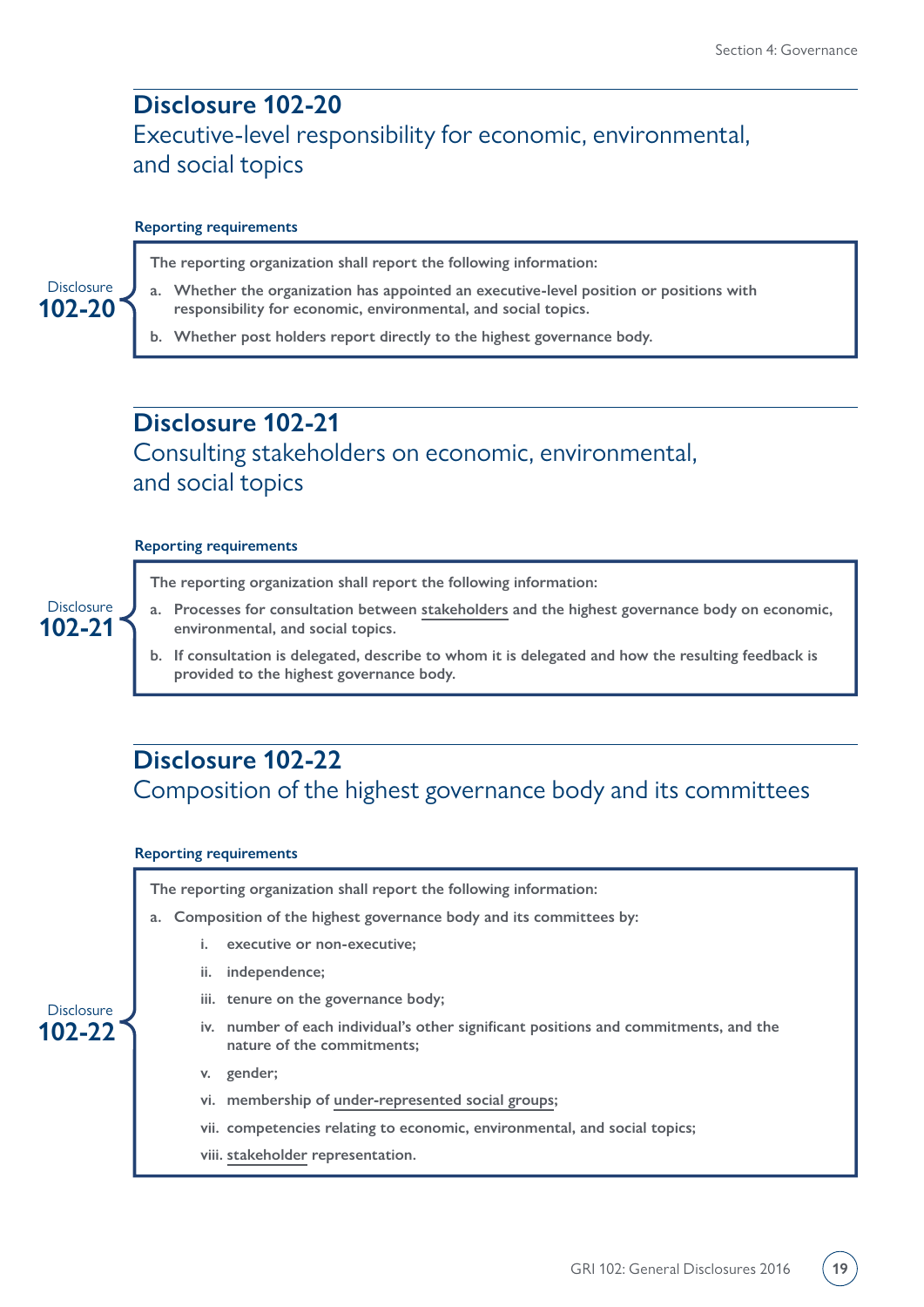### <span id="page-19-0"></span>**Disclosure 102-23** Chair of the highest governance body

### **Reporting requirements**

**The reporting organization shall report the following information:**

- **a. Whether the chair of the highest governance body is also an executive officer in the organization.**
- **b. If the chair is also an executive officer, describe his or her function within the organization's management and the reasons for this arrangement.**

### **Disclosure 102-24** Nominating and selecting the highest governance body

### **Reporting requirements**

**The reporting organization shall report the following information:**

- **a. Nomination and selection processes for the highest governance body and its committees.**
- **b. Criteria used for nominating and selecting highest governance body members, including whether and how:**
	- **i. [stakeholders](#page-44-0) (including shareholders) are involved;**
	- **ii. diversity is considered;**
	- **iii. independence is considered;**
	- **iv. expertise and experience relating to economic, environmental, and social topics are considered.**



**102-24 Disclosure**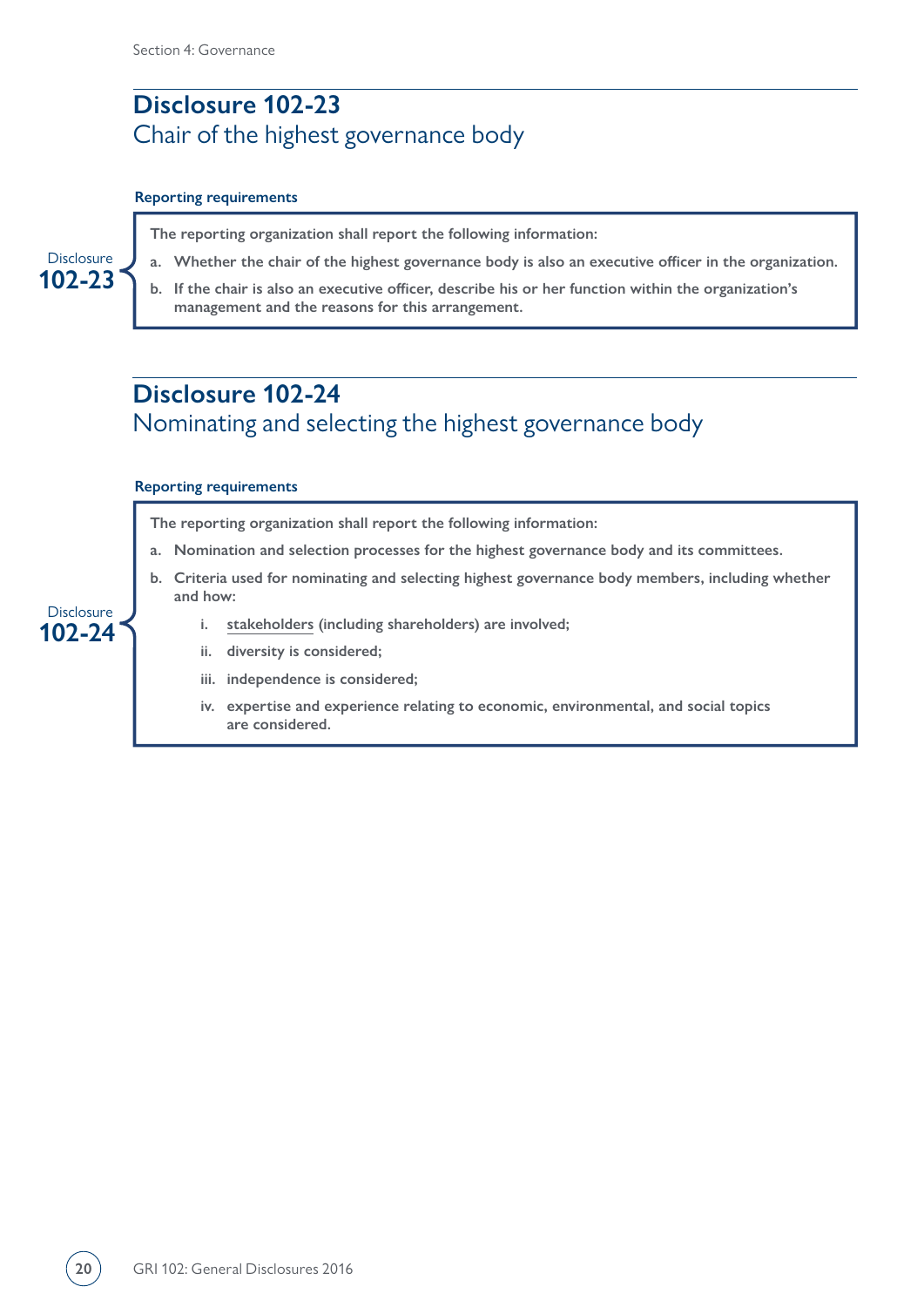### <span id="page-20-0"></span>**Disclosure 102-25** Conflicts of interest

#### **Reporting requirements**

**The reporting organization shall report the following information:**

- **a. Processes for the highest governance body to ensure [conflicts of interest](#page-42-1) are avoided and managed.**
- **b. Whether conflicts of interest are disclosed to [stakeholders](#page-44-0), including, as a minimum:**
	- **i. Cross-board membership;**
	- **ii. Cross-shareholding with [suppliers](#page-45-0) and other stakeholders;**
	- **iii. Existence of controlling shareholder;**
	- **iv. Related party disclosures.**

### **Reporting recommendations**

4.1 When compiling the information specified in Disclosure 102-25, the reporting organization should align the definition of controlling shareholder to the definition used for the purpose of the organization's consolidated financial statements or equivalent documents.

#### **Guidance**

**102-25 Disclosure** 

See reference 11 in the [References section.](#page-47-0)

### **Disclosure 102-26** Role of highest governance body in setting purpose, values, and strategy

### **Reporting requirements**

**The reporting organization shall report the following information:**

**a. Highest governance body's and senior executives' roles in the development, approval, and updating of the organization's purpose, value or mission statements, strategies, policies, and goals related to economic, environmental, and social topics.**

### **Disclosure 102-27** Collective knowledge of highest governance body

### **Reporting requirements**

**102-27**

**102-26 Disclosure** 

Disclosure **The reporting organization shall report the following information:**

**a. Measures taken to develop and enhance the highest governance body's collective knowledge of economic, environmental, and social topics.**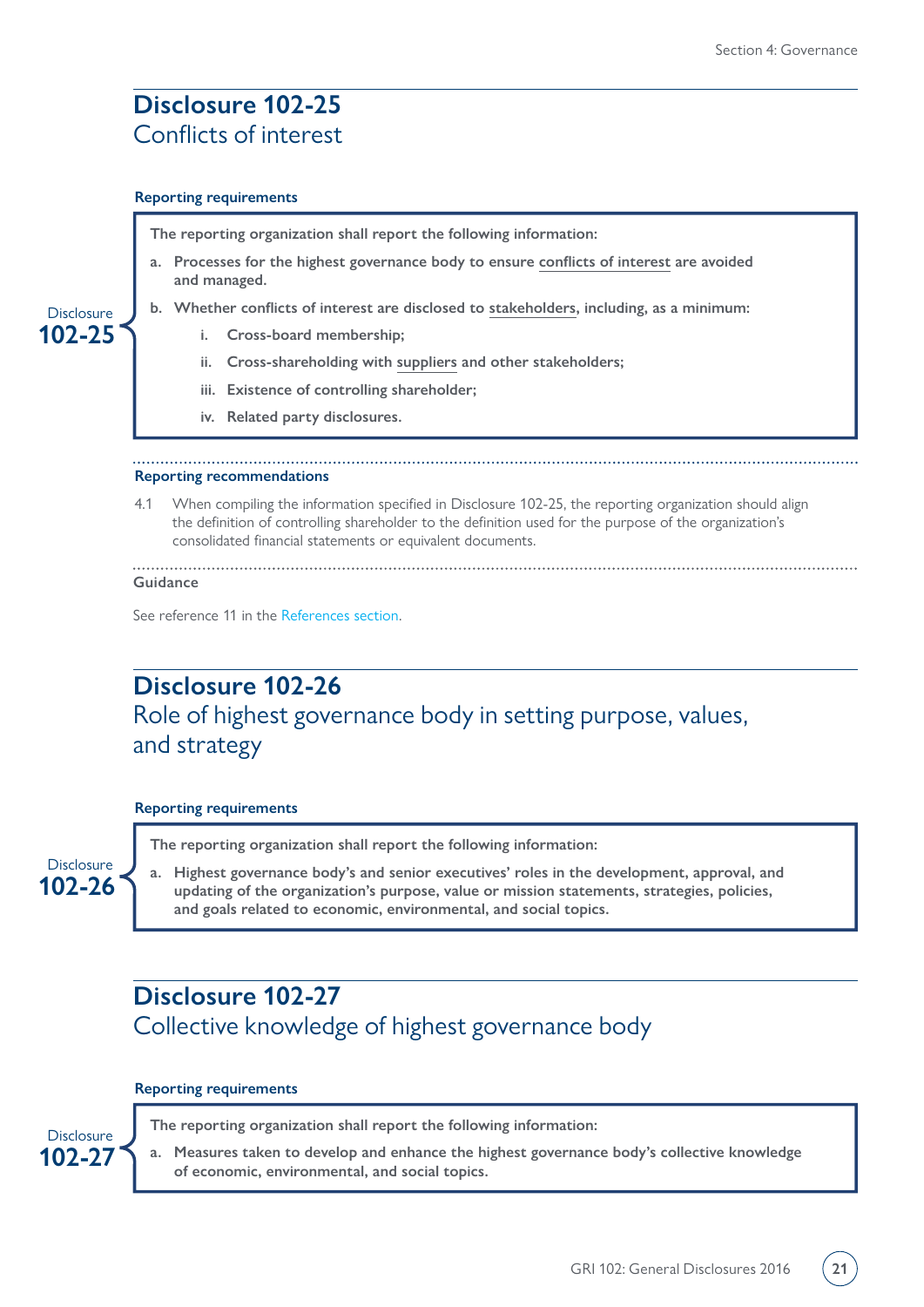### <span id="page-21-0"></span>**Disclosure 102-28** Evaluating the highest governance body's performance

### **Reporting requirements**

**The reporting organization shall report the following information:**

- **a. Processes for evaluating the highest governance body's performance with respect to governance of economic, environmental, and social topics.**
- **b. Whether such evaluation is independent or not, and its frequency.**
- **c. Whether such evaluation is a self-assessment.**
- **d. Actions taken in response to evaluation of the highest governance body's performance with respect to governance of economic, environmental, and social topics, including, as a minimum, changes in membership and organizational practice.**

### **Disclosure 102-29** Identifying and managing economic, environmental, and social impacts

#### **Reporting requirements**

**The reporting organization shall report the following information:**

**102-29** Disclosure

**102-28 Disclosure** 

- **a. Highest governance body's role in identifying and managing economic, environmental, and social topics and their [impacts](#page-43-0), risks, and opportunities – including its role in the implementation of [due diligence](#page-42-2) processes.**
- **b. Whether [stakeholder](#page-44-0) consultation is used to support the highest governance body's identification and management of economic, environmental, and social topics and their impacts, risks, and opportunities.**

### **Guidance**

See references 11, 14, 15 and 16 in the [References section](#page-47-0).

### **Disclosure 102-30** Effectiveness of risk management processes

### **Reporting requirements**

**102-30**

Disclosure **The reporting organization shall report the following information:**

**a. Highest governance body's role in reviewing the effectiveness of the organization's risk management processes for economic, environmental, and social topics.**

**Guidance**

See references 11, 14, 15 and 16 in the [References section](#page-47-0).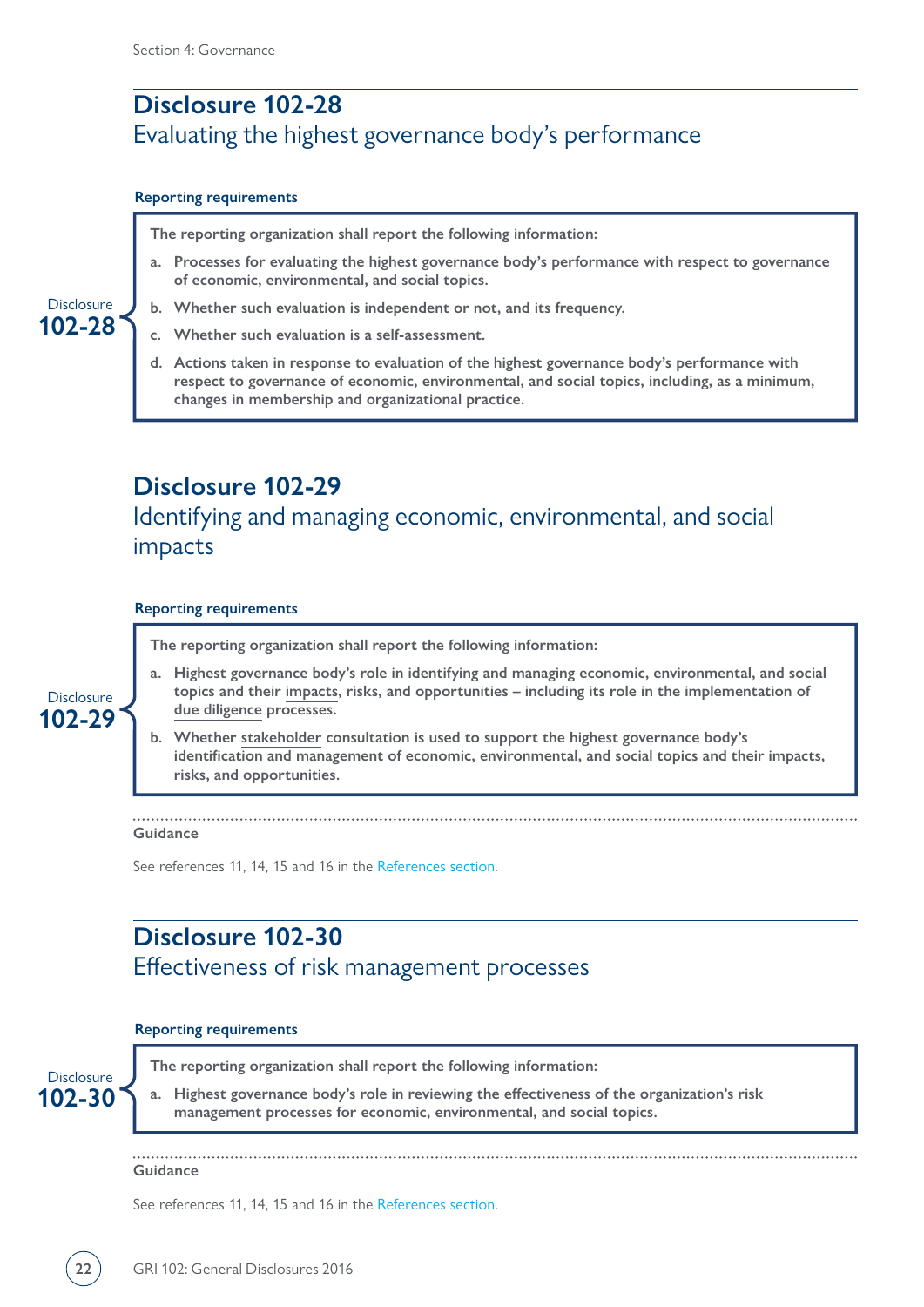### <span id="page-22-0"></span>**Disclosure 102-31** Review of economic, environmental, and social topics

### **Reporting requirements**



**The reporting organization shall report the following information:**

**a. Frequency of the highest governance body's review of economic, environmental, and social topics and their [impacts,](#page-43-0) risks, and opportunities.**

### **Guidance**

See references 11, 14, 15 and 16 in the [References section](#page-47-0).

### **Disclosure 102-32** Highest governance body's role in sustainability reporting

### **Reporting requirements**

**102-32 Disclosure**  **The reporting organization shall report the following information:**

**a. The highest committee or position that formally reviews and approves the organization's sustainability report and ensures that all [material topics](#page-43-1) are covered.**

### **Disclosure 102-33** Communicating critical concerns

### **Reporting requirements**

**102-33** Disclosure **J** The reporting organization shall report the following information: **a. Process for communicating critical concerns to the highest governance body.**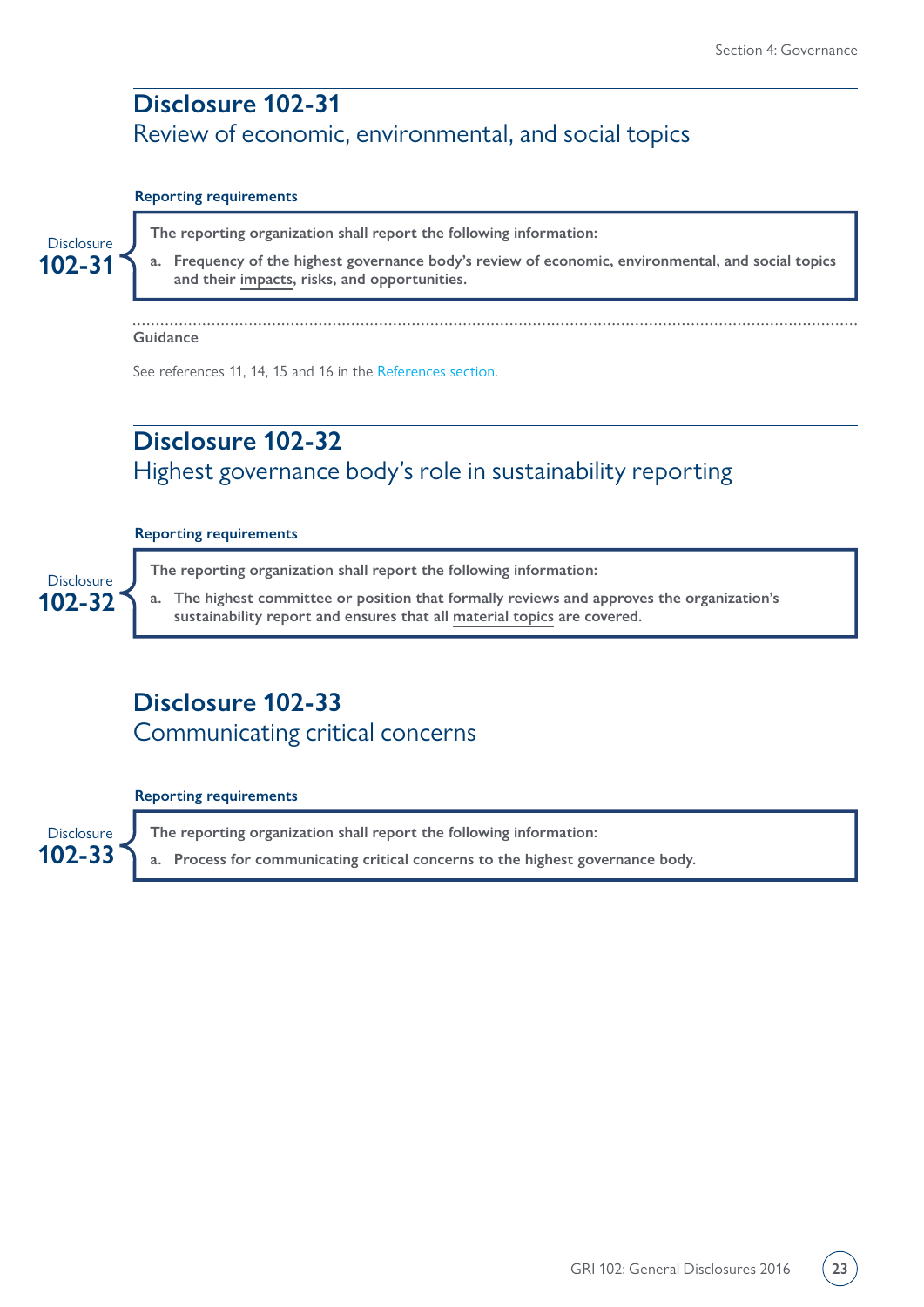### <span id="page-23-0"></span>**Disclosure 102-34** Nature and total number of critical concerns

### **Reporting requirements**

**The reporting organization shall report the following information:**

**a. Total number and nature of critical concerns that were communicated to the highest governance body.** 

**b. Mechanism(s) used to address and resolve critical concerns.**

#### **Guidance**

**102-34 Disclosure** 

> When the exact nature of concerns is sensitive due to regulatory or legal restrictions, this disclosure can be limited to the information that the reporting organization is able to provide without jeopardizing confidentiality. For more information on reasons for omission, see *[GRI 101: Foundation](https://www.globalreporting.org/standards/media/1036/gri-101-foundation-2016.pdf#page=24)*.

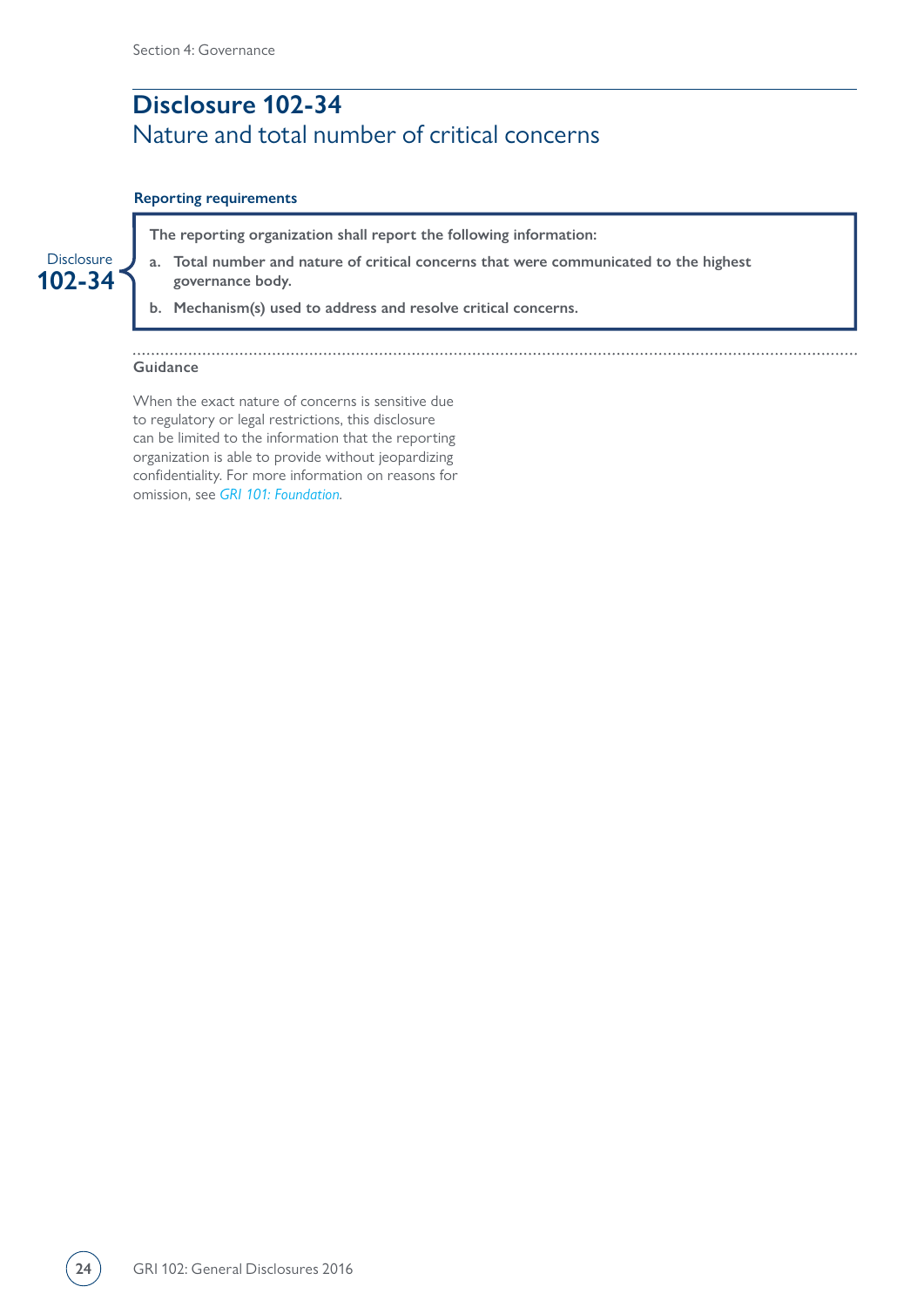### <span id="page-24-0"></span>**Disclosure 102-35** Remuneration policies

### **Reporting requirements**

**102-35 Disclosure**  **The reporting organization shall report the following information:**

- **a. Remuneration policies for the highest governance body and senior executives for the following types of remuneration:**
	- **i. Fixed pay and variable pay, including performance-based pay, equity-based pay, bonuses, and deferred or vested shares;**
	- **ii. Sign-on bonuses or recruitment incentive payments;**
	- **iii. [Termination payments;](#page-46-4)**
	- **iv. [Clawbacks;](#page-42-3)**
	- **v. Retirement benefits, including the difference between benefit schemes and contribution rates for the highest governance body, senior executives, and all other [employees.](#page-43-2)**
- **b. How performance criteria in the remuneration policies relate to the highest governance body's and senior executives' objectives for economic, environmental, and social topics.**

### **Reporting recommendations**

- 4.2 When compiling the information specified in Disclosure 102-35, the reporting organization should, if performance-related pay is used, describe:
	- 4.2.1 how remuneration and incentive-related pay for senior executives are designed to reward longer-term performance;
	- 4.2.2 how performance criteria in the remuneration policies relate to the highest governance body's and senior executives' objectives for economic, environmental, and social topics for the [reporting period](#page-44-4) and the period ahead.
- 4.3 When compiling the information specified in Disclosure 102-35, the reporting organization should, if termination payments are used, explain whether:
	- 4.3.1 notice periods for governance body members and senior executives are different from those for other employees;
	- 4.3.2 termination payments for governance body members and senior executives are different from those for other employees;
	- 4.3.3 any payments other than those related to the notice period are paid to departing governance body members and senior executives;
	- 4.3.4 any mitigation clauses are included in the termination arrangements.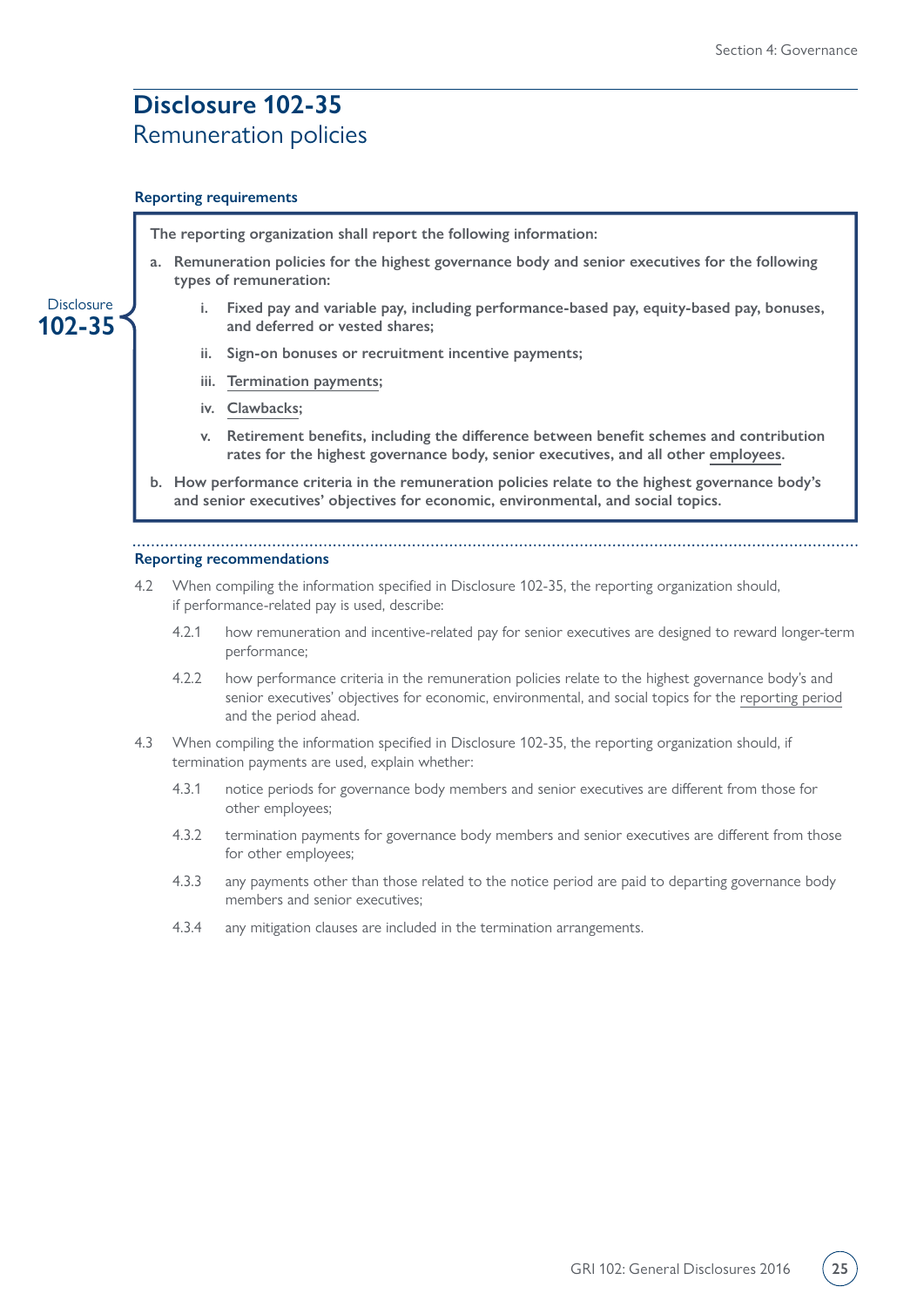## <span id="page-25-0"></span>**Disclosure 102-36** Process for determining remuneration

### **Reporting requirements**

**The reporting organization shall report the following information:**

- **a. Process for determining remuneration.**
- **b. Whether remuneration consultants are involved in determining remuneration and whether they are independent of management.**
- **c. Any other relationships that the remuneration consultants have with the organization.**

### **Disclosure 102-37** Stakeholders' involvement in remuneration

### **Reporting requirements**

**The reporting organization shall report the following information:**

**a. How [stakeholders'](#page-44-0) views are sought and taken into account regarding remuneration.** 

**b. If applicable, the results of votes on remuneration policies and proposals.**

**102-36 Disclosure** 

**102-37 Disclosure**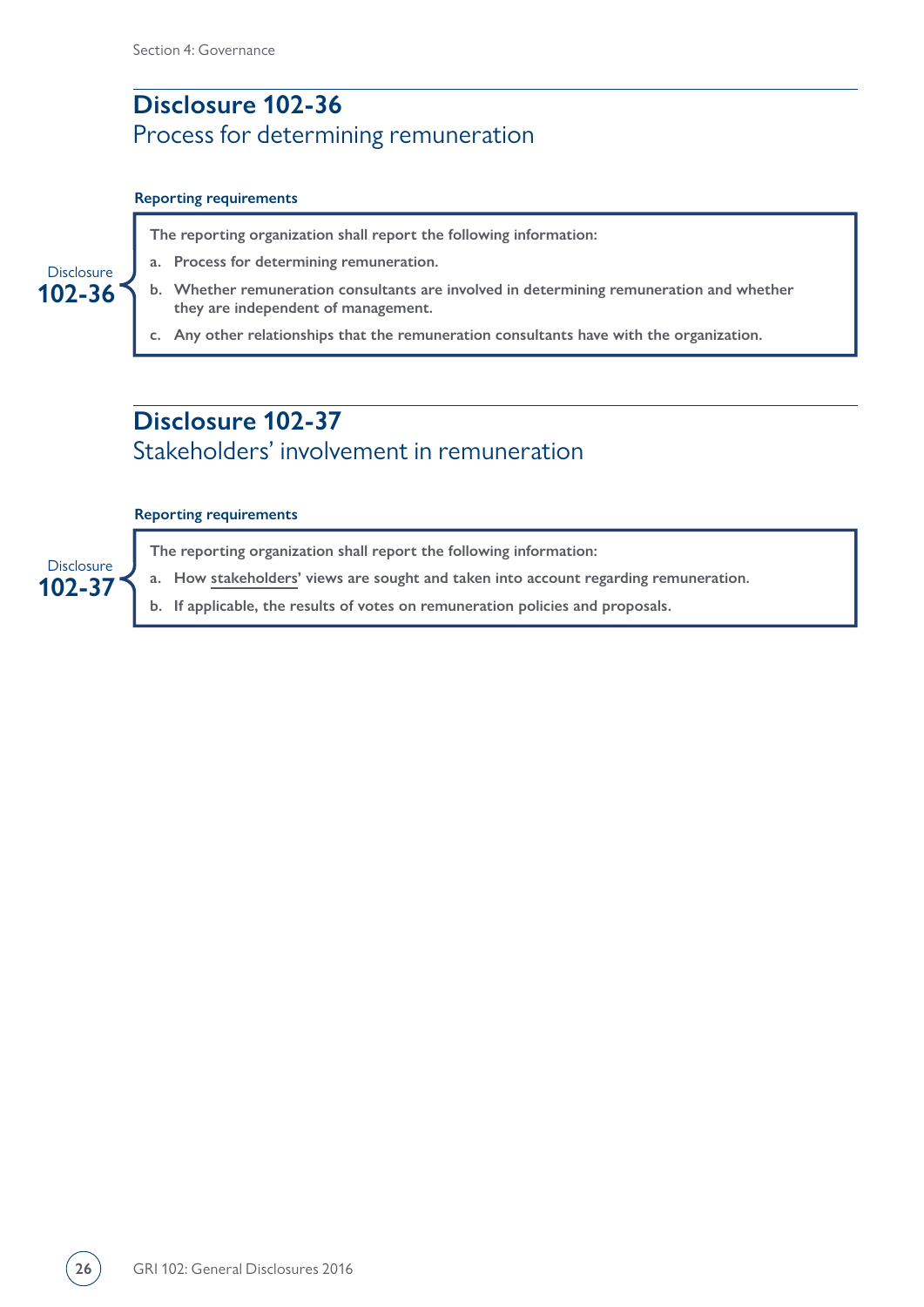### <span id="page-26-0"></span>**Disclosure 102-38** Annual total compensation ratio

#### **Reporting requirements**

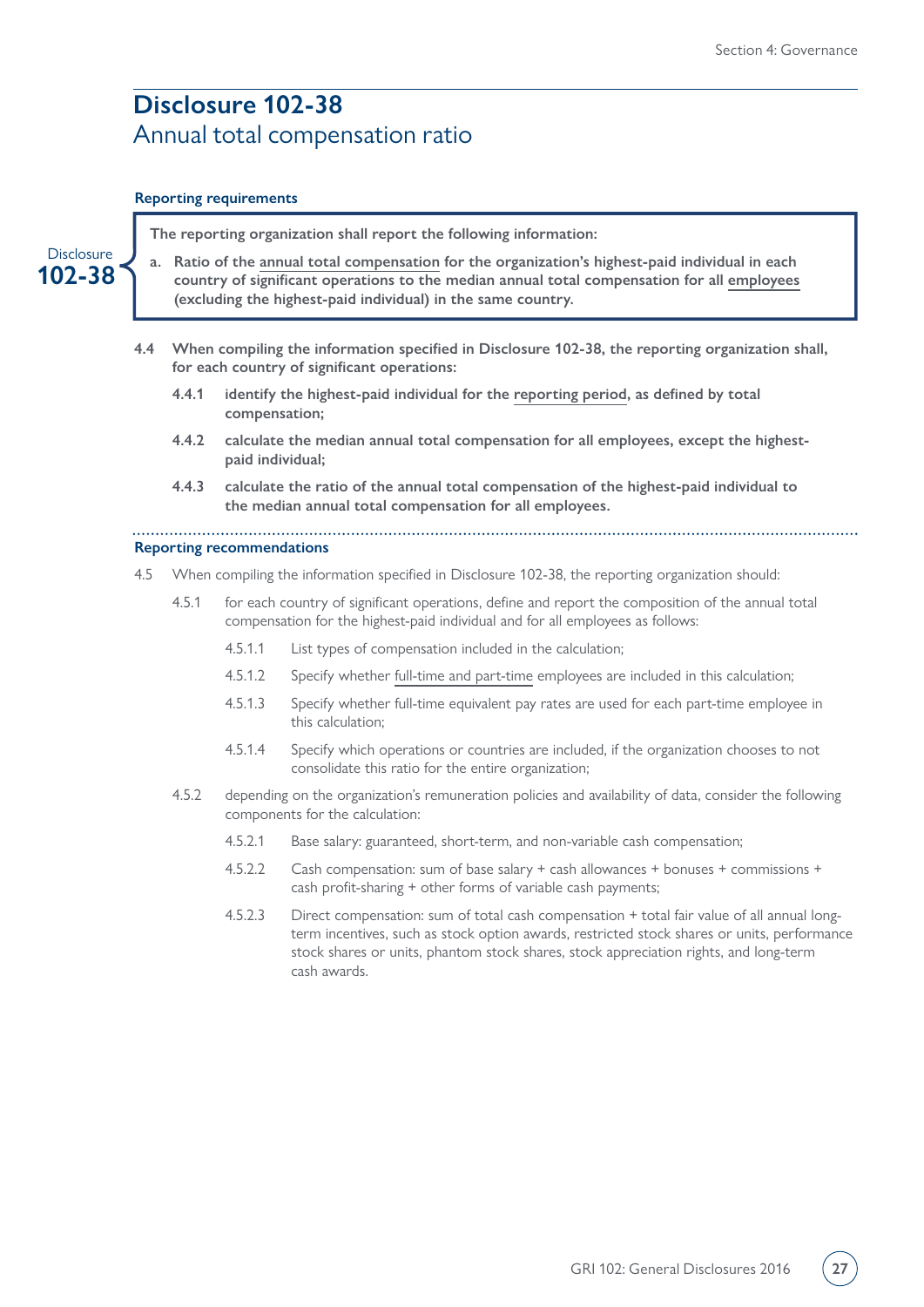## <span id="page-27-0"></span>**Disclosure 102-39** Percentage increase in annual total compensation ratio

### **Reporting requirements**

|                             |     |                                                                                                                                                 |                                                                                                                                                                                     | The reporting organization shall report the following information:                                                                                                                                                                                                                                            |  |  |
|-----------------------------|-----|-------------------------------------------------------------------------------------------------------------------------------------------------|-------------------------------------------------------------------------------------------------------------------------------------------------------------------------------------|---------------------------------------------------------------------------------------------------------------------------------------------------------------------------------------------------------------------------------------------------------------------------------------------------------------|--|--|
| <b>Disclosure</b><br>102-39 |     |                                                                                                                                                 |                                                                                                                                                                                     | a. Ratio of the percentage increase in annual total compensation for the organization's highest-paid<br>individual in each country of significant operations to the median percentage increase in annual<br>total compensation for all employees (excluding the highest-paid individual) in the same country. |  |  |
|                             | 4.6 | When compiling the information specified in Disclosure 102-39, the reporting organization shall,<br>for each country of significant operations: |                                                                                                                                                                                     |                                                                                                                                                                                                                                                                                                               |  |  |
|                             |     | 4.6.1                                                                                                                                           | compensation;                                                                                                                                                                       | identify the highest-paid individual for the reporting period, as defined by total                                                                                                                                                                                                                            |  |  |
|                             |     | 4.6.2                                                                                                                                           |                                                                                                                                                                                     | calculate the percentage increase in the highest-paid individual's compensation from prior<br>period to the reporting period;                                                                                                                                                                                 |  |  |
|                             |     | 4.6.3                                                                                                                                           | individual;                                                                                                                                                                         | calculate median annual total compensation for all employees except the highest-paid                                                                                                                                                                                                                          |  |  |
|                             |     | 4.6.4                                                                                                                                           |                                                                                                                                                                                     | calculate the percentage increase of the median annual total compensation from the<br>previous reporting period to the current reporting period;                                                                                                                                                              |  |  |
|                             |     | 4.6.5                                                                                                                                           |                                                                                                                                                                                     | calculate the ratio of the annual total compensation percentage increase of the highest-paid<br>individual to the median annual total compensation percentage increase for all employees.                                                                                                                     |  |  |
|                             |     |                                                                                                                                                 | <b>Reporting recommendations</b>                                                                                                                                                    |                                                                                                                                                                                                                                                                                                               |  |  |
|                             | 4.7 |                                                                                                                                                 | When compiling the information specified in Disclosure 102-39, the reporting organization should:                                                                                   |                                                                                                                                                                                                                                                                                                               |  |  |
|                             |     | 4.7.1                                                                                                                                           | for each country of significant operations, define and report the composition of the annual total<br>compensation for the highest-paid individual and for all employees as follows: |                                                                                                                                                                                                                                                                                                               |  |  |
|                             |     |                                                                                                                                                 | 4.7.1.1                                                                                                                                                                             | List types of compensation included in the calculation;                                                                                                                                                                                                                                                       |  |  |
|                             |     |                                                                                                                                                 | 4.7.1.2                                                                                                                                                                             | Specify whether full-time and part-time employees are included in this calculation;                                                                                                                                                                                                                           |  |  |
|                             |     |                                                                                                                                                 | 4.7.1.3                                                                                                                                                                             | Specify whether full-time equivalent pay rates are used for each part-time employee<br>in this calculation;                                                                                                                                                                                                   |  |  |
|                             |     |                                                                                                                                                 | 4.7.1.4                                                                                                                                                                             | Specify which operations or countries are included, if the organization chooses to not<br>consolidate this ratio for the entire organization;                                                                                                                                                                 |  |  |
|                             |     | 4.7.2                                                                                                                                           |                                                                                                                                                                                     | depending on the organization's remuneration policies and availability of data, consider the following<br>components for the calculation:                                                                                                                                                                     |  |  |
|                             |     |                                                                                                                                                 | 4.7.2.1                                                                                                                                                                             | Base salary: guaranteed, short-term, and non-variable cash compensation;                                                                                                                                                                                                                                      |  |  |
|                             |     |                                                                                                                                                 | 4.7.2.2                                                                                                                                                                             | Cash compensation: sum of base salary + cash allowances + bonuses + commissions +<br>cash profit-sharing + other forms of variable cash payments;                                                                                                                                                             |  |  |
|                             |     |                                                                                                                                                 | 4.7.2.3                                                                                                                                                                             | Direct compensation: sum of total cash compensation + total fair value of all annual<br>long-term incentives, such as stock option awards, restricted stock shares or units,<br>performance stock shares or units, phantom stock shares, stock appreciation rights,<br>and long-term cash awards.             |  |  |
|                             |     |                                                                                                                                                 |                                                                                                                                                                                     |                                                                                                                                                                                                                                                                                                               |  |  |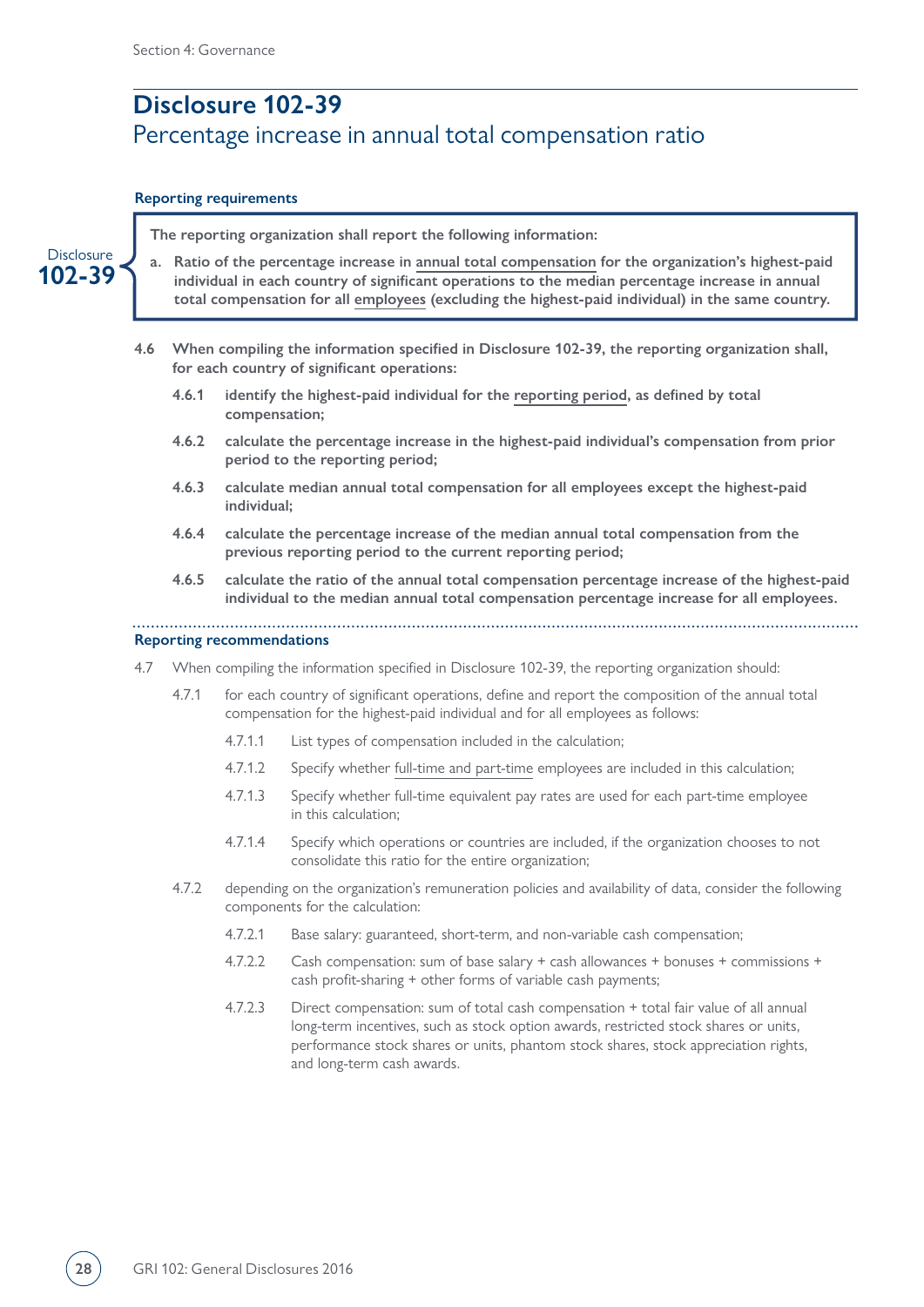## <span id="page-28-0"></span>**5. Stakeholder engagement**

These disclosures give an overview of an organization's approach to [stakeholder](#page-44-0) engagement. They are not limited to engagement that was conducted for the purposes of preparing the report. For additional guidance on stakeholder engagement, see the [Stakeholder Inclusiveness](https://www.globalreporting.org/standards/media/1036/gri-101-foundation-2016.pdf#page=8) principle in *GRI 101: Foundation*.



### **Disclosure 102-40** List of stakeholder groups

### **Reporting requirements**

**102-40** Disclosure **J** The reporting organization shall report the following information:

**a. A list of [stakeholder](#page-44-0) groups engaged by the organization.**

### **Guidance**

Examples of stakeholder groups are:

- civil society
- customers
- [employees](#page-43-2) and [workers](#page-46-1) who are not employees
- trade unions
- [local communities](#page-43-5)
- shareholders and providers of capital
- [suppliers](#page-45-0)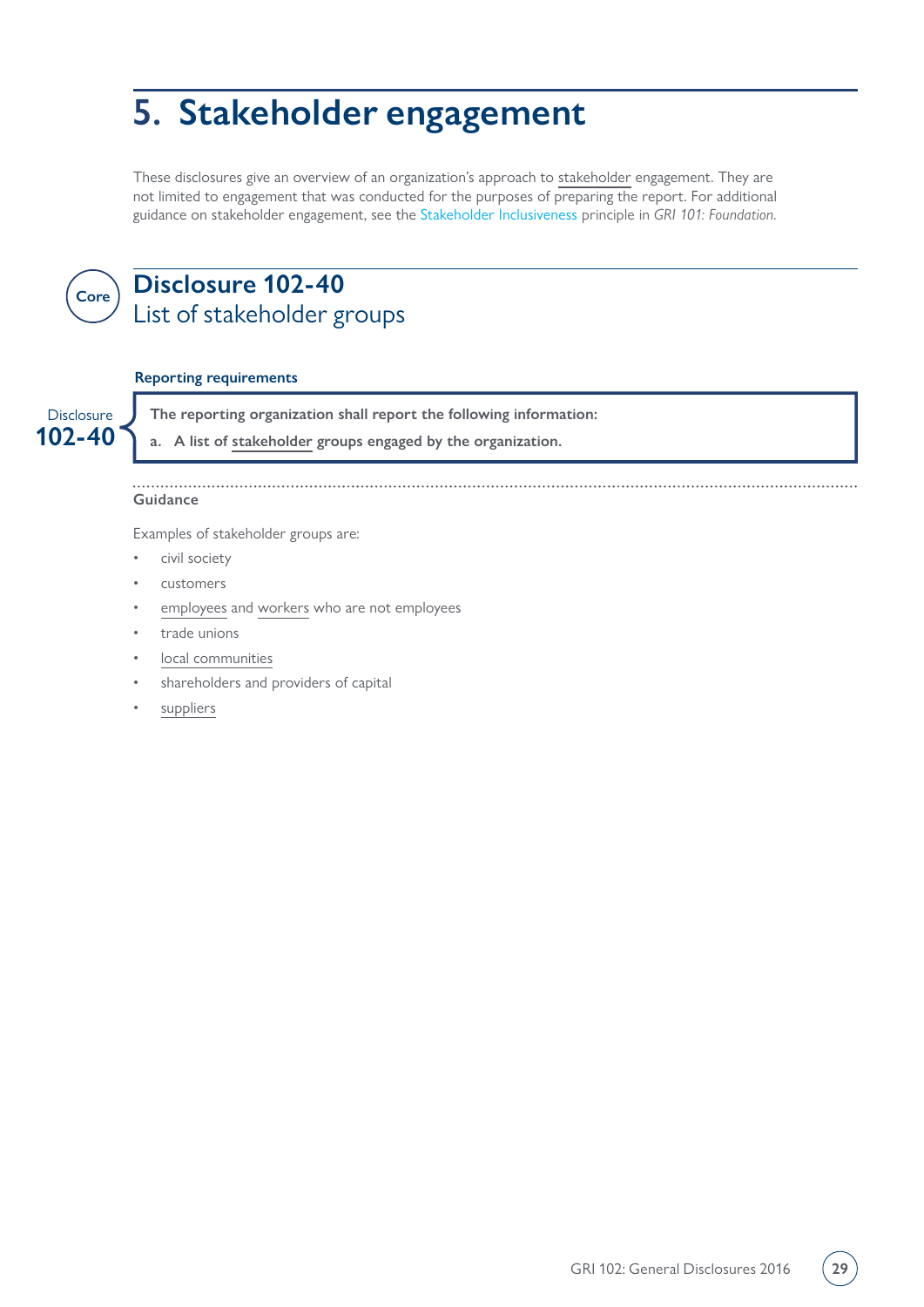### <span id="page-29-0"></span>**Disclosure 102-41** Collective bargaining agreements **Core**

#### **Reporting requirements**

**102-41**

Disclosure **The reporting organization shall report the following information:** 

**a. Percentage of total [employees](#page-43-2) covered by [collective bargaining](#page-42-5) agreements.**

### **Reporting recommendations**

5.1 When compiling the information specified in Disclosure 102-41, the reporting organization should use data from [Disclosure 102-7](#page-8-0) as the basis for calculating the percentage.

### **Guidance**

#### *Guidance for Disclosure 102-41*

This disclosure asks for the percentage of employees covered by collective bargaining agreements. It does not ask for the percentage of employees belonging to trade unions.

Collective bargaining refers to all negotiations which take place between one or more employers or employers' organizations, on the one hand, and one or more workers' organizations (trade unions), on the other, for determining working conditions and terms of employment or for regulating relations between employers and [workers.](#page-46-1)<sup>1</sup> Therefore, a collective bargaining agreement represents a form of joint decision-making concerning the organization's operations.

By definition, collective bargaining agreements are obligations (often legally binding) that the organization has undertaken. The organization is expected to understand the coverage of the agreement (the workers to whom it is obligated to apply the terms of the agreement).

Collective agreements can be made at various levels and for categories and groups of workers. Collective agreements can be at the level of the organization; at the industry level, in countries where that is the practice; or at both. Collective agreements can cover specific groups of workers; for example, those performing a specific activity or working at a specific location.

See references 1, 2, 3, 4, 5, 8 and 9 in the [References section.](#page-47-0)

1 This definition is based on the International Labour Organization (ILO) Convention 154, 'Collective Bargaining Convention', 1981.

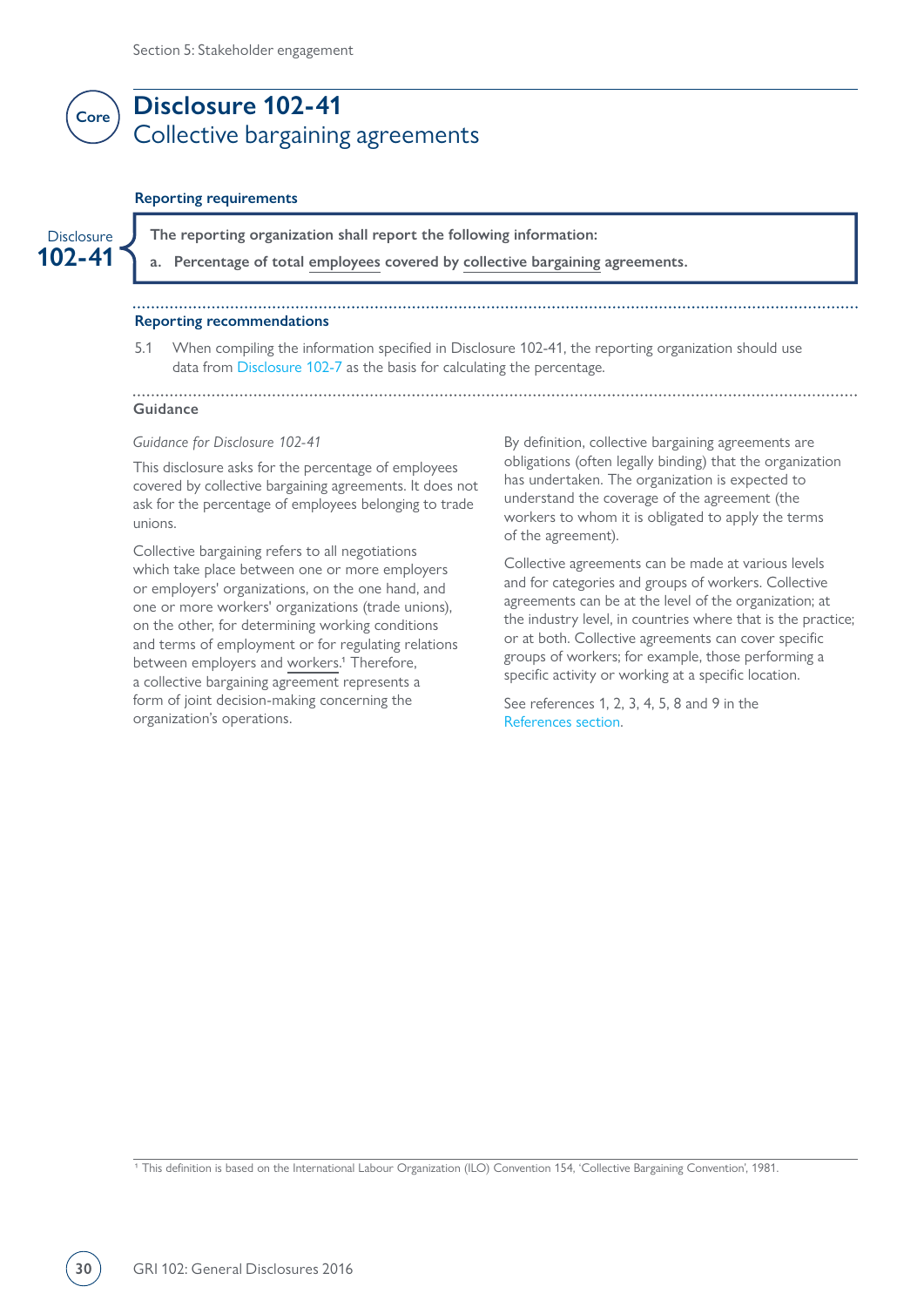### <span id="page-30-0"></span>**Core Disclosure 102-42** Identifying and selecting stakeholders

### **Reporting requirements**

**102-42**

Disclosure **The reporting organization shall report the following information:** 

**a. The basis for identifying and selecting [stakeholders](#page-44-0) with whom to engage.**

### **Reporting recommendations**

- 5.2 When compiling the information specified in Disclosure 102-42, the reporting organization should describe the process for:
	- 5.2.1 defining its stakeholder groups;
	- 5.2.2 determining the groups with which to engage and not to engage.



**102-43** Disclosure

### **Disclosure 102-43** Approach to stakeholder engagement

### **Reporting requirements**

**The reporting organization shall report the following information:**

**a. The organization's approach to [stakeholder](#page-44-0) engagement, including frequency of engagement by type and by stakeholder group, and an indication of whether any of the engagement was undertaken specifically as part of the report preparation process.**

### **Guidance**

Methods of stakeholder engagement can include surveys (such as [supplier](#page-45-0), customer, or [worker](#page-46-1) surveys), focus groups, community panels, corporate advisory panels, written communication, management or union structures, [collective bargaining](#page-42-5) agreements, and other mechanisms.

For many organizations, customers are a relevant stakeholder group. As well as measuring an organization's sensitivity to its customers' needs and preferences, customer satisfaction or dissatisfaction can give insight into the degree to which the organization considers the needs of stakeholders.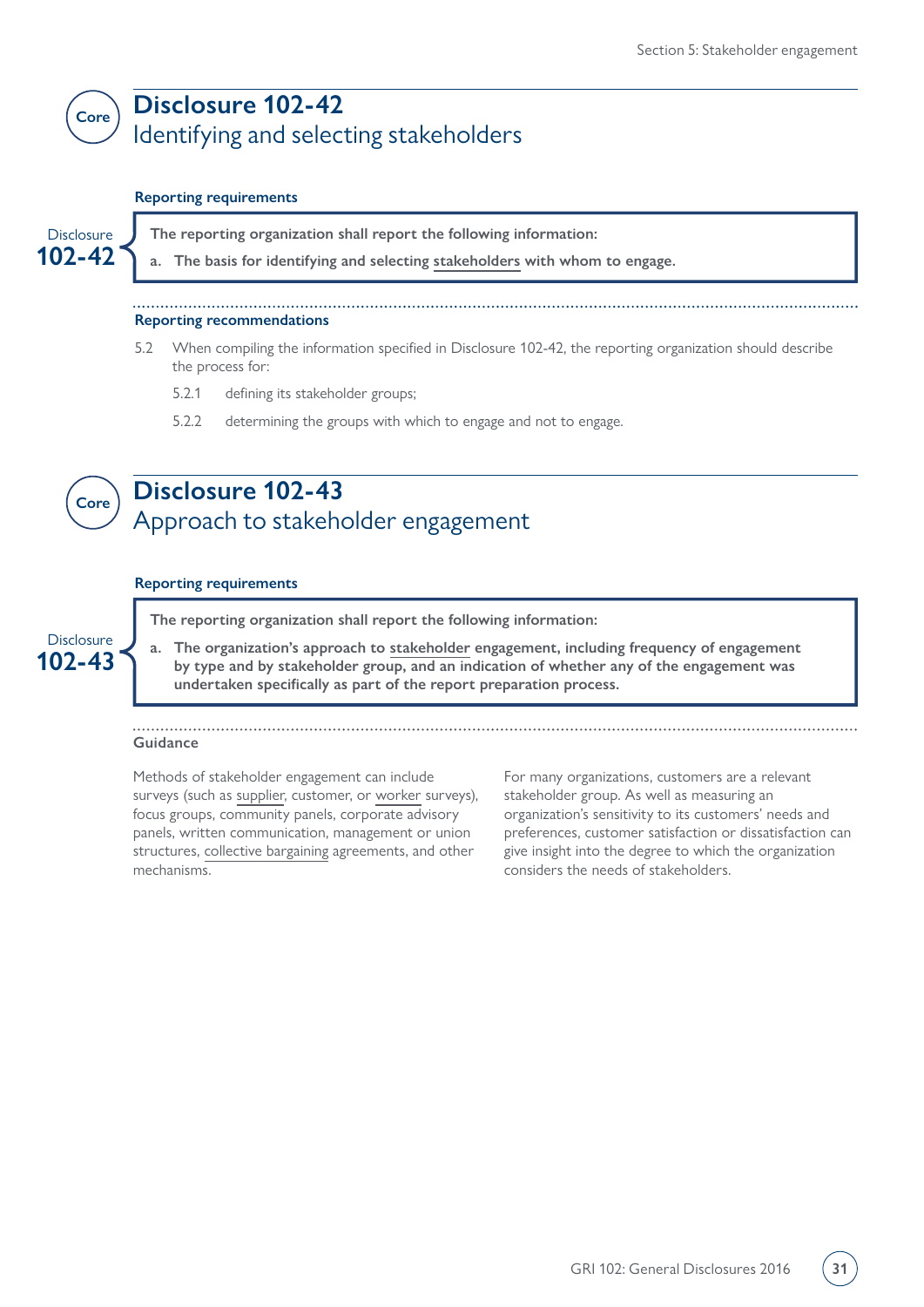### <span id="page-31-0"></span>**Disclosure 102-44** Key topics and concerns raised **Core**

### **Reporting requirements**

**The reporting organization shall report the following information:**

- **a. Key topics and concerns that have been raised through [stakeholder](#page-44-0) engagement, including:** 
	- **i. how the organization has responded to those key topics and concerns, including through its reporting;**
	- **ii. the stakeholder groups that raised each of the key topics and concerns.**

### **Guidance**

**102-44 Disclosure** 

> As part of the key topics and concerns raised by stakeholders, this disclosure can include the results or key conclusions of customer surveys (based on statistically relevant sample sizes) conducted in the [reporting period.](#page-44-4)

These surveys can indicate customer satisfaction and dissatisfaction relating to:

- the organization as a whole
- a major [product or service category](#page-44-6)
- significant locations of operation

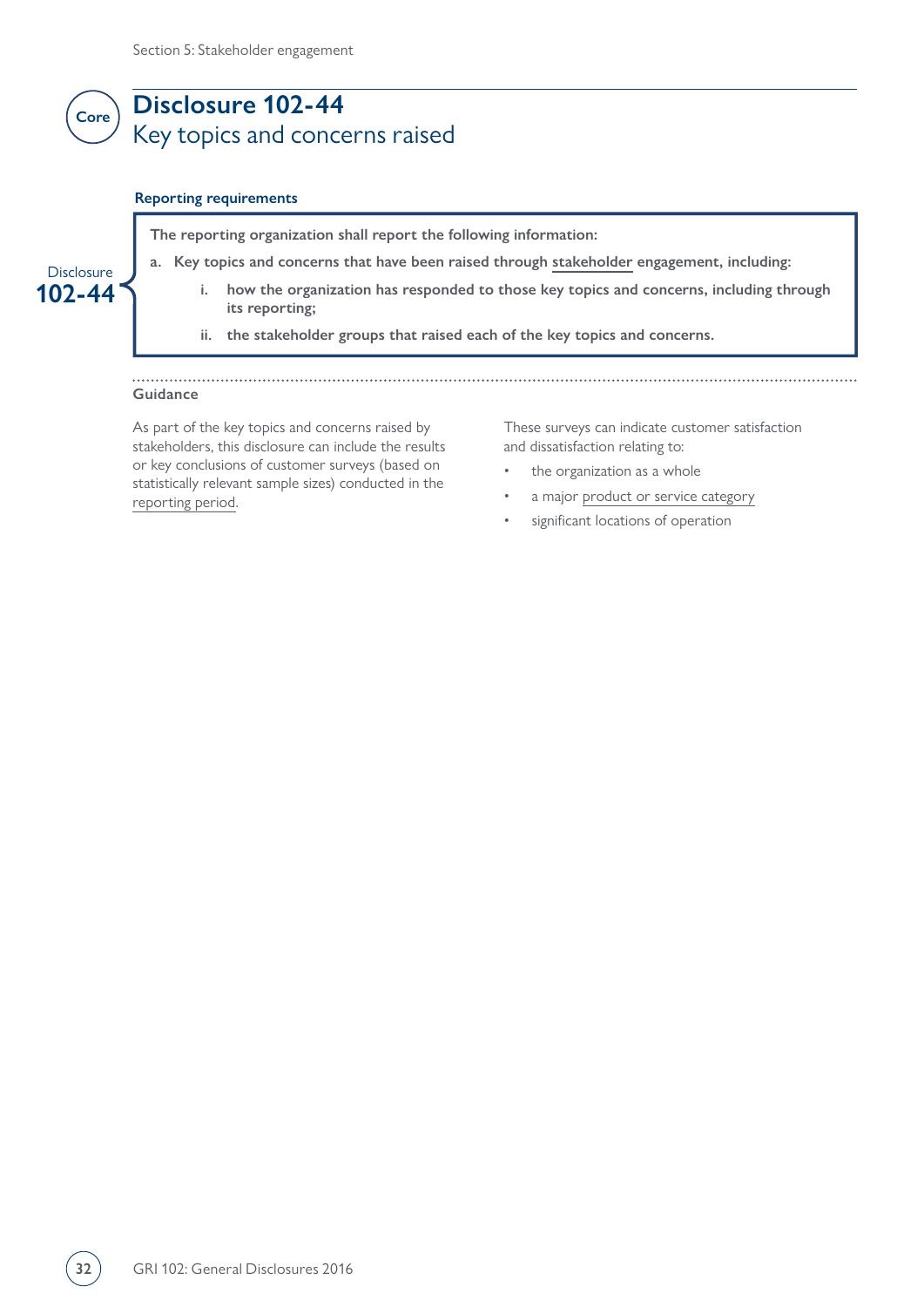## <span id="page-32-0"></span>**6. Reporting practice**

These disclosures give an overview of the process that an organization has followed to define the content of its sustainability report. They also review the process it followed to identify its [material topics](#page-43-1) and their [Boundaries](#page-46-5), along with any changes or restatements. Moreover, they provide basic information about the report, the claims made about the use of the GRI Standards, the GRI content index, and the organization's approach to seeking external assurance.



### **Core Disclosure 102-45** Entities included in the consolidated financial statements

### **Reporting requirements**

**The reporting organization shall report the following information:**

- **a. A list of all entities included in the organization's consolidated financial statements or equivalent documents.**
- **b. Whether any entity included in the organization's consolidated financial statements or equivalent documents is not covered by the report.**

#### . . . . . . . . . . . . . . . . **Guidance**

An organization can report Disclosure 102-45 by referencing the information in publicly available consolidated financial statements or equivalent documents.

**102-45** Disclosure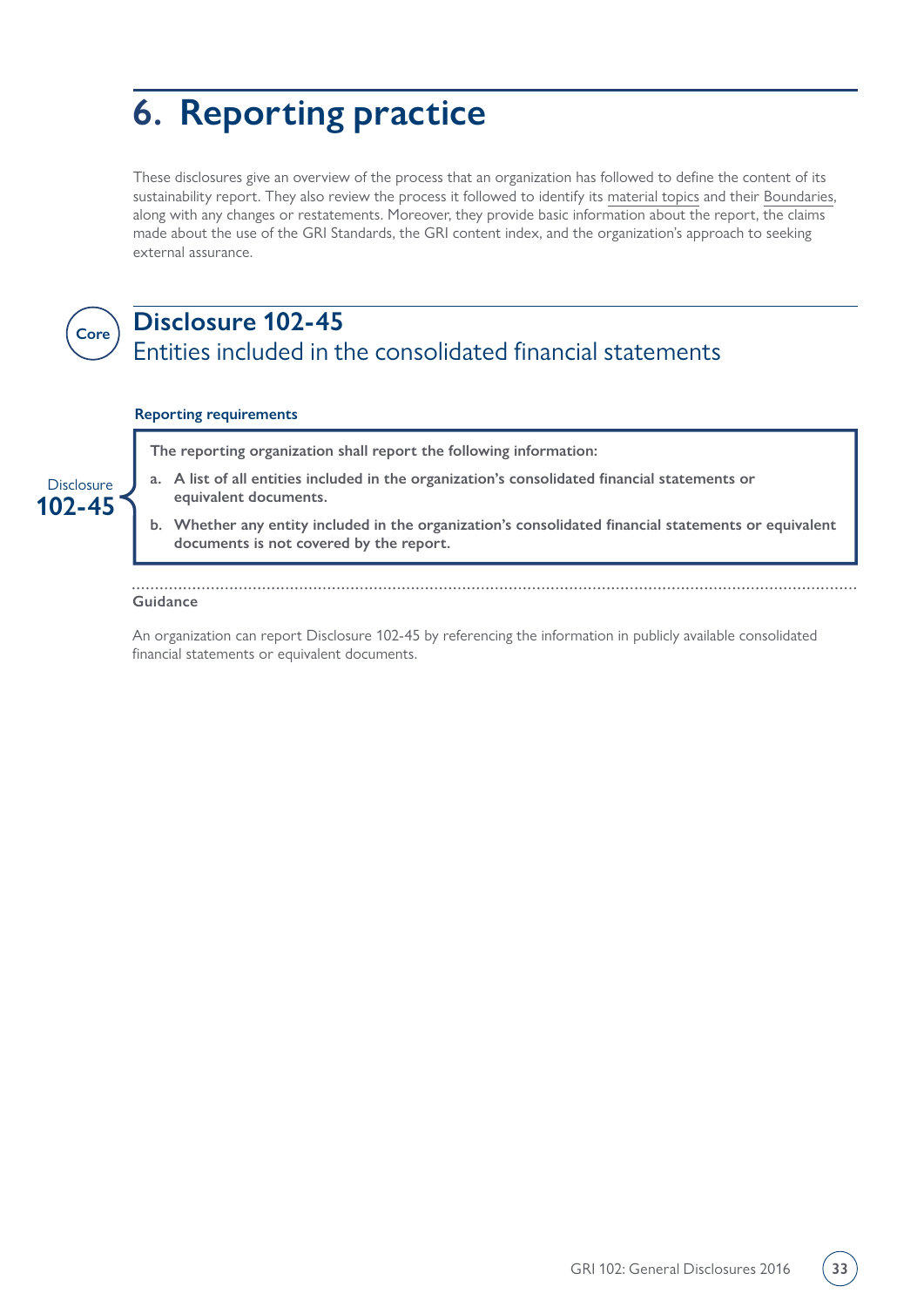<span id="page-33-0"></span>

#### **Reporting requirements**

**102-46** Disclosure **The reporting organization shall report the following information:**

- **a. An explanation of the process for defining the report content and the [topic Boundaries.](#page-46-5)**
- **b. An explanation of how the organization has implemented the [Reporting Principles](#page-44-7) for defining report content.**
- **6.1 When compiling the information specified in Disclosure 102-46, the reporting organization shall include an explanation of how the Materiality principle was applied to identify [material topics](#page-43-1), including any assumptions made.**

#### **Reporting recommendations**

- 6.2 When compiling the information specified in Disclosure 102-46, the reporting organization should include an explanation of:
	- 6.2.1 the steps taken to define the content of the report and to define the topic Boundaries;
	- 6.2.2 at which steps in the process each of the Reporting Principles for defining report content was applied;
	- 6.2.3 assumptions and subjective judgements made in the process;
	- 6.2.4 challenges the organization encountered when applying the Reporting Principles for defining report content.

#### . . . . . . . . . . . . . . . . . . **Guidance**

The four Reporting Principles for defining report content are: Stakeholder Inclusiveness, Sustainability Context, Materiality, and Completeness. Together, these Principles help an organization decide which content to include in the report by considering the organization's activities, [impacts](#page-43-0), and the substantive expectations and interests of its [stakeholders.](#page-44-0)

This disclosure asks for an explanation of how the organization has defined its report content and topic Boundaries, and how these four Principles have been implemented. This explanation also requires a specific description of how the [Materiality principle](https://www.globalreporting.org/standards/media/1036/gri-101-foundation-2016.pdf#page=10) has been applied, including how material topics were identified based on the two dimensions of the principle.

This explanation can also include:

- the steps taken to identify relevant topics (i.e., those that potentially merit inclusion in the report);
- how the relative priority of material topics was determined.

For more information on the Reporting Principles for defining report content, see *[GRI 101: Foundation](https://www.globalreporting.org/standards/media/1036/gri-101-foundation-2016.pdf#page=7)*.

The description of the topic Boundary for each material topic is reported under [Disclosure 103-1](https://www.globalreporting.org/standards/media/1038/gri-103-management-approach-2016.pdf#page=6) in *GRI 103: Management Approach*.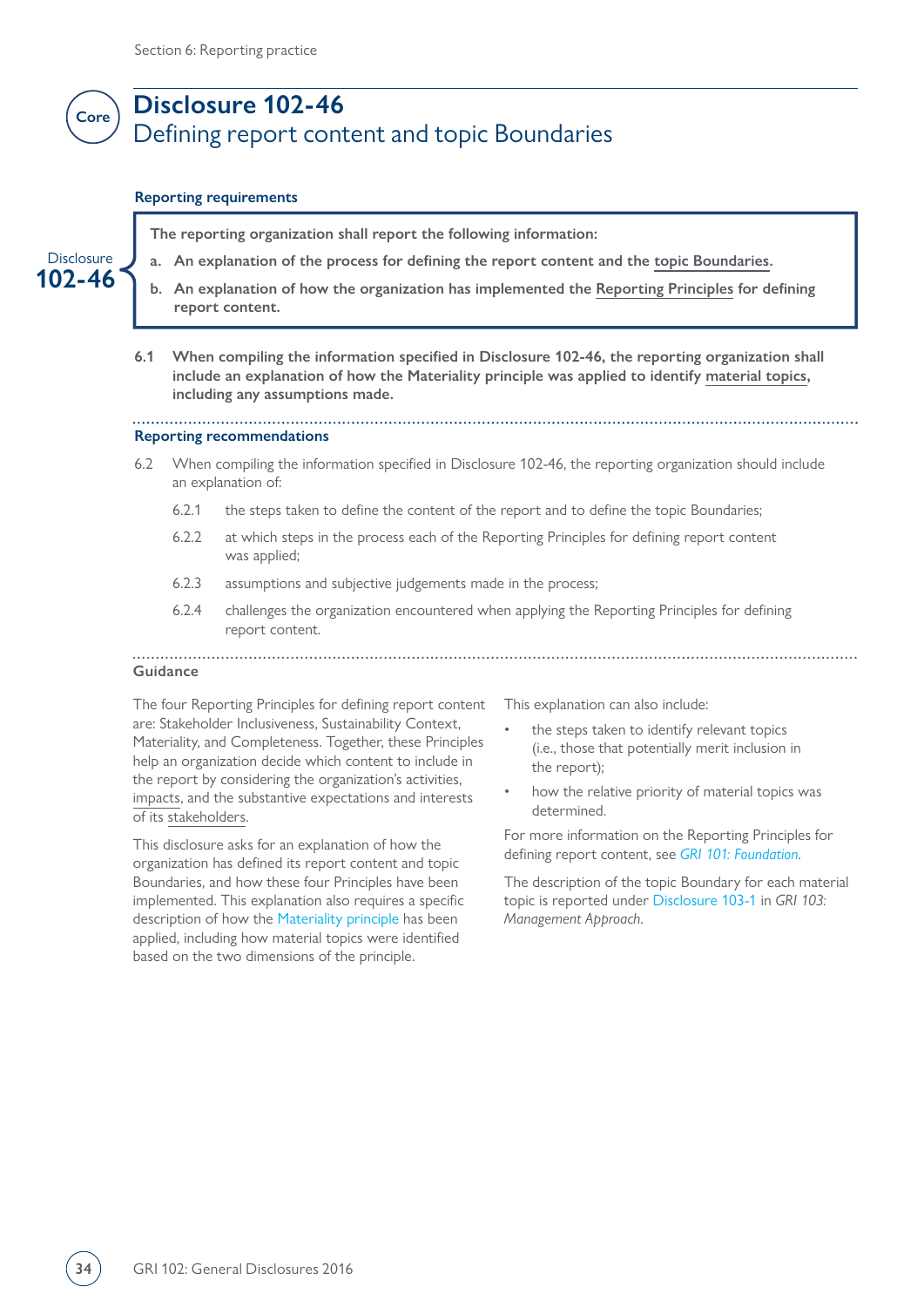<span id="page-34-0"></span>

### **Disclosure 102-47** List of material topics

### **Reporting requirements**

**102-47 Disclosure** 

**The reporting organization shall report the following information:**

**a. A list of the [material topics](#page-43-1) identified in the process for defining report content.**

### **Guidance**

Material topics are those that an organization has prioritized for inclusion in the report. This prioritization exercise is carried out using the Stakeholder Inclusiveness and the Materiality principles. The Materiality principle identifies material topics based on the following two dimensions:

- The significance of the organization's economic, environmental, and social [impacts;](#page-43-0)
- Their substantive influence on the assessments and decisions of [stakeholders](#page-44-0).

For more information on the Stakeholder Inclusiveness and Materiality principles, see *[GRI 101: Foundation](https://www.globalreporting.org/standards/media/1036/gri-101-foundation-2016.pdf#page=8).*

The explanation of why each topic is material is reported under [Disclosure 103-1](https://www.globalreporting.org/standards/media/1038/gri-103-management-approach-2016.pdf#page=6) in *GRI 103: Management Approach*.



### **Disclosure 102-48** Restatements of information

### **Reporting requirements**



**The reporting organization shall report the following information:**

**a. The effect of any restatements of information given in previous reports, and the reasons for such restatements.**

#### **Guidance**

Restatements can result from:

- mergers or acquisitions
- change of [base years](#page-42-6) or periods
- nature of business
- measurement methods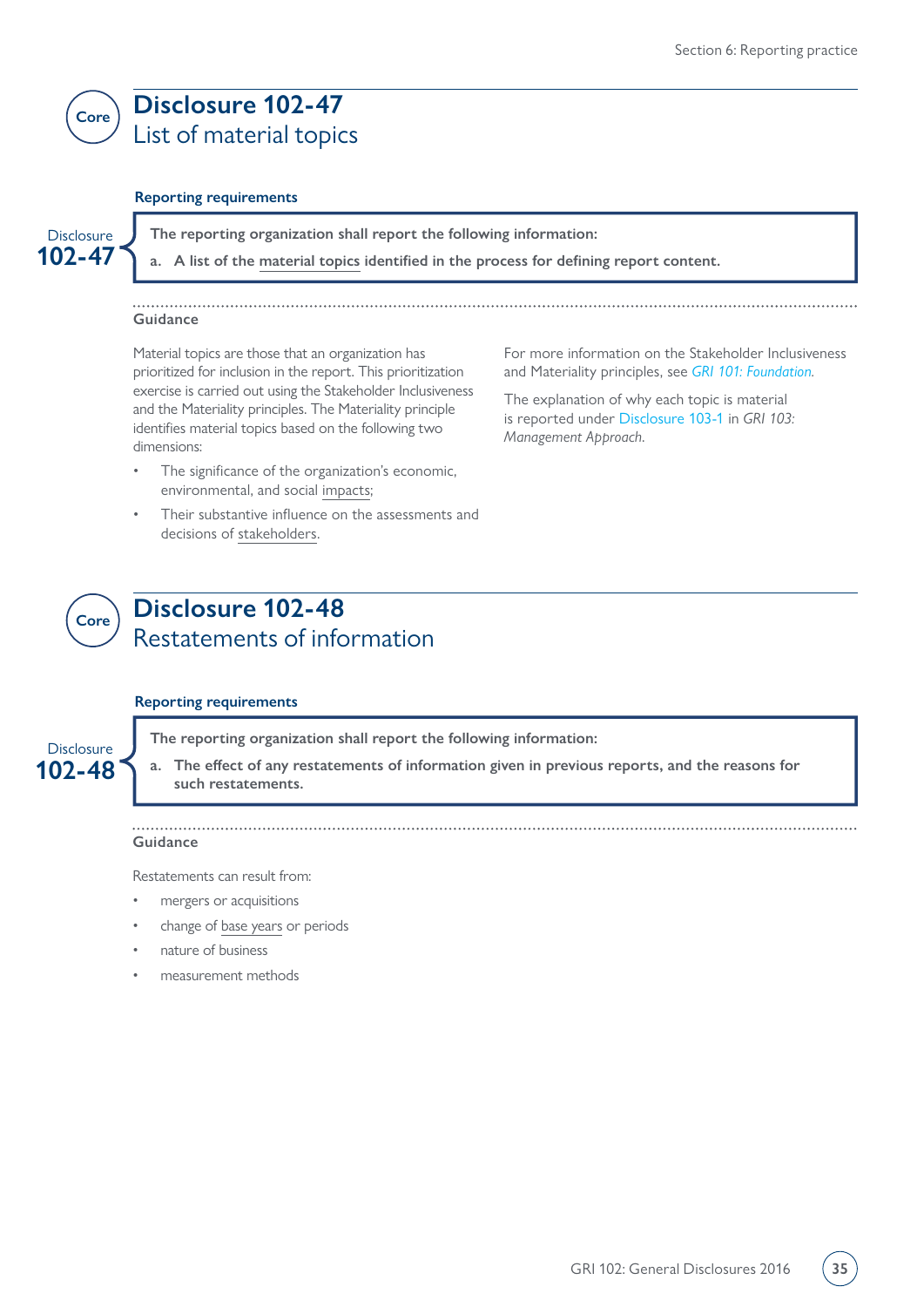<span id="page-35-0"></span>

#### **Reporting requirements**

Disclosure **The reporting organization shall report the following information:**

**a. Significant changes from previous [reporting periods](#page-44-4) in the list of [material topics](#page-43-1) and [topic](#page-46-5) [Boundaries.](#page-46-5)**



**102-49**

### **Disclosure 102-50** Reporting period

#### **Reporting requirements**

**102-50 Disclosure** 

**The reporting organization shall report the following information:**

**a. [Reporting period](#page-44-4) for the information provided.**

**Guidance**

The reporting period can be, for example, the fiscal or calendar year.



### **Disclosure 102-51** Date of most recent report

### **Reporting requirements**

**102-51 Disclosure The reporting organization shall report the following information:**

**a. If applicable, the date of the most recent previous report.**

### **Guidance**

If this is the first report prepared by the reporting organization, the response to this disclosure can state this.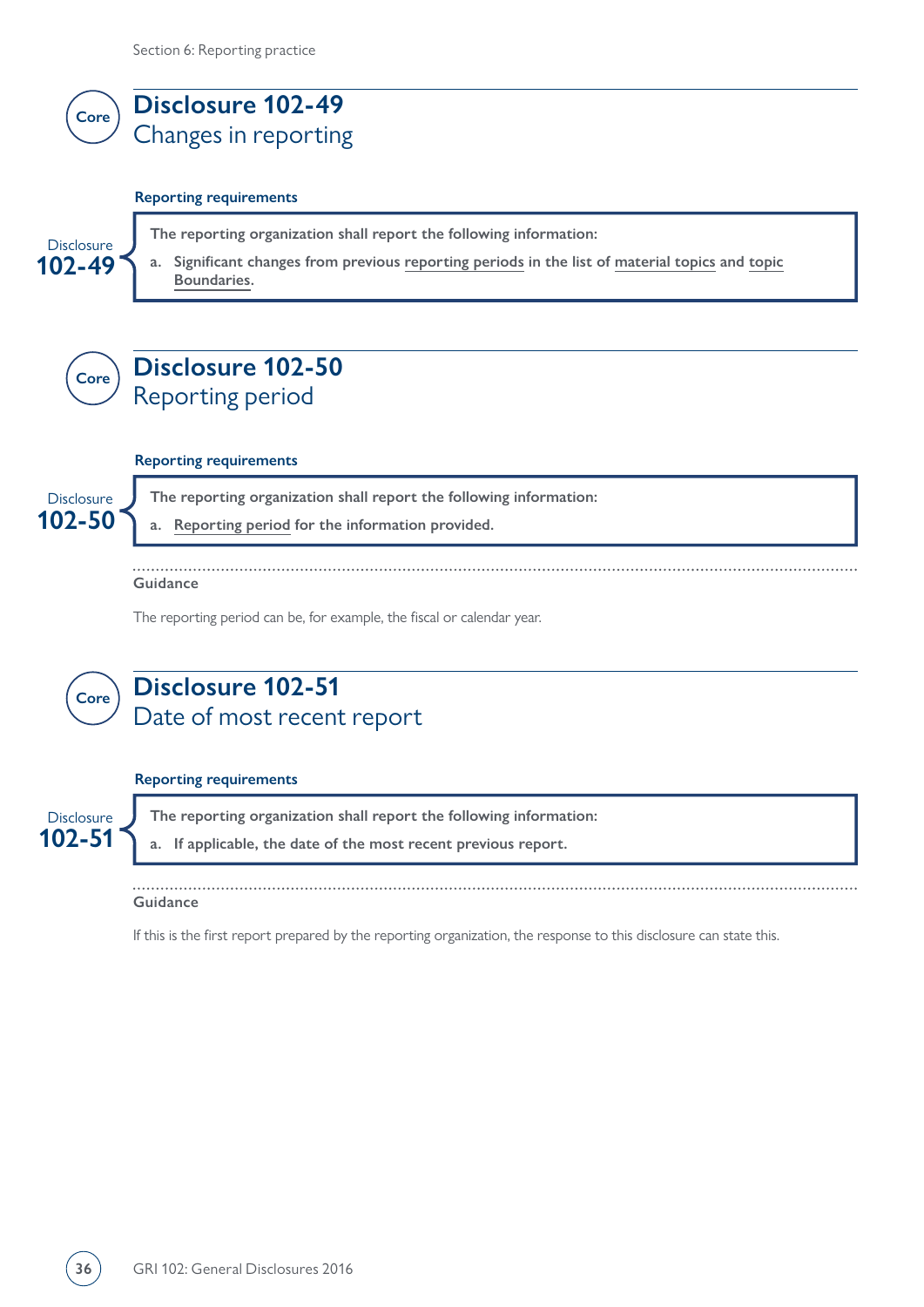<span id="page-36-0"></span>

### **Reporting requirements**

**102-52 Disclosure** 

**The reporting organization shall report the following information:**

**a. Reporting cycle.**

**Guidance**

The reporting cycle can be, for example, annual or biennial.



**102-54 Disclosure** 

### **Core Disclosure 102-53** Contact point for questions regarding the report

### **Reporting requirements**

| Disclosure $\int$ The reporting organization shall report the following information:   |  |  |  |  |  |
|----------------------------------------------------------------------------------------|--|--|--|--|--|
| 102-53 $\leq$ a. The contact point for questions regarding the report or its contents. |  |  |  |  |  |



### **Reporting requirements**

**The reporting organization shall report the following information:**

- **a. The claim made by the organization, if it has prepared a report in accordance with the GRI Standards, either:**
	- **i.** *'This report has been prepared in accordance with the GRI Standards: Core option'***;**
	- **ii.** *'This report has been prepared in accordance with the GRI Standards: Comprehensive option'.*

### **Guidance**

An organization preparing a report in accordance with the GRI Standards can choose one of two options (Core or Comprehensive), depending on the degree to which the GRI Standards have been applied. For each option, there is a corresponding claim, or statement of use, that the organization is required to include in the report. These claims have set wording.

For more information on making claims related to the use of the GRI Standards, see [Section 3](https://www.globalreporting.org/standards/media/1036/gri-101-foundation-2016.pdf#page=21) in *GRI 101: Foundation*.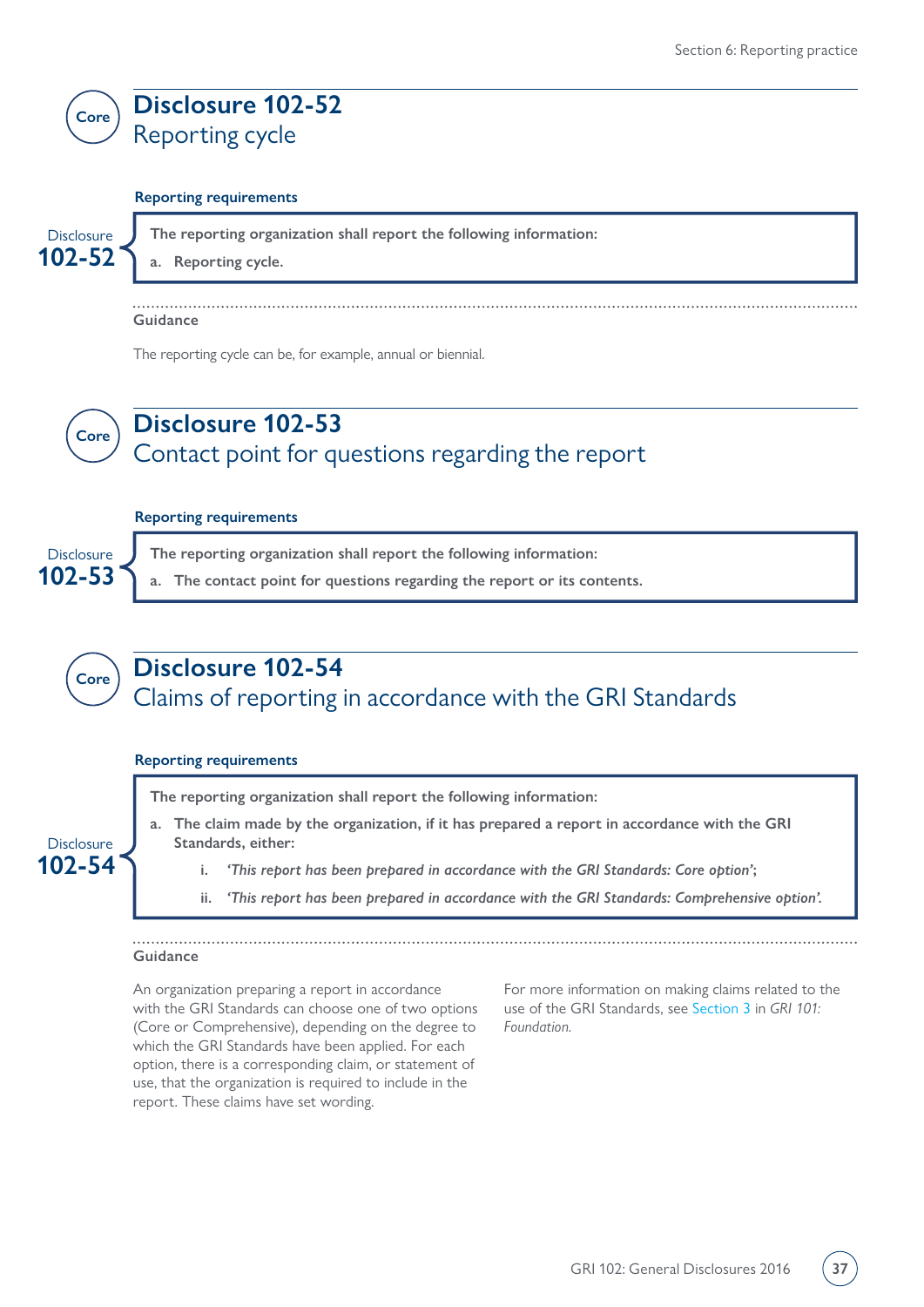### <span id="page-37-0"></span>**Core Disclosure 102-55** GRI content index

#### **Reporting requirements**

**The reporting organization shall report the following information:**

**a. The GRI content index, which specifies each of the GRI Standards used and lists all disclosures included in the report.**

### **102-55 Disclosure**

#### **b. For each disclosure, the content index shall include:**

- **i. the number of the disclosure (for disclosures covered by the GRI Standards);**
- **ii. the page number(s) or URL(s) where the information can be found, either within the report or in other published materials;**
- **iii. if applicable, and where permitted, the reason(s) for omission when a required disclosure cannot be made.**
- **6.3 When reporting the GRI content index as specified in Disclosure 102-55, the reporting organization shall:**
	- **6.3.1 include the words 'GRI Content Index' in the title;**
	- **6.3.2 present the complete GRI content index in one location;**
	- **6.3.3 include in the report a link or reference to the GRI content index, if it is not provided in the report itself;**
	- **6.3.4 for each GRI Standard used, include the title and publication year (e.g.,** *GRI 102: General Disclosures 2016***);**
	- **6.3.5 include any additional [material topics](#page-43-1) reported on which are not covered by the GRI Standards, including page number(s) or URL(s) where the information can be found.**

#### **Reporting recommendations**

6.4 When compiling the information specified in Disclosure 102-55, the reporting organization should include in the GRI content index the title of each disclosure made (e.g., Name of the organization), in addition to the number (e.g., 102-1).

#### **Guidance**

The content index required by this disclosure is a navigation tool that specifies which GRI Standards have been used, which disclosures have been made, and where these disclosures can be found in the report or other location. It enables [stakeholders](#page-44-0) to gain a quick overview of the report and facilitates easy navigation across reports. Any organization making a claim that its report has been prepared in accordance with the GRI Standards is required to include a GRI content index in its report or provide a link to where the content index can be found. See Table 1 in *[GRI 101: Foundation](https://www.globalreporting.org/standards/media/1036/gri-101-foundation-2016.pdf#page=23)* for more information.

The disclosure number refers to the unique numeric identifier for each disclosure in the GRI Standards (e.g., 102-53).

The page numbers (when the report is PDF-based) or URLs (when the report is web-based) referenced in the content index are expected to be specific enough to direct stakeholders to the information for the disclosures made. If a disclosure is spread over multiple pages or URLs, the content index references all pages and URLs where the information can be found. See ['Reporting required disclosures using references'](https://www.globalreporting.org/standards/media/1036/gri-101-foundation-2016.pdf#page=19) in *GRI 101: Foundation* for more information.

References to webpages and documents other than the report, such as the annual financial report or a policy document, can be included in the content index as long as they have a specific page number or a direct URL to the webpage.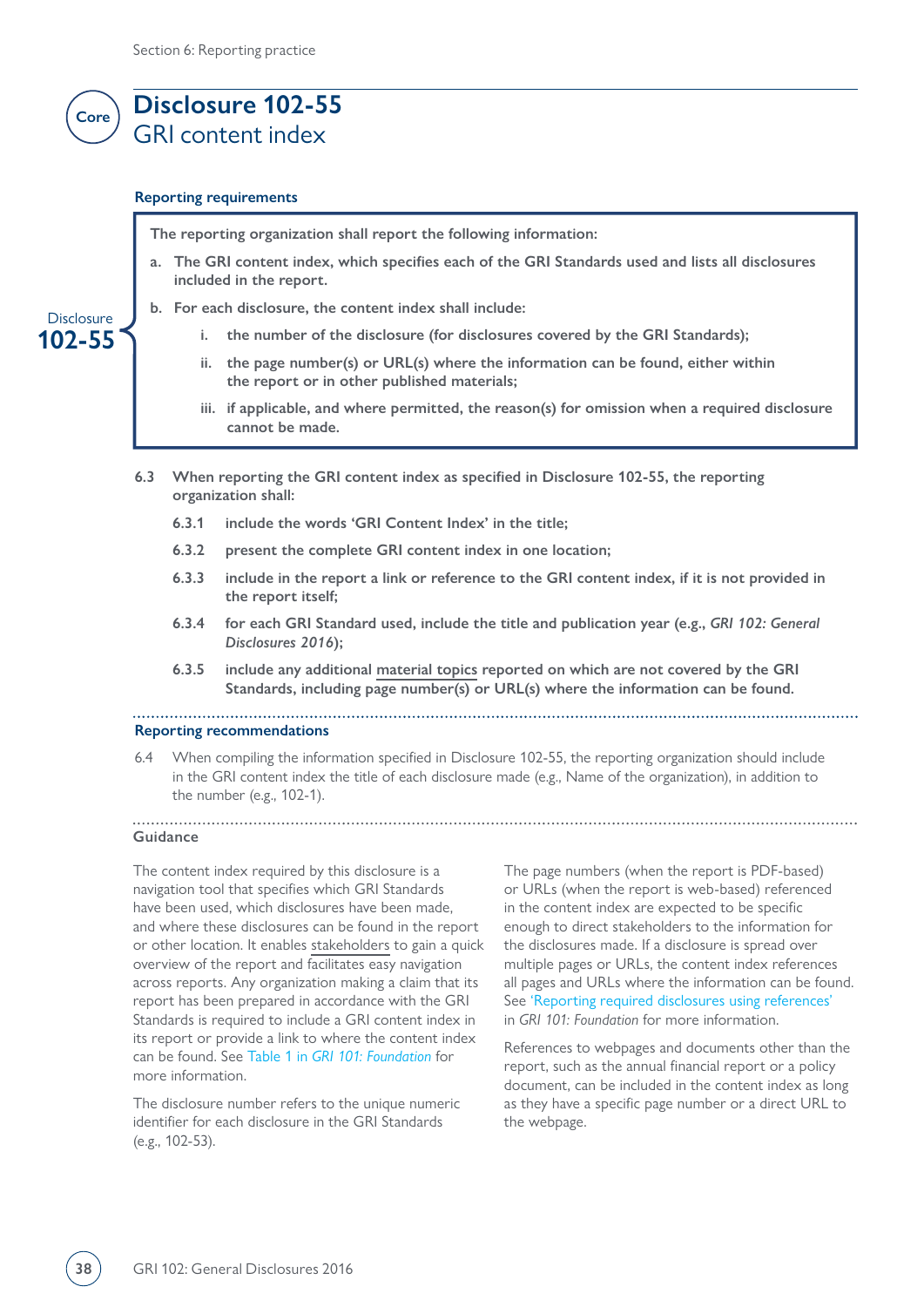### **Disclosure 102-55 Continued**

Material topics that are not covered by the GRI Standards but are included in the report are also required to be in the content index. See ['Reporting](https://www.globalreporting.org/standards/media/1036/gri-101-foundation-2016.pdf#page=19)  [on material topics'](https://www.globalreporting.org/standards/media/1036/gri-101-foundation-2016.pdf#page=19) in *GRI 101: Foundation* for more information on how to report on these topics, and Table 1 of this Standard for an example of how to include these topics in the context index.

While in principle it is up to the reporting organization to add direct answers to the content index, too much text can diminish the clarity and navigation of the index.

Additional content can also be included in the content index, for example to show the connection with other reporting standards or frameworks. Such additions can be made to add clarity for stakeholders, as long as they do not compromise the readability of the content index.

See [clause 3.2](https://www.globalreporting.org/standards/media/1036/gri-101-foundation-2016.pdf#page=24) in *GRI 101: Foundation*, which specifies the required information to provide when giving reasons for omission.

The organization can use Table 1 of this Standard as one possible format to prepare the GRI content index.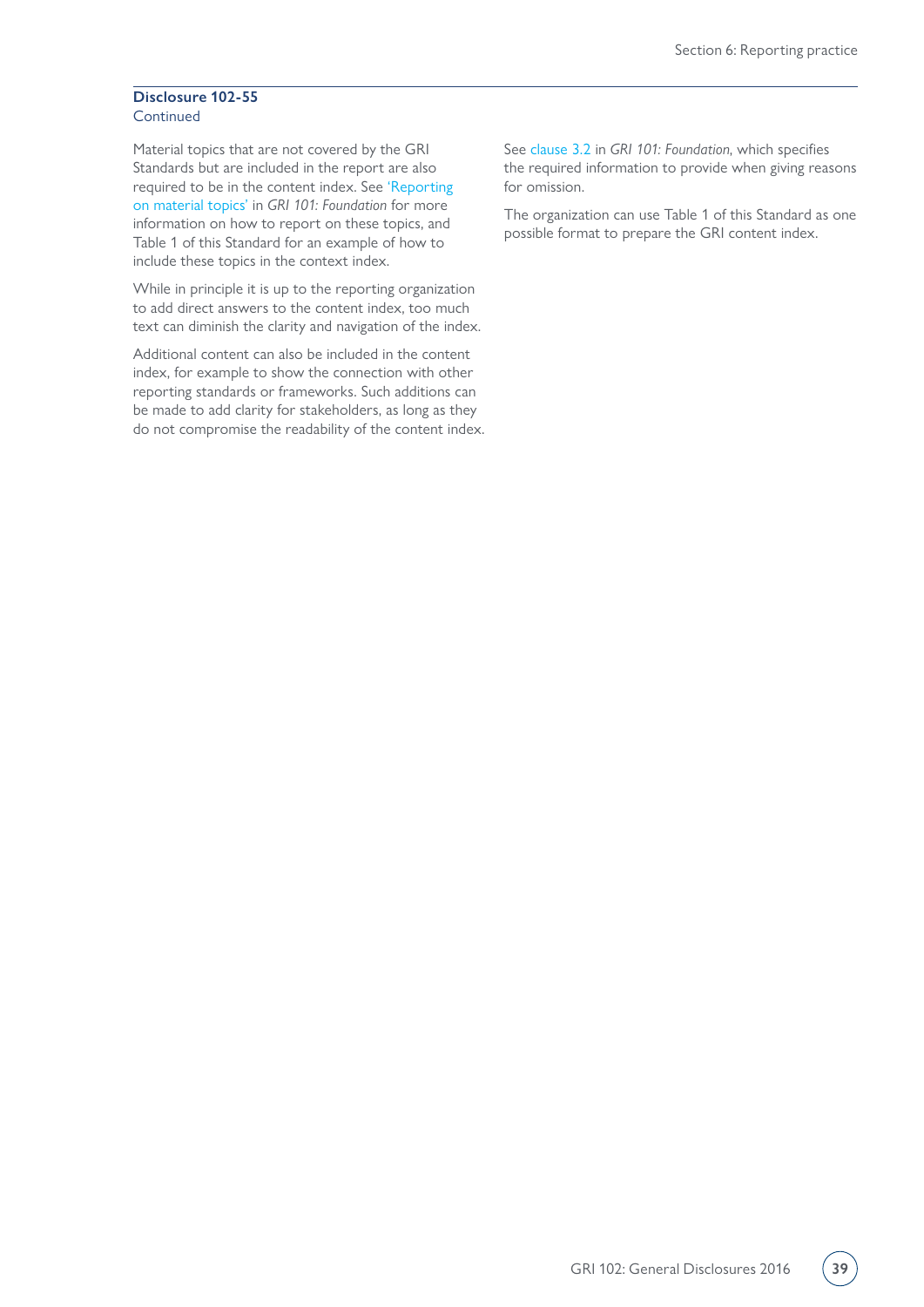| Example of a GRI content index                                                                                                    |                                                                                                         |                                                          |                                                                                                                                                    |  |  |
|-----------------------------------------------------------------------------------------------------------------------------------|---------------------------------------------------------------------------------------------------------|----------------------------------------------------------|----------------------------------------------------------------------------------------------------------------------------------------------------|--|--|
| <b>GRI Content Index</b>                                                                                                          |                                                                                                         |                                                          |                                                                                                                                                    |  |  |
| <b>GRI Standard</b><br>[include the title and<br>publication year for each of<br>the GRI Standards used to<br>prepare the report] | <b>Disclosure</b><br>[include the number and title for<br>each disclosure made]                         | Page number(s)<br>and/or URL(s)                          | <b>Omission</b><br>[see GRI 101: Foundation<br>for information on<br>reasons for omission]                                                         |  |  |
| GRI 101: Foundation 2016<br>[GRI 101 does not include any disclosures]                                                            |                                                                                                         |                                                          |                                                                                                                                                    |  |  |
| <b>General Disclosures</b><br>the Core or Comprehensive option]                                                                   | [the list of general disclosures made, based on whether the report has been prepared in accordance with |                                                          |                                                                                                                                                    |  |  |
| <b>GRI 102:</b><br><b>General Disclosures</b><br>2016                                                                             | 102-1 Name of the<br>organization                                                                       | Page 3                                                   | [this disclosure<br>cannot be omitted]                                                                                                             |  |  |
|                                                                                                                                   | 102-2 Activities, brands,<br>products, and services                                                     | Pages 4-5 and<br>corporate website<br>[direct hyperlink] | [this disclosure<br>cannot be omitted]                                                                                                             |  |  |
|                                                                                                                                   | $\mathbf{H}$<br>$\mathbf{H}$                                                                            | $\mathbf{H}$<br>$\mathbf{H}$                             | $\mathbf{H}$<br>$\mathbf H$                                                                                                                        |  |  |
| 2016                                                                                                                              | 103-1 Explanation of the<br>material topic and its<br><b>Boundaries</b>                                 | Page 20                                                  | [this disclosure<br>cannot be omitted]                                                                                                             |  |  |
| <b>GRI 103:</b><br><b>Management Approach</b>                                                                                     |                                                                                                         |                                                          |                                                                                                                                                    |  |  |
|                                                                                                                                   | 103-2 The management<br>approach and its components                                                     | Page 21                                                  | —                                                                                                                                                  |  |  |
|                                                                                                                                   | $\mathbf{H}$<br>$\mathbf{H}$                                                                            | $\mathbf{u}$ $\mathbf{u}$                                | H.<br>$\mathbf{H}$                                                                                                                                 |  |  |
| GRI 305: Emissions 2016                                                                                                           | 305-1 Direct (Scope 1) GHG<br>emissions                                                                 | Page 22                                                  |                                                                                                                                                    |  |  |
|                                                                                                                                   | 305-2 Energy indirect<br>(Scope 2) GHG emissions                                                        | $\mathbf{H}$<br>$\mathbf{H}$                             | Information unavailable<br>for 305-2 [description of<br>the steps being taken to<br>obtain the data and the<br>expected timeframe for<br>doing so] |  |  |
|                                                                                                                                   | $\mathbf H$<br>$\mathbf{H}$                                                                             | $\mathbf{H}$<br>$\mathbf{H}$                             | $\mathbf H$<br>$\mathbf{H}$                                                                                                                        |  |  |
|                                                                                                                                   | Freedom of speech [example of topic not covered by the topic-specific Standards]                        |                                                          |                                                                                                                                                    |  |  |
| GRI 103:<br><b>Management Approach</b><br>2016                                                                                    | 103-1 Explanation of the<br>material topic and its<br><b>Boundaries</b>                                 | Page 28                                                  | [this disclosure<br>cannot be omitted]                                                                                                             |  |  |
|                                                                                                                                   | 103-2 The management<br>approach and its components                                                     | Page 29                                                  |                                                                                                                                                    |  |  |
|                                                                                                                                   | $\mathbf{H}$<br>$\mathsf{H}$                                                                            | $\mathbf{H}$<br>$\mathbf H$                              | $\mathbf{H}$<br>П.                                                                                                                                 |  |  |
| [not applicable. If the<br>material topic is not covered<br>by an existing GRI Standard,                                          | [title of topic-specific disclosure]                                                                    | Page 30                                                  |                                                                                                                                                    |  |  |
| it is recommended, but not<br>required, to report other<br>appropriate disclosures]                                               | $\mathbf H$<br>$\mathbf H$                                                                              | $\sf H$<br>$\pmb{\mathsf{H}}$                            | П.<br>$\pmb{\mathsf{H}}$                                                                                                                           |  |  |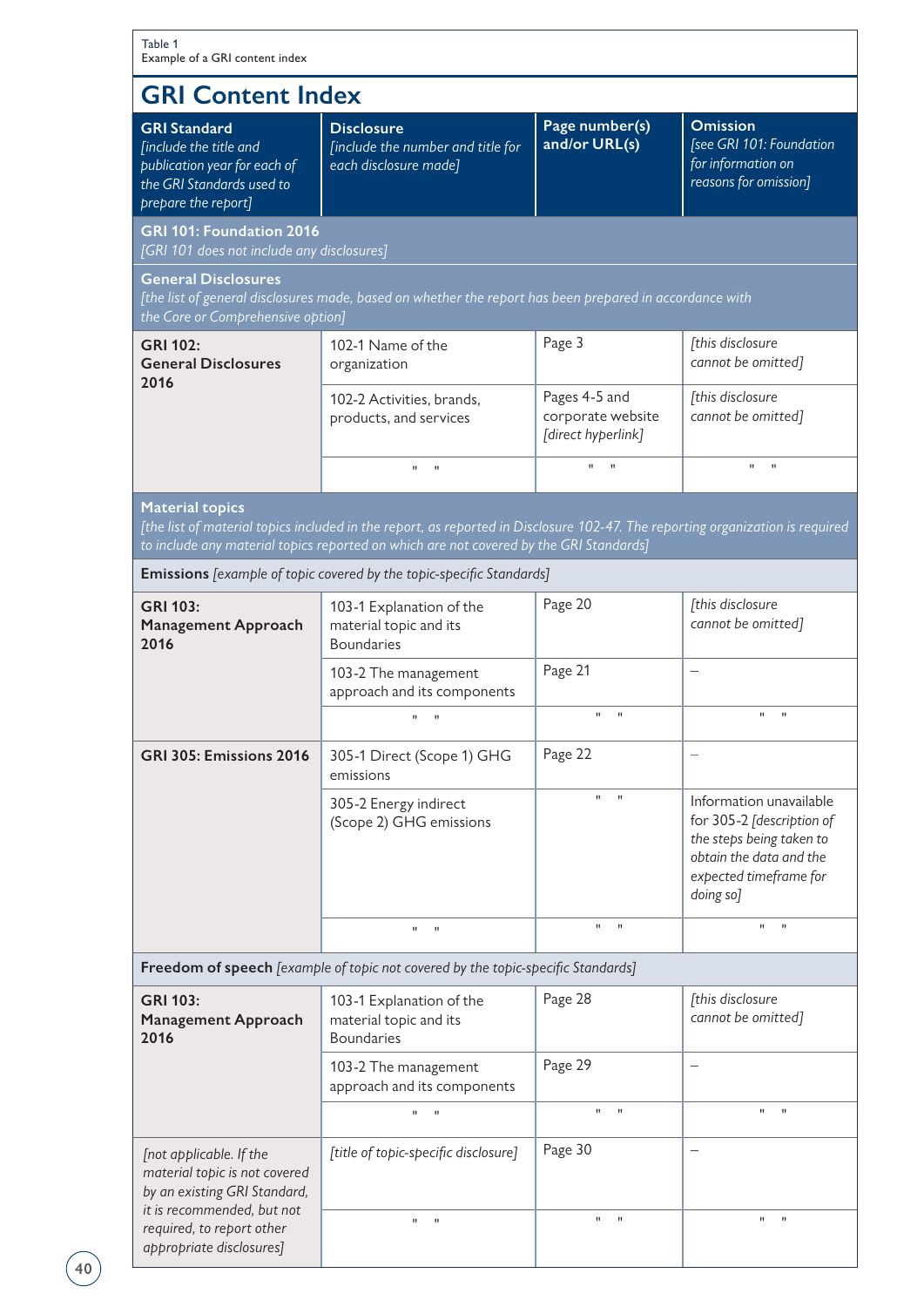### **Disclosure 102-56** External assurance

**Reporting requirements**

**The reporting organization shall report the following information:**

- **a. A description of the organization's policy and current practice with regard to seeking external assurance for the report.**
- **b. If the report has been externally assured:**
	- **i. A reference to the external assurance report, statements, or opinions. If not included in the assurance report accompanying the sustainability report, a description of what has and what has not been assured and on what basis, including the assurance standards used, the level of assurance obtained, and any limitations of the assurance process;**
	- **ii. The relationship between the organization and the assurance provider;**
	- **iii. Whether and how the [highest governance body](#page-43-6) or [senior executives](#page-44-5) are involved in seeking external assurance for the organization's sustainability report.**

### **Guidance**

**102-56** Disclosure

<span id="page-40-0"></span>**Core**

### *Background*

An organization can use a variety of approaches to enhance the credibility of its report.

The use of external assurance for sustainability reports is advised in addition to any internal resources, but it is not required in order to make a claim that a report has been prepared in accordance with the GRI Standards.

The GRI Standards use the term 'external assurance' to refer to activities designed to result in published conclusions on the quality of the report and the information (whether it be qualitative or quantitative) contained within it. External assurance can also refer to activities designed to result in published conclusions about systems or processes (such as the process for defining report content, including the application of the Materiality principle or the stakeholder engagement process). This is different from activities designed to assess or validate the quality or level of performance of an organization, such as issuing performance certifications or compliance assessments.

In addition to external assurance, an organization can have systems of internal controls in place. These internal systems are also important to the overall integrity and credibility of a report.

In some jurisdictions, corporate governance codes can require directors to inquire, and then, if satisfied, to confirm in the annual report the adequacy of an organization's internal controls. Generally, management is responsible for designing and implementing these internal controls. The confirmation in the annual report might relate only to such internal controls that are necessary for financial reporting purposes, and do not

necessarily extend to those controls that would be required to address the reliability of information in the sustainability report.

An organization can also establish and maintain an internal audit function as part of its processes for risk management and for managing and reporting information.

An organization can also convene a [stakeholder](#page-44-0) panel to review its overall approach to sustainability reporting or to provide advice on the content of its sustainability report.

### *Guidance for Disclosure 102-56*

An organization can use a variety of approaches to seek external assurance, such as the use of professional assurance providers, or other external groups or persons. Regardless of the specific approach, it is expected that external assurance is conducted by competent groups or persons who follow professional standards for assurance, or who apply systematic, documented, and evidence-based processes ('assurance providers').

Overall, for external assurance of reports that have used the GRI Standards, it is expected that the assurance providers:

- are independent from the organization and therefore able to reach and publish an objective and impartial opinion or conclusions about the report;
- are demonstrably competent in both the subject matter and assurance practices;
- apply quality control procedures to the assurance engagement;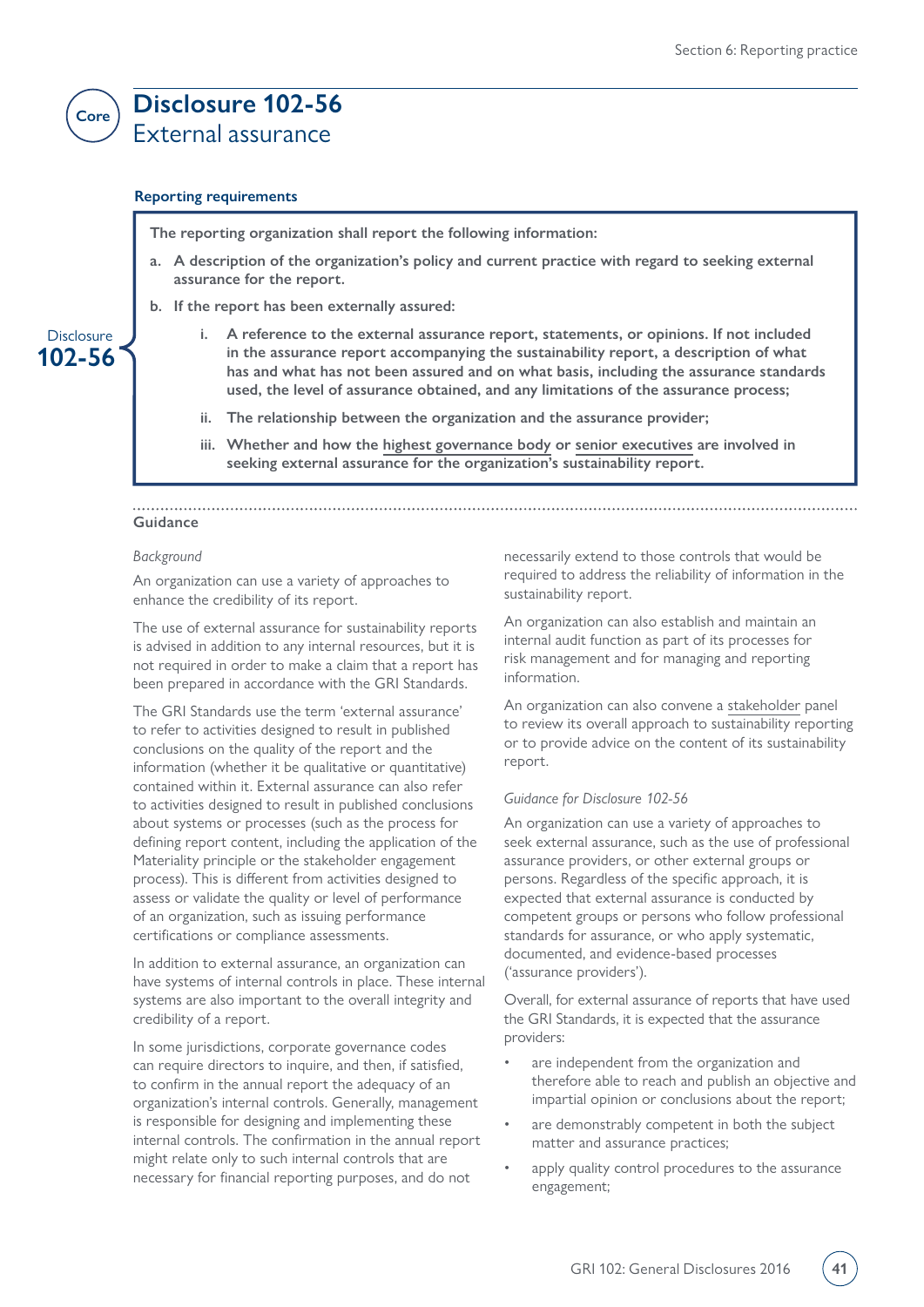#### **Disclosure 102-56 Continued**

- conduct the engagement in a manner that is systematic, documented, evidence-based, and characterized by defined procedures;
- assess whether the report provides a reasonable and balanced presentation of performance – considering the veracity of data in the report as well as the overall selection of content;
- assess the extent to which the report preparer has applied the GRI Standards in the course of reaching its conclusions;
- issue a written report that is publicly available and includes: an opinion or set of conclusions; a description of the responsibilities of the report preparer and the assurance provider; and a summary of the work performed, which explains the nature of the assurance conveyed by the assurance report.

The language used in external assurance reports, statements, or opinions can be technical and is not always accessible. Thus, it is expected that information for this disclosure is included in broadly-accessible language.

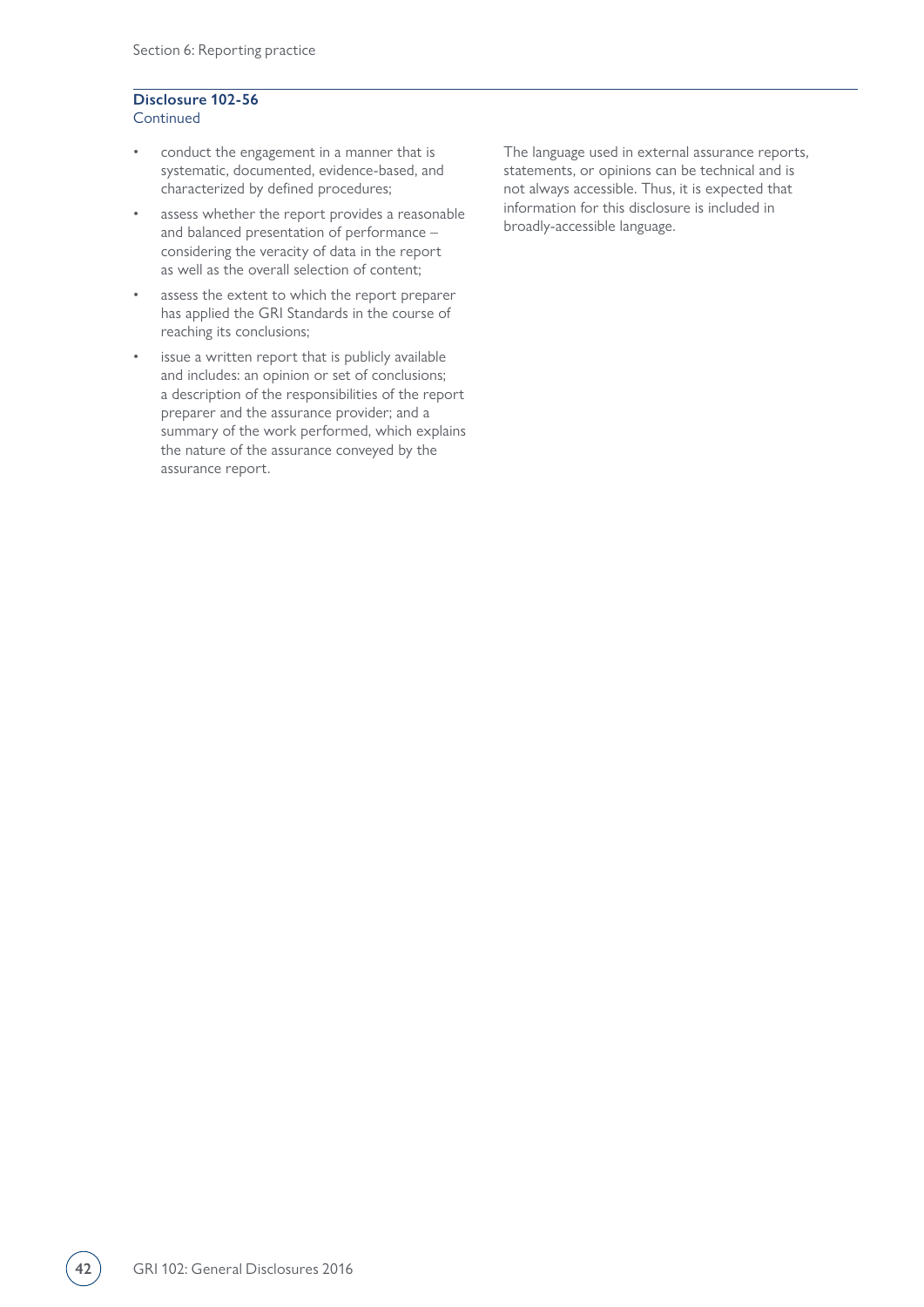# <span id="page-42-0"></span>**Glossary**

This Glossary includes definitions for terms used in this Standard, which apply when using this Standard. These definitions may contain terms that are further defined in the complete *[GRI Standards Glossary](https://www.globalreporting.org/standards/media/1913/gri-standards-glossary.pdf)*.

All defined terms are underlined. If a term is not defined in this Glossary or in the complete *GRI Standards Glossary*, definitions that are commonly used and understood apply.

### <span id="page-42-4"></span>**annual total compensation**

compensation provided over the course of a year

**Note:** Annual total compensation can include compensation such as salary, bonus, stock awards, option awards, non-equity incentive plan compensation, change in pension value and nonqualified deferred compensation earnings, and all other compensation.

### <span id="page-42-6"></span>**base year**

historical datum (such as year) against which a measurement is tracked over time

### <span id="page-42-3"></span>**clawback**

repayment of previously received compensation required to be made by an executive to his or her employer in the event certain conditions of employment or goals are not met

### <span id="page-42-5"></span>**collective bargaining**

all negotiations which take place between one or more employers or employers' organizations, on the one hand, and one or more workers' organizations (trade unions), on the other, for determining working conditions and terms of employment or for regulating relations between employers and [workers](#page-46-1)

- **Note 1:** Collective agreements can be at the level of the organization; at the industry level, in countries where that is the practice; or at both.
- **Note 2:** Collective agreements can cover specific groups of workers; for example, those performing a specific activity or working at a specific location.
- **Note 3:** This definition is based on the International Labour Organization (ILO) Convention 154, 'Collective Bargaining Convention', 1981.

### <span id="page-42-1"></span>**conflict of interest**

situation where an individual is confronted with choosing between the requirements of his or her function and his or her own private interests

### <span id="page-42-2"></span>**due diligence**

In the context of the GRI Standards, 'due diligence' refers to a process to identify, prevent, mitigate and account for how an organization addresses its actual and potential negative [impacts.](#page-43-0)

**Note:** This definition is based on the Organisation for Economic Co-operation and Development (OECD), *OECD Guidelines for Multinational Enterprises*, 2011, and the United Nations (UN), 'Guiding Principles on Business and Human Rights, Implementing the United Nations "Protect, Respect and Remedy" Framework', 2011.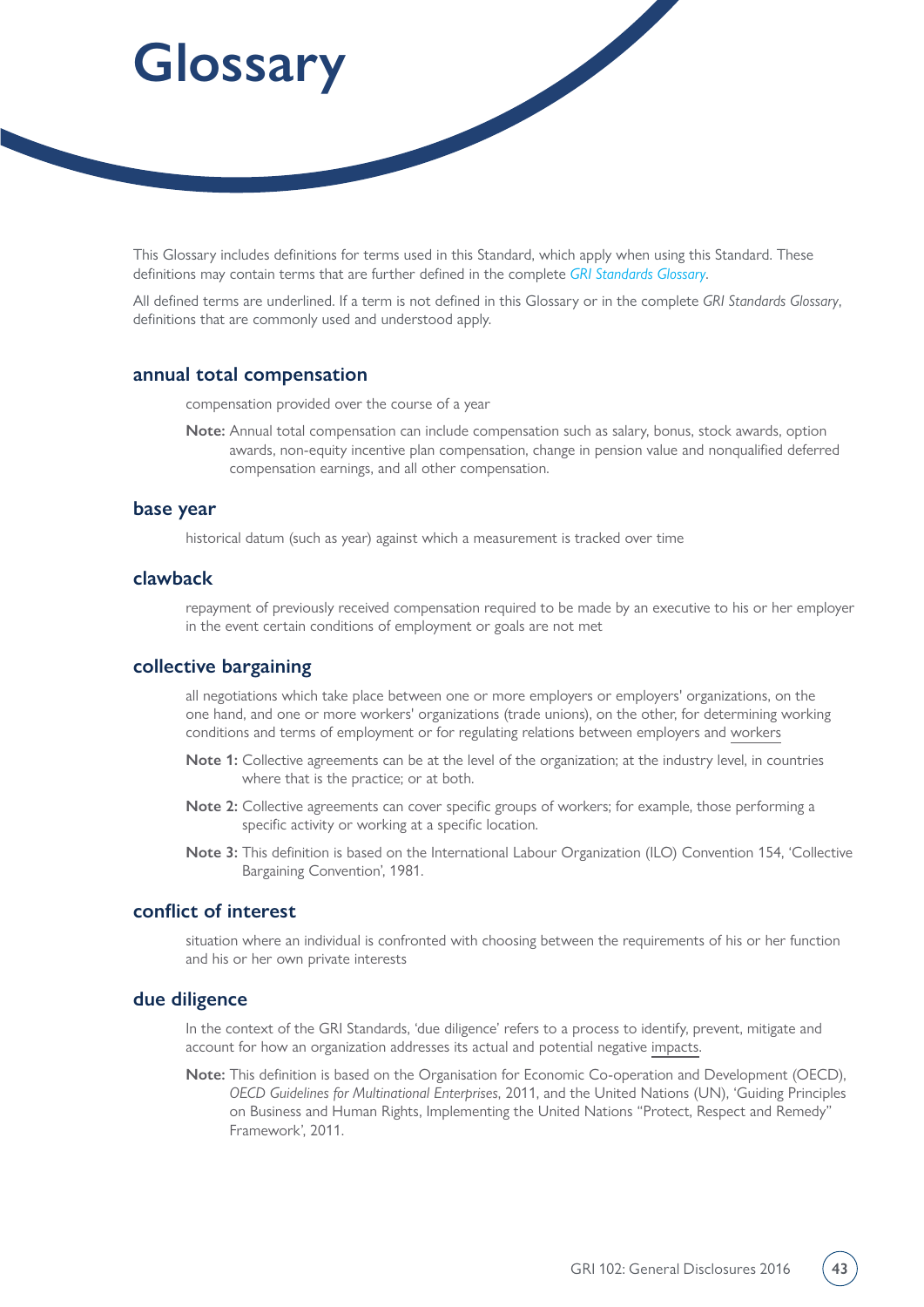### <span id="page-43-2"></span>**employee**

individual who is in an employment relationship with the organization, according to national law or its application

### <span id="page-43-3"></span>**employment contract**

contract as recognized under national law or practice that can be written, verbal, or implicit (that is, when all the characteristics of employment are present but without a written or witnessed verbal contract)

*Indefinite or permanent contract:* A permanent employment contract is a contract with an [employee,](#page-43-2) for fulltime or part-time work, for an indeterminate period.

*Fixed term or temporary contract:* A fixed term employment contract is an employment contract as defined above that ends when a specific time period expires, or when a specific task that has a time estimate attached is completed. A temporary employment contract is of limited duration, and is terminated by a specific event, including the end of a project or work phase or return of replaced employees.

### <span id="page-43-4"></span>**employment type**

*Full-time:* A 'full-time [employee'](#page-43-2) is an employee whose working hours per week, month, or year are defined according to national legislation and practice regarding working time (such as national legislation which defines that 'full-time' means a minimum of nine months per year and a minimum of 30 hours per week).

*Part-time:* A 'part-time employee' is an employee whose working hours per week, month, or year are less than 'full-time' as defined above.

### <span id="page-43-6"></span>**highest governance body**

formalized group of persons charged with ultimate authority in an organization

**Note:** In instances where the highest governance body consists of [two tiers,](#page-46-2) both tiers are to be included.

#### <span id="page-43-0"></span>**impact**

In the GRI Standards, unless otherwise stated, 'impact' refers to the effect an organization has on the economy, the environment, and/or society, which in turn can indicate its contribution (positive or negative) to [sustainable development.](#page-45-2)

- **Note 1:** In the GRI Standards, the term 'impact' can refer to positive, negative, actual, potential, direct, indirect, short-term, long-term, intended, or unintended impacts.
- **Note 2:** Impacts on the economy, environment, and/or society can also be related to consequences for the organization itself. For example, an impact on the economy, environment, and/or society can lead to consequences for the organization's business model, reputation, or ability to achieve its objectives.

### <span id="page-43-5"></span>**local community**

persons or groups of persons living and/or working in any areas that are economically, socially or environmentally impacted (positively or negatively) by an organization's operations

**Note:** The local community can range from persons living adjacent to an organization's operations, to those living at a distance who are still likely to be impacted by these operations.

### <span id="page-43-1"></span>**material topic**

[topic](#page-46-0) that reflects a reporting organization's significant economic, environmental and social [impacts](#page-43-0); or that substantively influences the assessments and decisions of [stakeholders](#page-44-0)

- **Note 1:** For more information on identifying a material topic, see the [Reporting Principles for defining](https://www.globalreporting.org/standards/media/1036/gri-101-foundation-2016.pdf#page=8)  [report content](https://www.globalreporting.org/standards/media/1036/gri-101-foundation-2016.pdf#page=8) in *GRI 101: Foundation*.
- **Note 2:** To prepare a report in accordance with the GRI Standards, an organization is required to report on its material topics.
- **Note 3:** Material topics can include, but are not limited to, the topics covered by the GRI Standards in the 200, 300, and 400 series.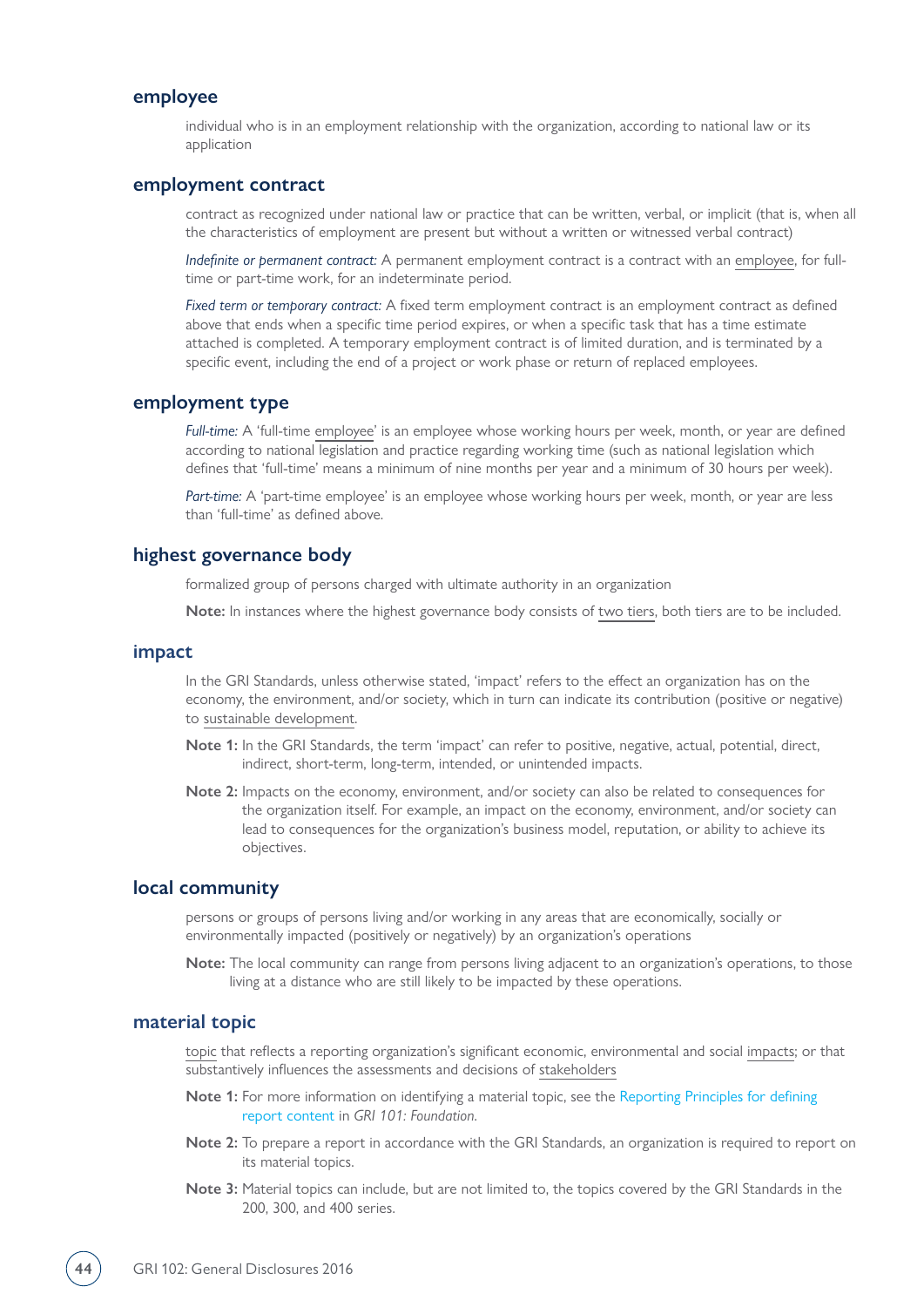### <span id="page-44-1"></span>**product**

article or substance that is offered for sale or is part of a [service](#page-44-2) delivered by an organization

### <span id="page-44-6"></span>**product or service category**

group of related [products](#page-44-1) or [services](#page-44-2) sharing a common, managed set of features that satisfy the specific needs of a selected market

### <span id="page-44-4"></span>**reporting period**

specific time span covered by the information reported

**Note:** Unless otherwise stated, the GRI Standards require information from the organization's chosen reporting period.

### <span id="page-44-7"></span>**Reporting Principle**

concept that describes the outcomes a report is expected to achieve, and that guides decisions made throughout the reporting process around report content or quality

### <span id="page-44-3"></span>**sector**

subdivision of an economy, society or sphere of activity, defined on the basis of some common characteristic

**Note:** Sector types can include classifications such as the public or private sector, and industry specific categories such as the education, technology, or financial sectors.

### <span id="page-44-5"></span>**senior executive**

top ranking member of the management of an organization that includes a Chief Executive Officer (CEO) and individuals reporting directly to the CEO or the [highest governance body](#page-43-6)

**Note:** Each organization defines which members of its management teams are senior executives.

### <span id="page-44-2"></span>**service**

action of an organization to meet a demand or need

### <span id="page-44-0"></span>**stakeholder**

entity or individual that can reasonably be expected to be significantly affected by the reporting organization's activities, [products](#page-44-1) and [services](#page-44-2), or whose actions can reasonably be expected to affect the ability of the organization to successfully implement its strategies and achieve its objectives

- **Note 1:** Stakeholders include entities or individuals whose rights under law or international conventions provide them with legitimate claims vis-à-vis the organization.
- **Note 2:** Stakeholders can include those who are invested in the organization (such as [employees](#page-43-2) and shareholders), as well as those who have other relationships to the organization (such as other [workers](#page-46-1) who are not employees, [suppliers](#page-45-0), [vulnerable groups](https://www.globalreporting.org/standards/media/1913/gri-standards-glossary.pdf), [local communities](#page-43-5), and NGOs or other civil society organizations, among others).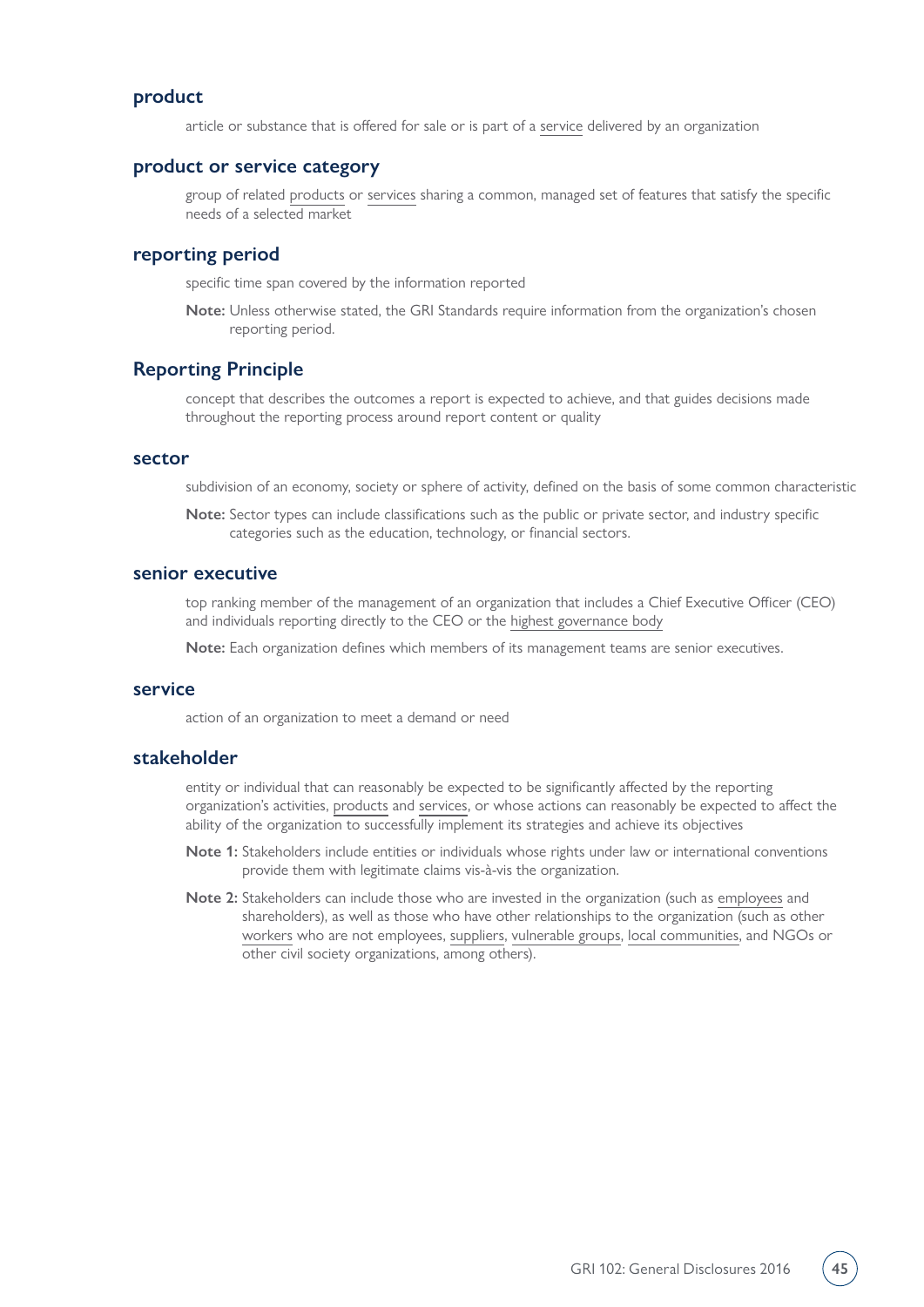### <span id="page-45-0"></span>**supplier**

organization or person that provides a [product](#page-44-1) or [service](#page-44-2) used in the [supply chain](#page-45-1) of the reporting organization

**Note 1:** A supplier is further characterized by a genuine direct or indirect commercial relationship with the organization.

**Note 2:** Examples of suppliers can include, but are not limited to:

- Brokers: Persons or organizations that buy and sell products, services, or assets for others, including contracting agencies that supply labor.
- Consultants: Persons or organizations that provide expert advice and services on a legally recognized professional and commercial basis. Consultants are legally recognized as self-employed or are legally recognized as [employees](#page-43-2) of another organization.
- Contractors: Persons or organizations working onsite or offsite on behalf of an organization. A contractor can contract their own [workers](#page-46-1) directly, or contract sub-contractors or independent contractors.
- Distributors: Persons or organizations that supply products to others.
- Franchisees or licensees: Persons or organizations that are granted a franchise or license by the reporting organization. Franchises and licenses permit specified commercial activities, such as the production and sale of a product.
- Home workers: Persons at home or in other premises of their choice, other than the workplace of the employer, who perform work for remuneration and which results in a product or service as specified by the employer, irrespective of who provides the equipment, materials or other inputs used.
- Independent contractors: Persons or organizations working for an organization, a contractor, or a sub-contractor.
- Manufacturers: Persons or organizations that make products for sale.
- Primary producers: Persons or organizations that grow, harvest, or extract raw materials.
- Sub-contractors: Persons or organizations working onsite or offsite on behalf of an organization that have a direct contractual relationship with a contractor or sub-contractor, but not necessarily with the organization. A sub-contractor can contract their own workers directly or contract independent contractors.
- Wholesalers: Persons or organizations that sell products in large quantities to be retailed by others.

### <span id="page-45-1"></span>**supply chain**

sequence of activities or parties that provides [products](#page-44-1) or [services](#page-44-2) to an organization

### <span id="page-45-2"></span>**sustainable development/sustainability**

development that meets the needs of the present without compromising the ability of future generations to meet their own needs

- **Note 1:** Sustainable development encompasses three dimensions: economic, environmental and social.
- **Note 2:** Sustainable development refers to broader environmental and societal interests, rather than to the interests of specific organizations.
- **Note 3:** In the GRI Standards, the terms 'sustainability' and 'sustainable development' are used interchangeably.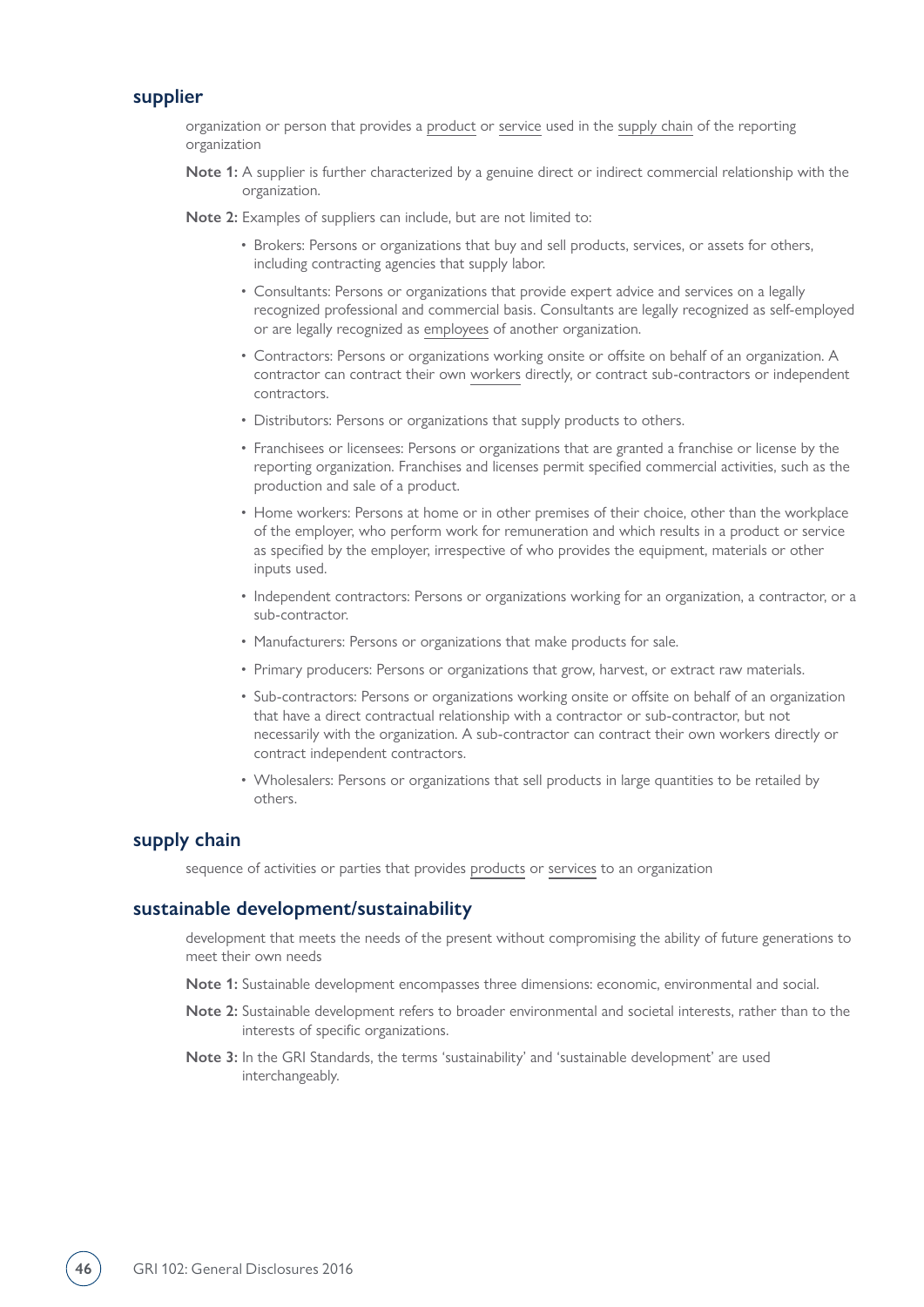### <span id="page-46-4"></span>**termination payment**

all payments made and benefits given to a departing executive or member of the [highest governance body](#page-43-6) whose appointment is terminated

**Note:** Termination payments extend beyond monetary payments to the giving of property and the automatic or accelerated vesting of incentives given in connection with a person's departure from office.

### <span id="page-46-0"></span>**topic**

economic, environmental or social subject

- **Note 1:** In the GRI Standards, topics are grouped according to the three dimensions of [sustainable](#page-45-2)  [development:](#page-45-2) economic, environmental and social.
- **Note 2:** To prepare a report in accordance with the GRI Standards, an organization is required to report on its [material topics](#page-43-1).

### <span id="page-46-5"></span>**topic Boundary**

description of where the [impacts](#page-43-0) occur for a [material topic,](#page-43-1) and the organization's involvement with those impacts

**Note:** Topic Boundaries vary based on the topics reported.

### <span id="page-46-2"></span>**two-tier board system**

governance system found in some jurisdictions where supervision and management are separated or where local law provides for a supervisory board drawn from non-executives to oversee an executive management board

### <span id="page-46-3"></span>**under-represented social group**

population that, relative to its numbers in a given society, has less opportunity to express its economic, social, or political needs and views

**Note:** Specific groups included under this definition are not uniform for every organization. An organization identifies relevant groups based on its operating context.

### <span id="page-46-1"></span>**worker**

person that performs work

- **Note 1:** The term 'workers' includes, but is not limited to, [employees.](#page-43-2)
- **Note 2:** Further examples of workers include interns, apprentices, self-employed persons, and persons working for organizations other than the reporting organization, e.g., for [suppliers](#page-45-0).
- **Note 3:** In the context of the GRI Standards, in some cases it is specified whether a particular subset of workers is to be used.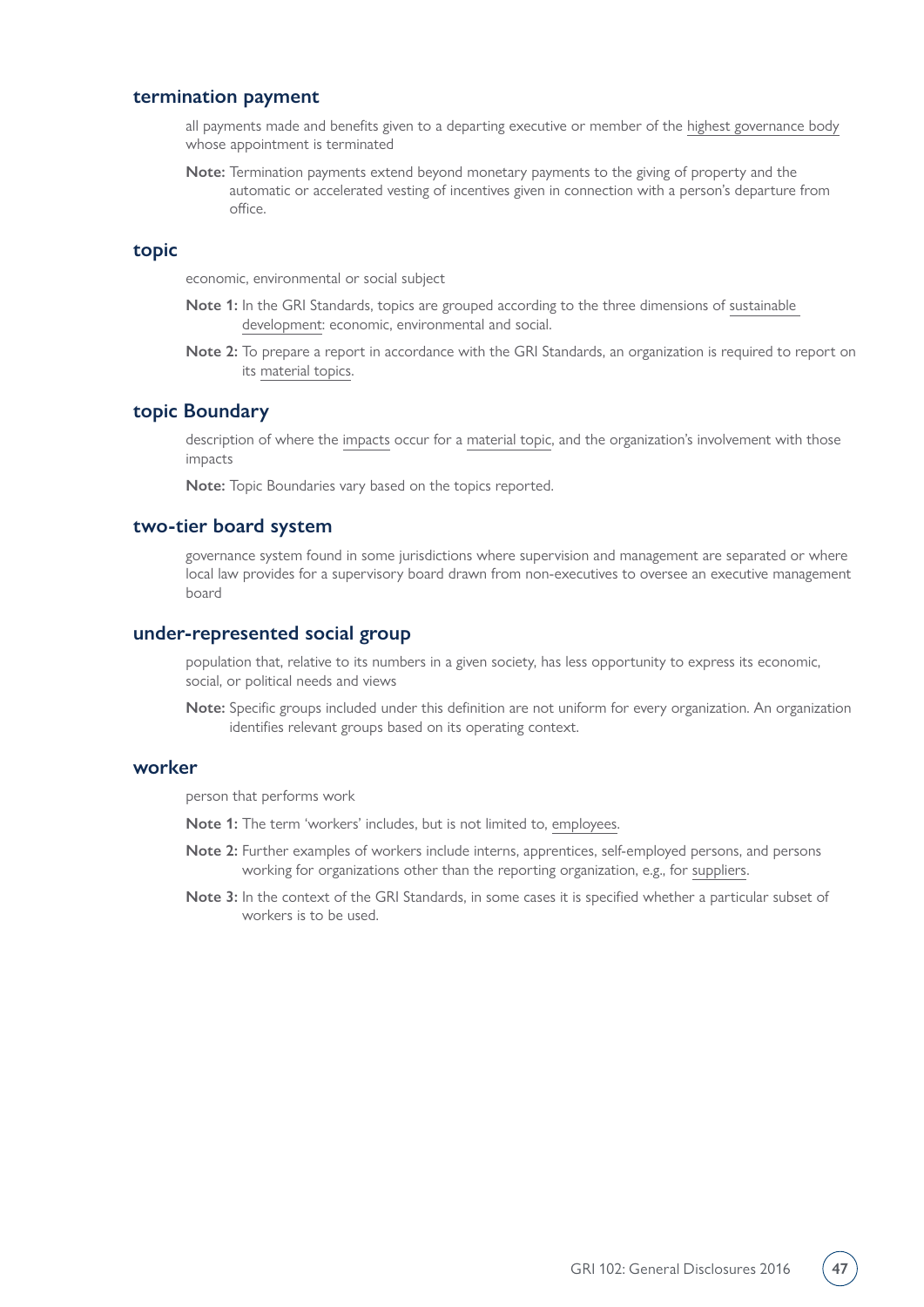## <span id="page-47-0"></span>**References**

The following documents informed the development of this Standard and can be helpful for understanding and applying it.

#### **Authoritative intergovernmental instruments:**

- 1. International Labour Organization (ILO) Convention 87, 'Freedom of Association and Protection of the Right to Organise Convention', 1948.
- 2. International Labour Organization (ILO) Convention 98, 'Right to Organise and Collective Bargaining Convention', 1949.
- 3. International Labour Organization (ILO) Convention 135, 'Workers' Representatives Convention', 1971.
- 4. International Labour Organization (ILO) Convention 154, 'Collective Bargaining Convention', 1981.
- 5. International Labour Organization (ILO) Declaration, 'Declaration on Fundamental Principles and Rights at Work', 1998.
- 6. International Labour Organization (ILO), *Key Indicators of the Labour Market (KILM)*, <http://www.ilo.org/global/statistics-and-databases/research-and-databases/kilm/lang--en/index.htm>, accessed on 1 September 2016.
- 7. International Labour Organization (ILO), *LABORSTA Internet*, [http://laborsta.ilo.org/,](http://laborsta.ilo.org/) accessed on 1 September 2016.
- 8. International Labour Organization (ILO) Recommendation 91, 'Collective Agreements Recommendation', 1951.
- 9. International Labour Organization (ILO) Recommendation 163, 'Collective Bargaining Recommendation', 1981.
- 10. International Labour Organization (ILO), 'Resolution concerning the International Classification of Status in Employment (ICSE)', 1993.
- 11. Organisation for Economic Co-operation and Development (OECD) Principles, 'Principles of Corporate Governance', 2004.
- 12. United Nations (UN), *Composition of macro geographical (continental) regions, geographical sub-regions, and selected economic and other groupings*, <http://unstats.un.org/unsd/methods/m49/m49regin.htm>, accessed on 1 September 2016.
- 13. United Nations (UN) Declaration, 'The Rio Declaration on Environment and Development', 1992.
- 14. United Nations (UN), 'Guiding Principles on Business and Human Rights, Implementing the United Nations "Protect, Respect and Remedy" Framework', 2011.
- 15. United Nations (UN), *Protect, Respect and Remedy: a Framework for Business and Human Rights*, 2008.
- 16. United Nations (UN), *Report of the Special Representative of the Secretary-General on the Issue of Human Rights and Transnational Corporations and Other Business Enterprises, John Ruggie*, 2011.